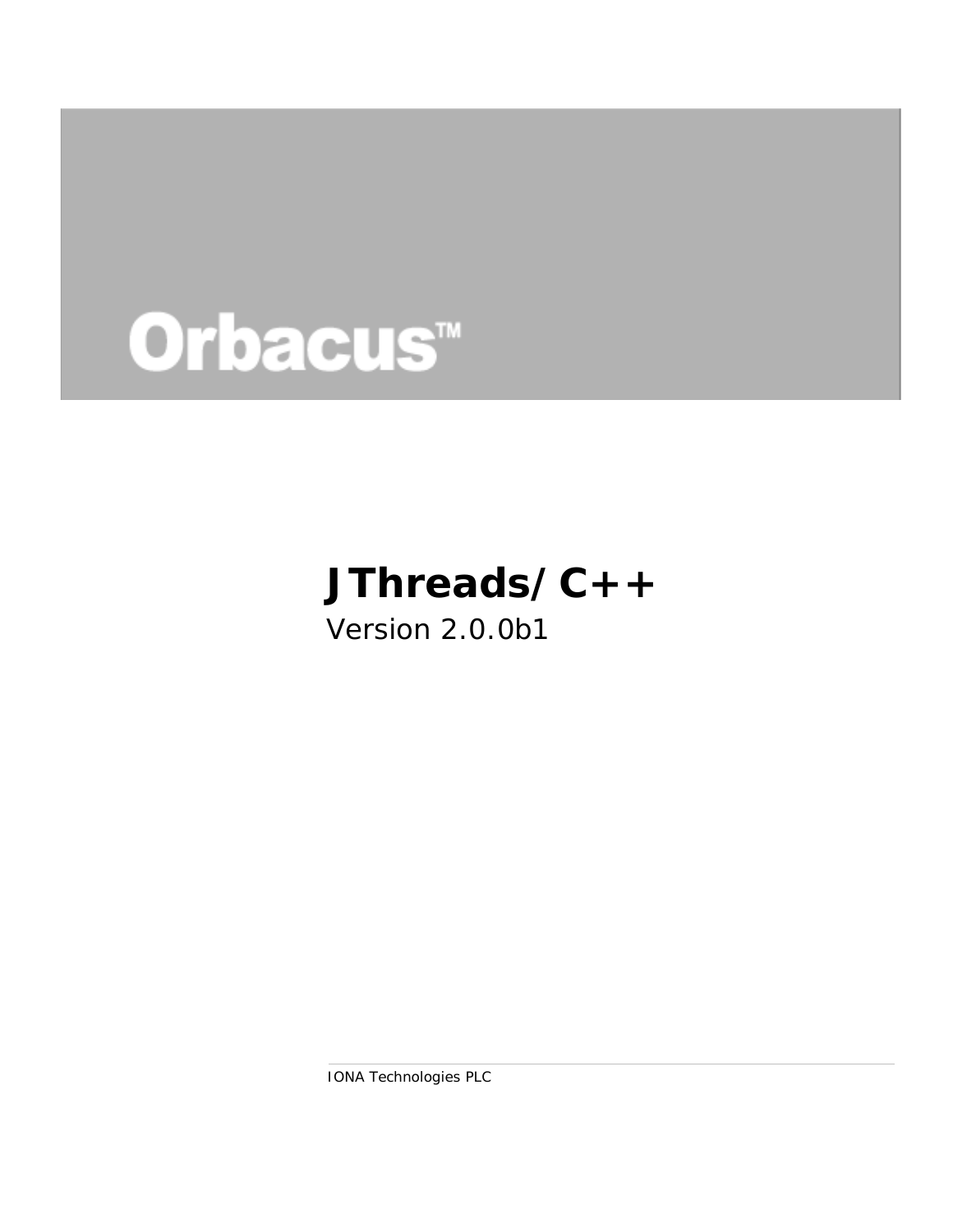IONA, IONA Technologies, the IONA logo, Orbix, High Performance Integration, Artix, Mobile Orchestrator and Making Software Work Together are trademarks or registered trademarks of IONA Technologies PLC and/or its subsidiaries.

"Orbacus" and "JThreads/C++" are trademarks or registered trademarks of IONA Technologies, Inc.

Java and J2EE are trademarks or registered trademarks of Sun Microsystems, Inc. in the United States and other countries.

CORBA is a trademark or registered trademark of the Object Management Group, Inc. in the United States and other countries. All other trademarks that appear herein are the property of their respective owners.

While the information in this publication is believed to be accurate, IONA Technologies PLC makes no warranty of any kind to this material including, but not limited to, the implied warranties of merchantability and fitness for a particular purpose. IONA Technologies PLC shall not be liable for errors contained herein, or for incidental or consequential damages in connection with the furnishing, performance or use of this material.

#### COPYRIGHT NOTICE

No part of this publication may be reproduced, stored in a retrieval system or transmitted, in any form or by any means, photocopying, recording or otherwise, without prior written consent of IONA Technologies PLC. No third party intellectual property right liability is assumed with respect to the use of the information contained herein. IONA Technologies PLC assumes no responsibility for errors or omissions contained in this book. This publication and features described herein are subject to change without notice.

Copyright © 2001–2003 IONA Technologies PLC. All rights reserved.

All products or services mentioned in this manual are covered by the trademarks, service marks, or product names as designated by the companies who market those products.

Updated: 30-Oct-2003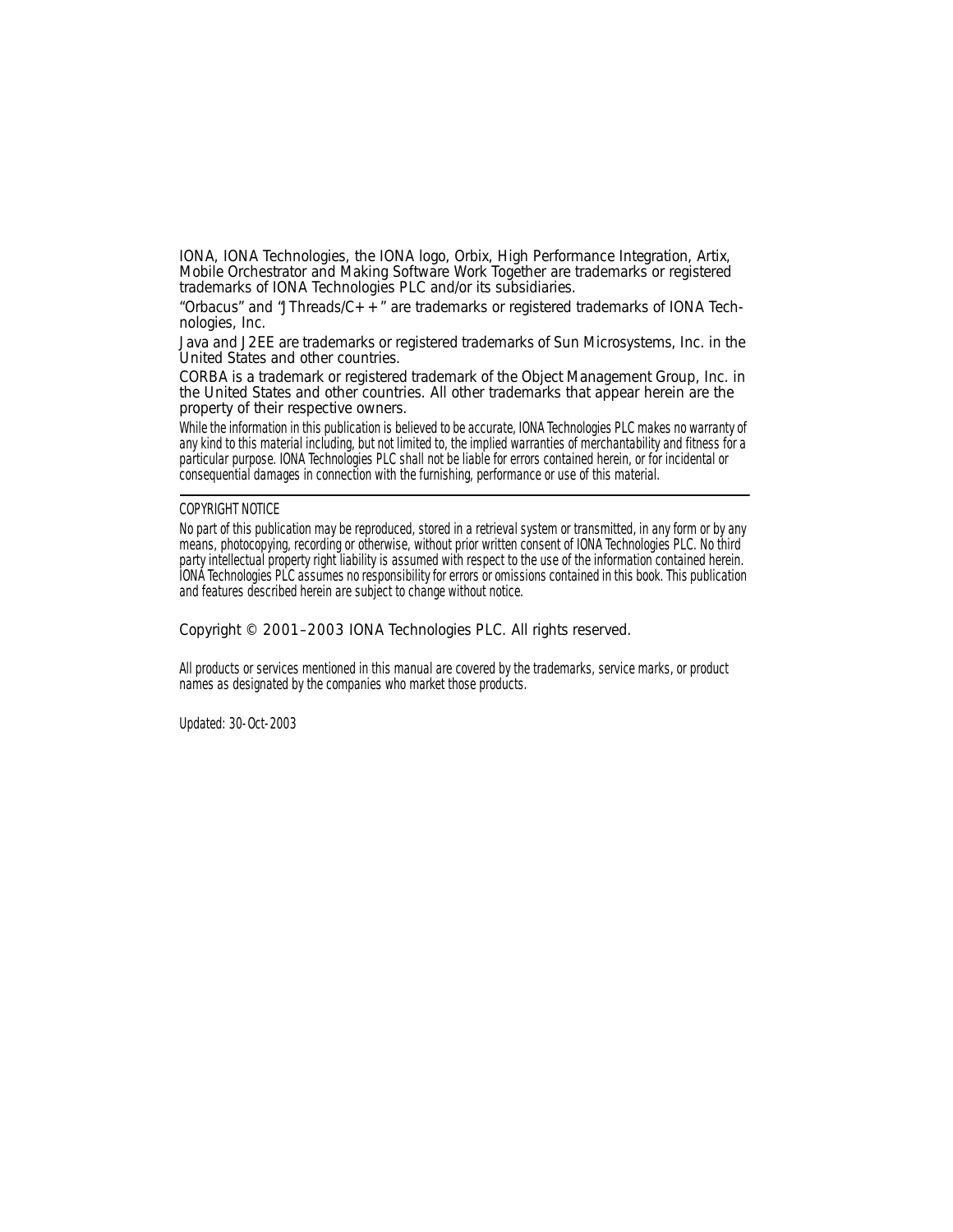# **Contents**

| Preface                                        | $\mathbf v$             |
|------------------------------------------------|-------------------------|
| Chapter 1 'Hello World'                        | 1                       |
| 'Hello World' in Java                          | $\overline{\mathbf{c}}$ |
| 'Hello World' in $C++$                         | 3                       |
| 'Hello World' with Runnable                    | 5                       |
| <b>Chapter 2 Working With Threads</b>          | 7                       |
| Synchronization                                | 8                       |
| Thread Safe Version in Java                    | 10                      |
| Thread Safe Version in $C_{+}$ +               | 12                      |
| <b>Block Synchronization</b>                   | 14                      |
| <b>Static Monitors</b>                         | 17                      |
| The Wait, Notify and NotifyAll Methods         | 20                      |
| The Stop and Suspend Methods                   | 24                      |
| The Join and IsAlive Methods                   | 28                      |
| <b>Chapter 3 Memory Management</b>             | 31                      |
| <b>Reference Counting</b>                      | 32                      |
| Introducing 'Handles'                          | 33                      |
| The JTCHandleT Template                        | 35                      |
| <b>Rules of Thumb</b>                          | 36                      |
| <b>Chapter 4 Class Reference</b>               | 37                      |
| <b>JTCInitialize</b>                           | 38                      |
| JTCAdoptCurrentThread                          | 40                      |
| <b>JTCThread</b>                               | 41                      |
| <b>JTCRunnable</b>                             | 49                      |
| <b>JTCThreadGroup</b>                          | 50                      |
| <b>JTCHandleT</b>                              | 55                      |
| <b>JTCMonitor</b>                              |                         |
|                                                | 58                      |
| <b>JTCMonitorT</b><br><b>JTCRecursiveMutex</b> | 60<br>62                |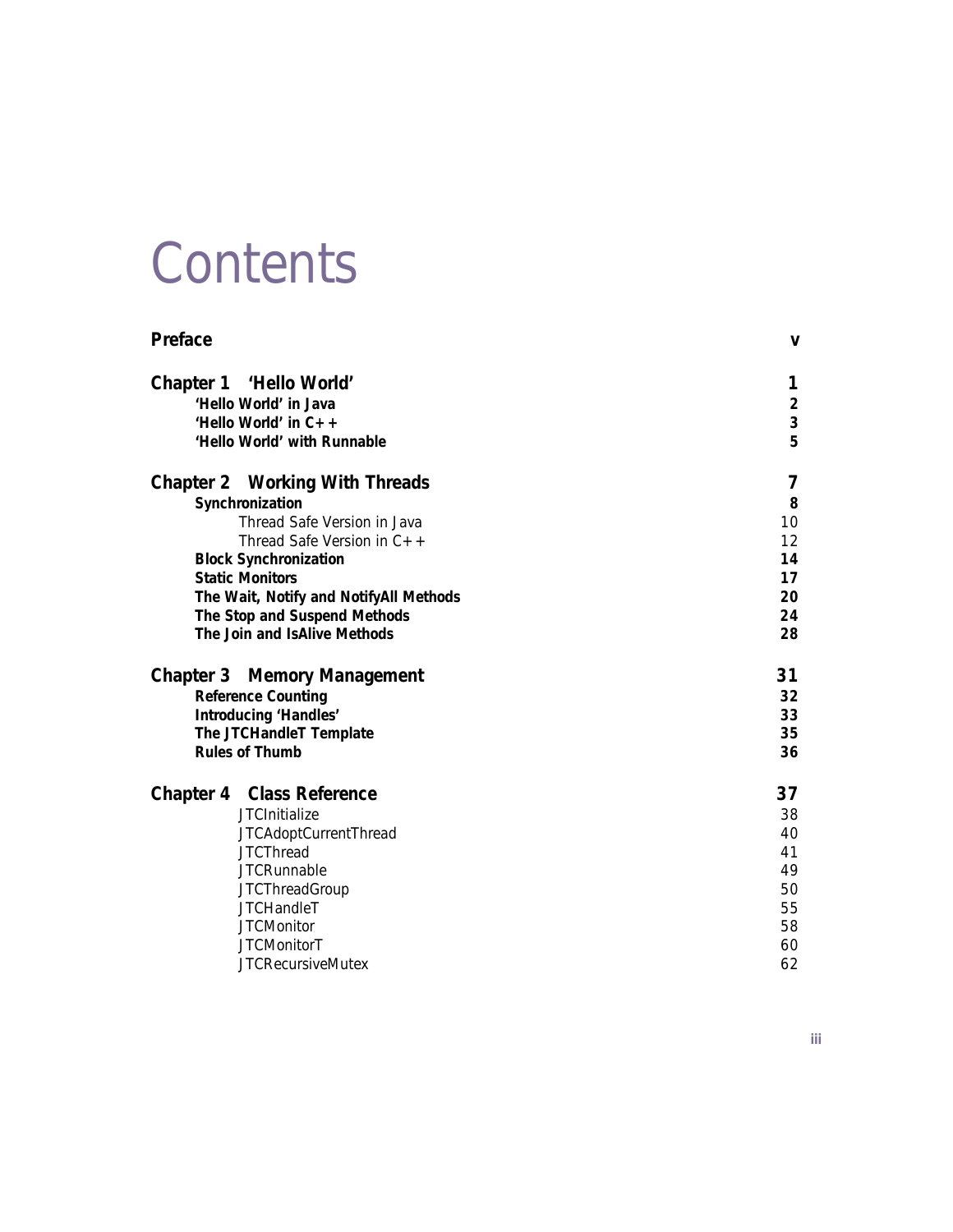CONTENTS

| <b>JTCMutex</b>                  | 64 |
|----------------------------------|----|
| <b>JTCRWMutex</b>                | 66 |
| <b>JTCSynchronized</b>           | 67 |
| <b>JTCSyncT</b>                  | 69 |
| <b>JTCReadLock</b>               | 70 |
| <b>JTCWriteLock</b>              | 71 |
| <b>JTCThreadId</b>               | 72 |
| <b>JTCThreadKey</b>              | 73 |
| <b>JTCTSS</b>                    | 74 |
| <b>JTCThreadDeath</b>            | 76 |
| <b>JTCE</b> xception             | 77 |
| <b>JTCInterruptedException</b>   | 79 |
| JTCIIlegalThreadStateException   | 80 |
| JTCIIlegalMonitorStateException  | 81 |
| JTCIIlegalArgumentException      | 82 |
| <b>JTCSystemCallException</b>    | 83 |
| <b>JTCUnknownThreadException</b> | 84 |
| JTCOutOfMemoryError              | 85 |
| <b>JTCInitializeError</b>        | 86 |
|                                  |    |

#### **[References 87](#page-94-0)**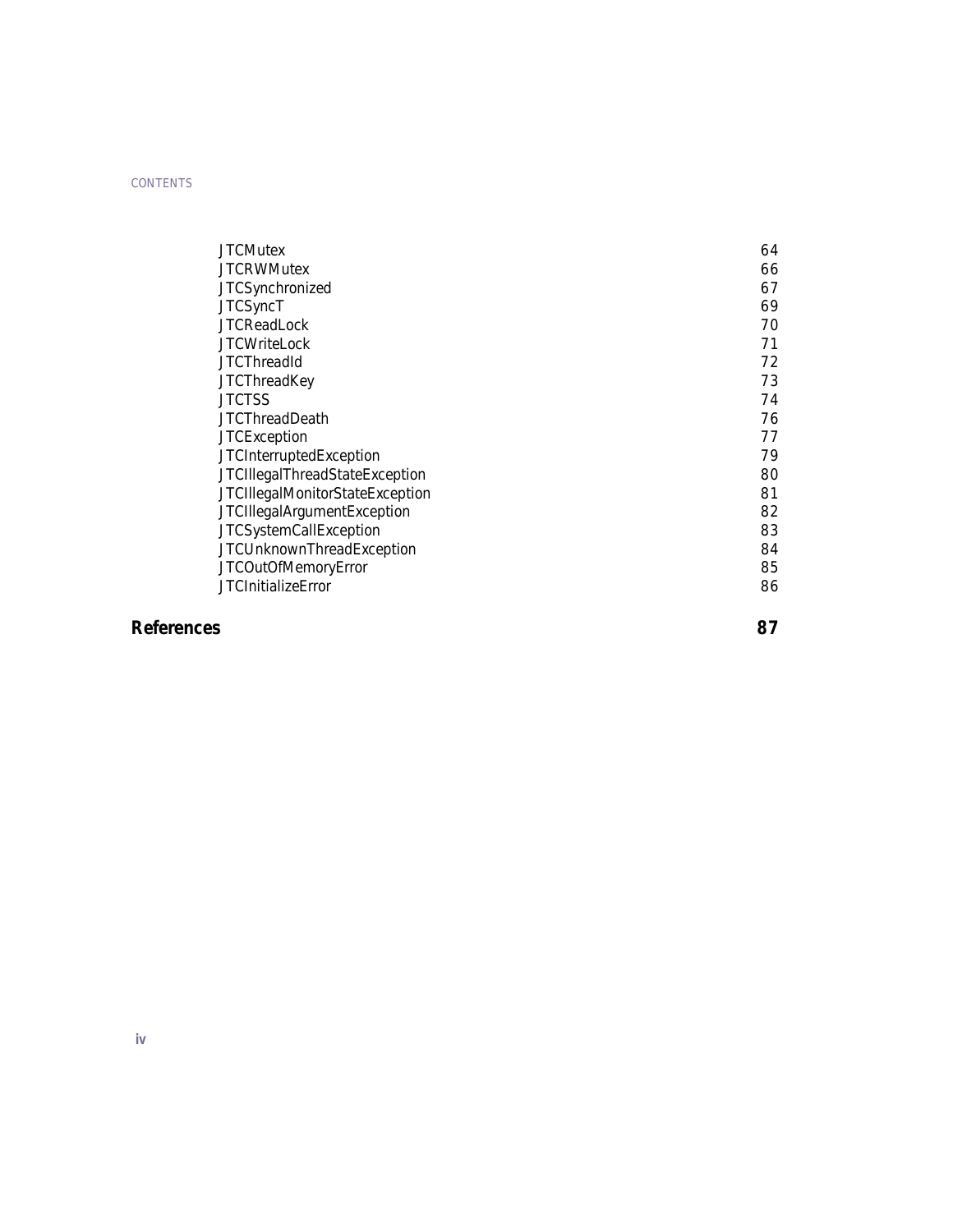# <span id="page-4-0"></span>Preface

**What is JThreads/C++?** JThreads/C++ is the short-form of "Java-like Threads for C++". JThreads/  $C++$  is a high-level thread abstraction library that gives  $C++$  programmers the "look & feel" of Java threads.

> Java supports multi-threaded programming using the classes java.lang.Thread and java.lang.ThreadGroup, the interface java.lang.Runnable, and the synchronized keyword together with the methods wait, notify and notifyAll in java.lang.Object.

Let's have a look how JThreads/ $C++$  translates this to  $C++$ :

- **•** The Java classes java.lang.Thread and java.lang.ThreadGroup are directly translated into the  $C++$  classes  $JTCThread$  and  $JTCThreadGroup.$  The only difference is that the JThreads/ $C++$  classes have JTC as a prefix instead of the Java package java.lang. The Java interface  $java.lang.Rumnable$  is implemented as the abstract  $C++$ class JTCRunnable, which contains the pure virtual method run.
- **•** Support for the synchronized keyword is slightly more difficult, since it is not possible to add new keywords to  $C++$ . JThreads/ $C++$  solves this using the classes JTCMonitor and JTCSynchronized. Instances of JTCSynchronized can be used as a replacement for the synchronized keyword, provided that an instance of JTCMonitor was created for the object to be synchronized. JTCMonitor also provides the methods wait, notify and notifyAll.

There are some features of Java's thread model that are not implemented in JThreads/ $C++$ . These are: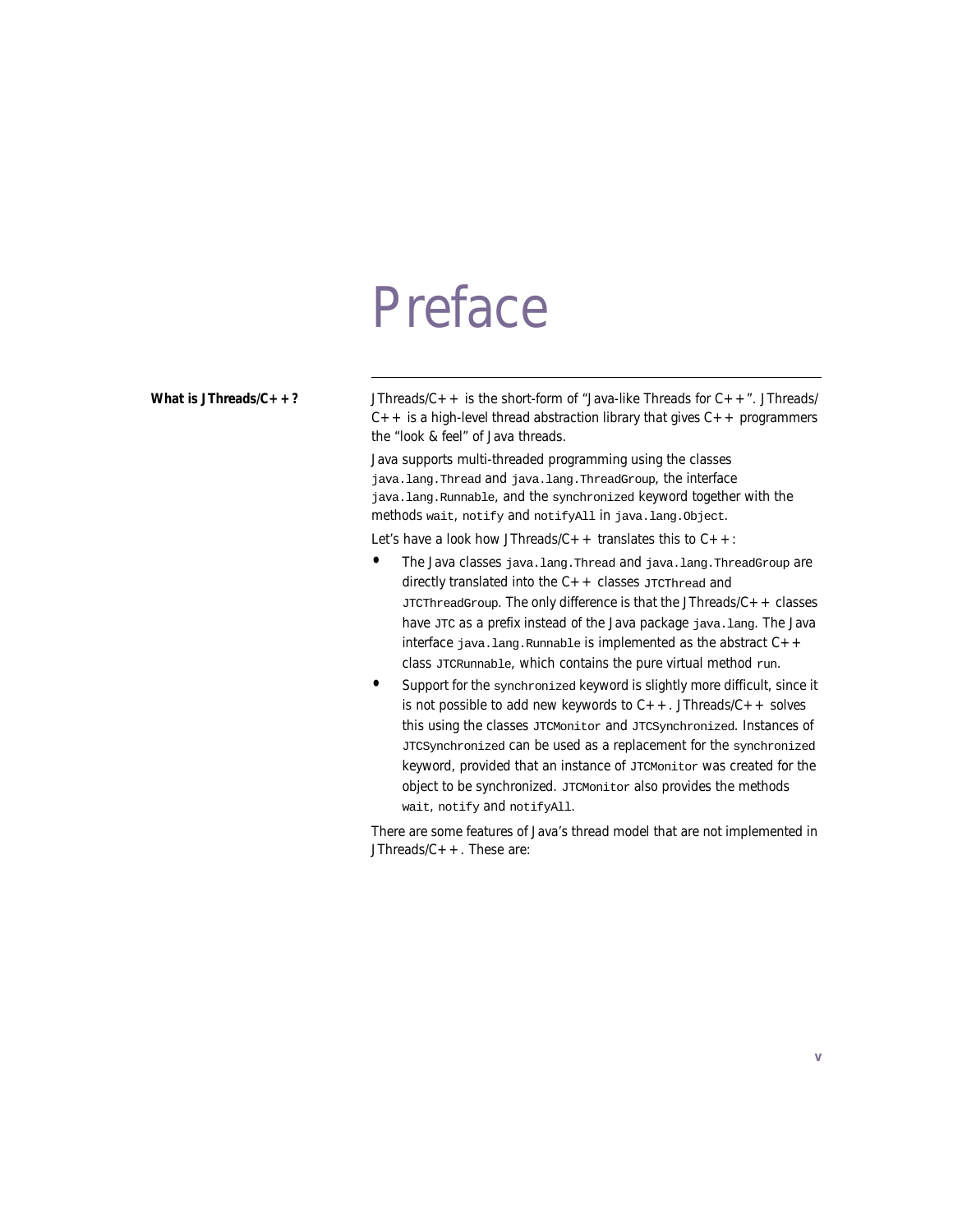|                            | $\bullet$<br>The security API. This is because some parts of the API simply can't be<br>implemented in $C_{++}$ . In general this issue is not as important as in<br>Java, since $C_{+}$ is not used for Internet applications ("applets") in the<br>same way as Java.<br>The thread control primitives java.lang. Thread.stop,<br>java.lang. Thread.suspend, and java.lang. Thread.resume Cannot be<br>implemented with the same semantics as the Java thread model in a<br>portable fashion. The WIN32 thread API supports primitives for these<br>operations, but the POSIX thread API does not. In general, it is not a<br>good idea to use these API primitives as they exist in the Java thread<br>model, for they can easily lead to deadlock situations. <sup>1</sup> These<br>primitives are deprecated in JDK 1.2 [4], and therefore won't be<br>supported in upcoming versions of Java. |
|----------------------------|----------------------------------------------------------------------------------------------------------------------------------------------------------------------------------------------------------------------------------------------------------------------------------------------------------------------------------------------------------------------------------------------------------------------------------------------------------------------------------------------------------------------------------------------------------------------------------------------------------------------------------------------------------------------------------------------------------------------------------------------------------------------------------------------------------------------------------------------------------------------------------------------------|
| <b>About this Document</b> | This manual is not a substitute for a good thread programming book. This<br>manual only describes how Java thread constructs translate to JThreads/<br>$C++$ .                                                                                                                                                                                                                                                                                                                                                                                                                                                                                                                                                                                                                                                                                                                                     |
|                            | There are excellent books available on Java thread programming, for<br>example [2] and [3]. We highly recommend use of these books while<br>learning JThreads/ $C_{+}$ programming. With the help of this manual it's easy<br>to translate the examples provided there to JThreads/ $C_{+}$ programs.                                                                                                                                                                                                                                                                                                                                                                                                                                                                                                                                                                                              |
|                            | The latest updates to this guide can be found at http://www.orbacus.com/<br>support/new_site/support/manual.jsp.                                                                                                                                                                                                                                                                                                                                                                                                                                                                                                                                                                                                                                                                                                                                                                                   |
| Platform support           | For platform availability, please refer to the Orbacus home page at http://<br>www.orbacus.com/support/new_site/platforms.jsp.                                                                                                                                                                                                                                                                                                                                                                                                                                                                                                                                                                                                                                                                                                                                                                     |
| <b>Getting Help</b>        | Should you need any assistance with JThreads/ $C_{++}$ , please visit our<br>Frequently Asked Questions (FAQ) list at http://www.orbacus.com/support/<br>new_site/faqs.html or consult the Orbacus community resources at http://<br>www.orbacus.com/support/new_site/community.                                                                                                                                                                                                                                                                                                                                                                                                                                                                                                                                                                                                                   |
|                            | Customers with a support agreement can contact us at<br>support@orbacus.com. For more information on support, go to http://<br>www.orbacus.com/support/new_site/support.<br>1. In fact, the WIN32 programmers guide recommends against using<br>TerminateThread (the API call to stop a thread's execution) since it can easily<br>lead to application misbehavior.                                                                                                                                                                                                                                                                                                                                                                                                                                                                                                                                |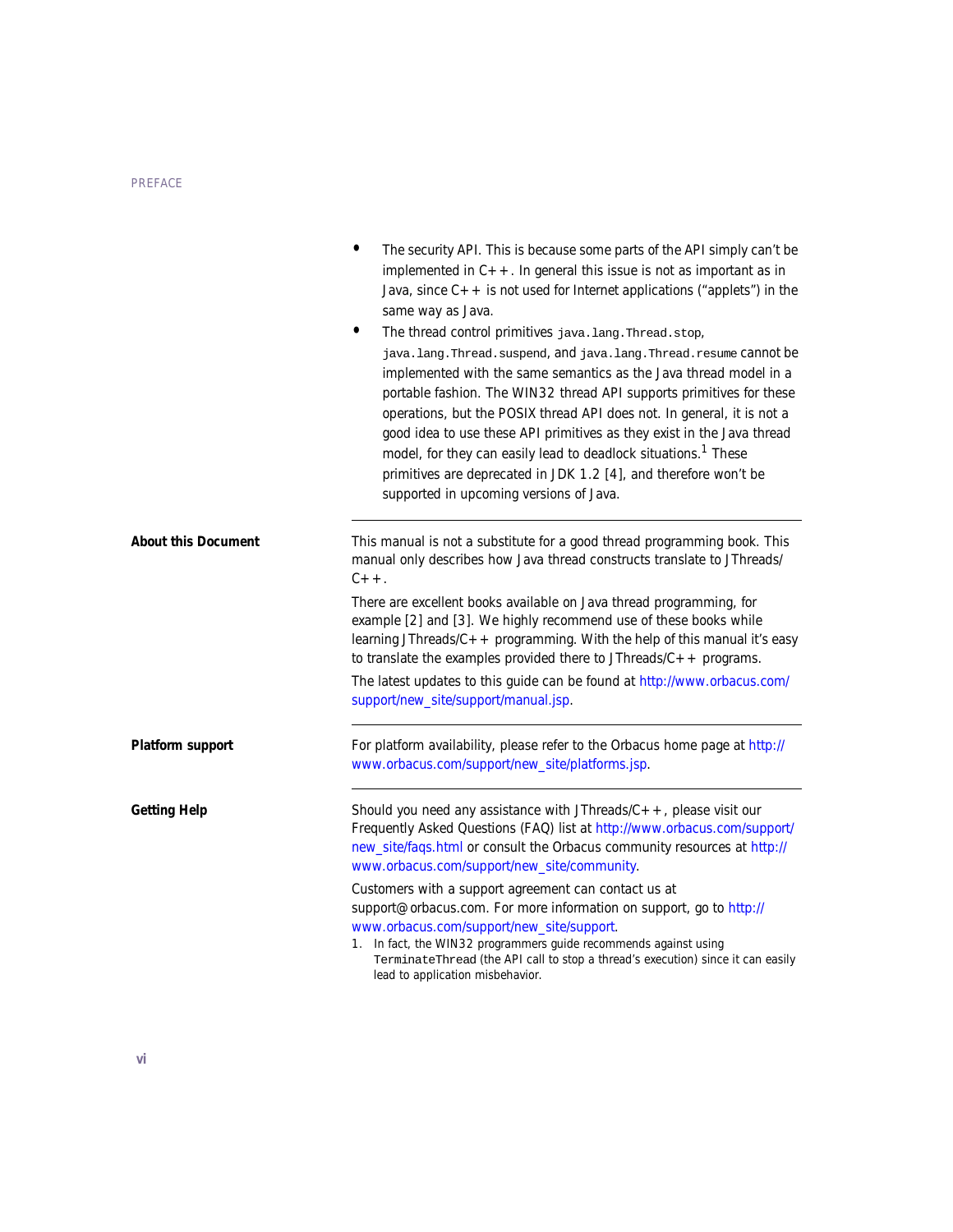| <b>Additional resources</b>      | The IONA knowledge base (http://www.iona.com/support/knowledge_base/<br>index.xml) contains helpful articles, written by IONA experts, about Orbacus<br>and other products.<br>Comments on IONA documentation can be sent to docs-support@iona.com. |                                                                                                                                                                                                                                        |  |  |  |
|----------------------------------|-----------------------------------------------------------------------------------------------------------------------------------------------------------------------------------------------------------------------------------------------------|----------------------------------------------------------------------------------------------------------------------------------------------------------------------------------------------------------------------------------------|--|--|--|
| <b>Typographical conventions</b> | This guide uses the following typographical conventions:                                                                                                                                                                                            |                                                                                                                                                                                                                                        |  |  |  |
|                                  | Constant width                                                                                                                                                                                                                                      | Constant width (courier font) in normal text<br>represents portions of code and literal names of items<br>such as classes, functions, variables, and data<br>structures. For example, text might refer to the<br>CORBA:: Object Class. |  |  |  |
|                                  |                                                                                                                                                                                                                                                     | Constant width paragraphs represent code examples<br>or information a system displays on the screen. For<br>example:                                                                                                                   |  |  |  |
|                                  |                                                                                                                                                                                                                                                     | #include <stdio.h></stdio.h>                                                                                                                                                                                                           |  |  |  |
|                                  | <b>Italic</b>                                                                                                                                                                                                                                       | Italic words in normal text represent emphasis and<br>new terms.                                                                                                                                                                       |  |  |  |
|                                  |                                                                                                                                                                                                                                                     | Italic words or characters in code and commands<br>represent variable values you must supply, such as<br>arguments to commands or path names for your<br>particular system. For example:                                               |  |  |  |
|                                  |                                                                                                                                                                                                                                                     | % cd /users/your_name                                                                                                                                                                                                                  |  |  |  |
|                                  |                                                                                                                                                                                                                                                     | Note: Some command examples may use angle<br>brackets to represent variable values you must<br>supply. This is an older convention that is replaced<br>with <i>italic</i> words or characters.                                         |  |  |  |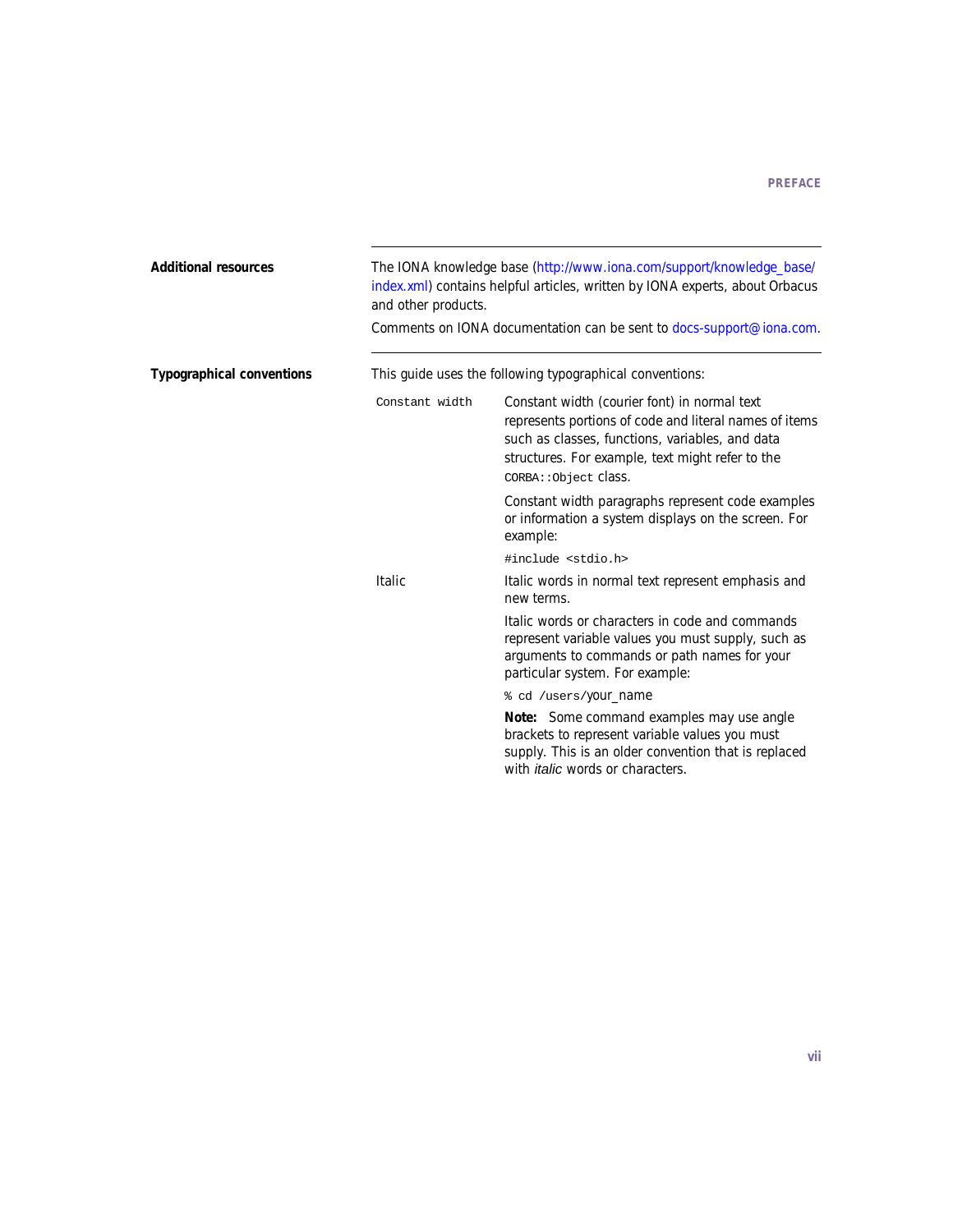**Keying conventions** This guide may use the following keying

... . . .

|  |  |  |  |  |  |  |  |  |  | his guide may use the following keying conventions: |  |  |
|--|--|--|--|--|--|--|--|--|--|-----------------------------------------------------|--|--|
|--|--|--|--|--|--|--|--|--|--|-----------------------------------------------------|--|--|

| No prompt | When a command's format is the same for multiple |
|-----------|--------------------------------------------------|
|           | platforms, a prompt is not used.                 |
| ⊱         | A percent sign represents the UNIX command shell |

- prompt for a command that does not require root privileges.
- # A number sign represents the UNIX command shell prompt for a command that requires root privileges.
- > The notation > represents the DOS or Windows command prompt.
	- Horizontal or vertical ellipses in format and syntax descriptions indicate that material has been eliminated to simplify a discussion.
- [ ] Brackets enclose optional items in format and syntax descriptions.
- { } Braces enclose a list from which you must choose an item in format and syntax descriptions.
	- A vertical bar separates items in a list of choices enclosed in { } (braces) in format and syntax descriptions.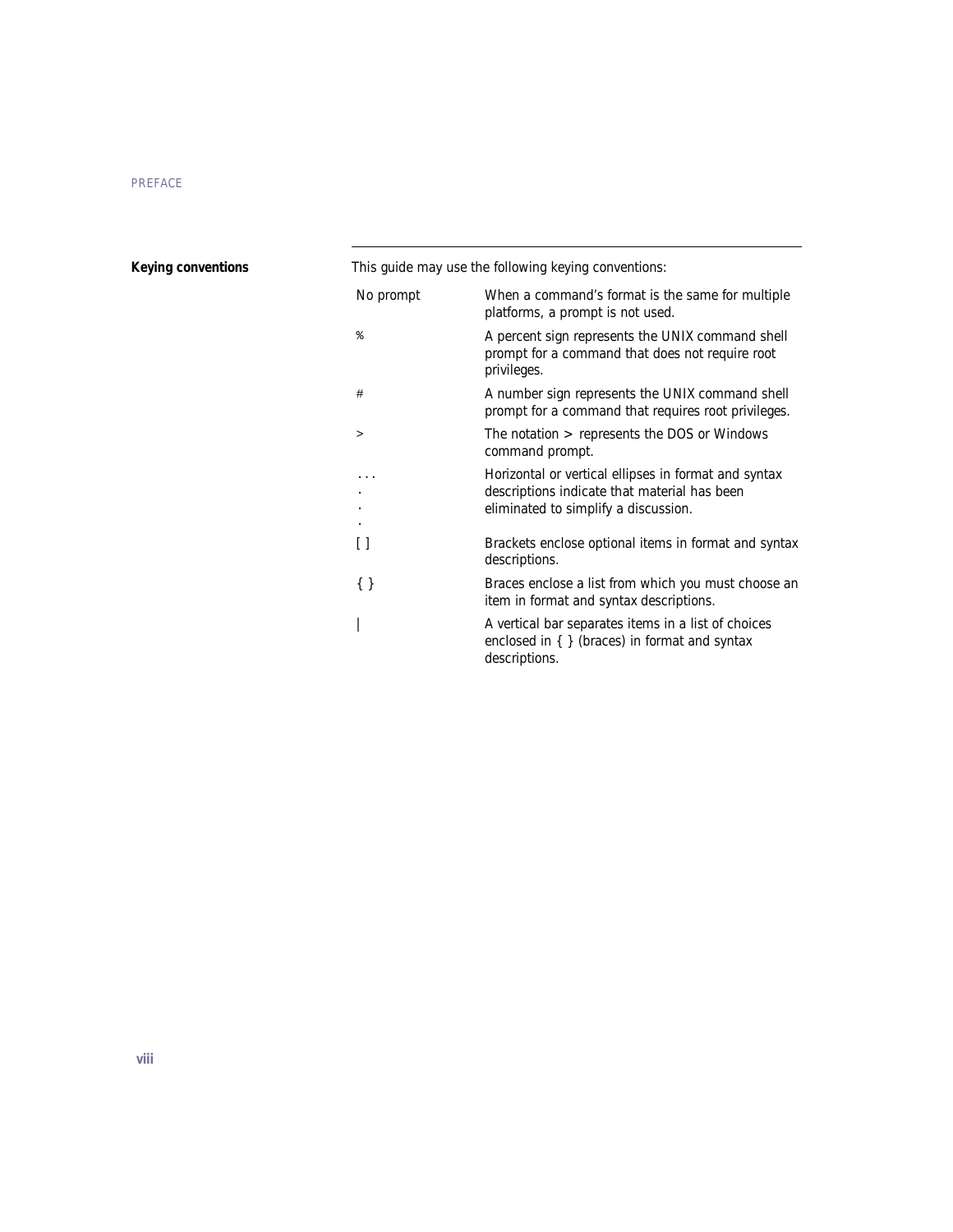### CHAPTER 1

# <span id="page-8-1"></span><span id="page-8-0"></span>'Hello World'

*We begin with the first program most programmers start with: A program that displays the text "Hello World" and then exits. However, our example is different from the typical "Hello World" program in that it is multi-threaded. That is, our version starts a new thread whose sole purpose is to print "Hello World" on the display.*

**In this chapter** This chapter contains the following sections:

| 'Hello World' in Java       | page 2 |
|-----------------------------|--------|
| 'Hello World' in $C_{+}$ +  | page 3 |
| 'Hello World' with Runnable | page 5 |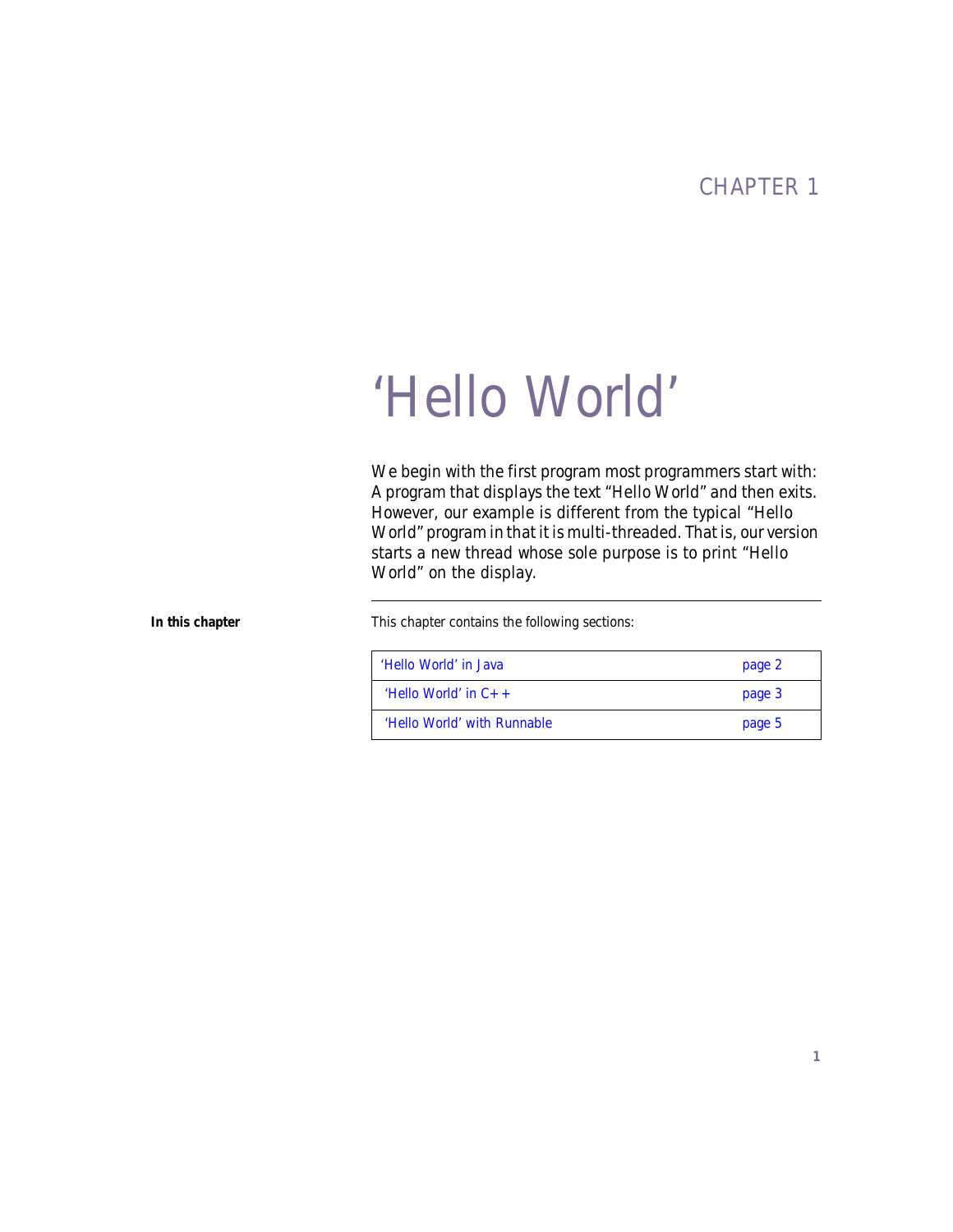### <span id="page-9-0"></span>**'Hello World' in Java**

In Java, this program can be written as:

```
1 public class HelloWorld extends Thread
2 {
3 public void run()
4 {
5 System.out.println("Hello World");
6 }
7
8 static public void main(String args[])
9 {
10 Thread t = new HelloWorld();
11 t.start();
1213 }
```
- 1 A class HelloWorld is defined, extending the class java.lang. Thread.
- 3-6 A run method is defined, displaying "Hello World" on standard output.
- 8-12 A static main method is defined which creates an object of type HelloWorld. The start method is called which starts a new thread of execution. This thread then invokes the run method of the HelloWorld Object.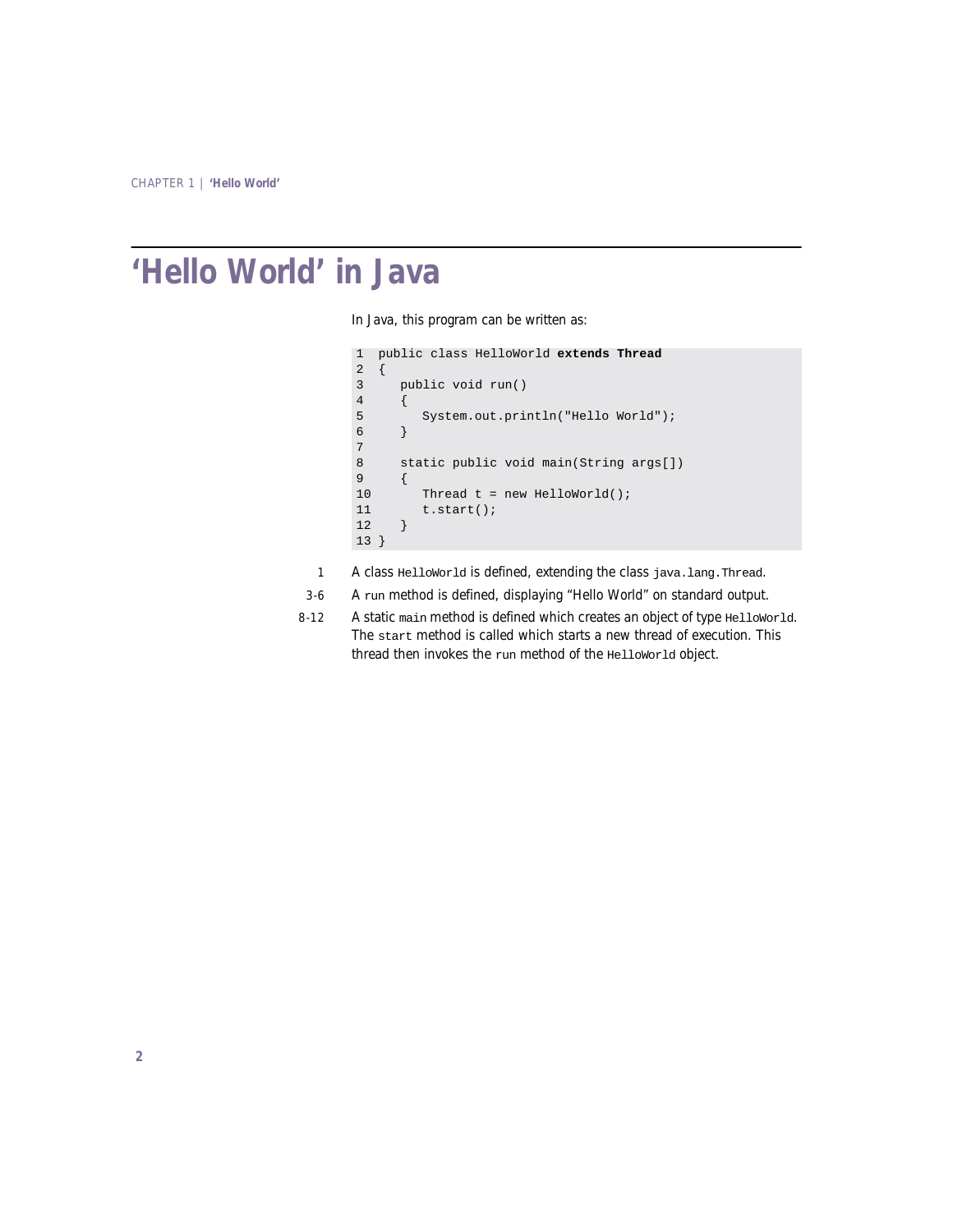# <span id="page-10-0"></span>**'Hello World' in C++**

Let's convert the Java program to a JThreads/ $C_{+}$  + program:

```
1 #include <JTC/JTC.h>
2
3 class HelloWorld : public JTCThread
4 {
5 public:
6 virtual void run()
7 {
8 cout << "Hello World" << endl;
\circ10 };
11
12 int
13 main(int argc, char** argv)
14 {
15 JTCInitialize initialize;
16 JTCThread* t = new HelloWorld;
17 t \rightarrow start();
18 return 0;
19 }
```
- 1 All JThreads/C + + programs must include the header file  $\text{JTC/JTC.h}$ , which contains (among other useful things) all of the necessary JThreads/ $C_{++}$ class definitions.
- 3 Just like in the Java example, a class HelloWorld is defined. This class is derived from JTCThread instead of the Java equivalent java.lang.Thread.
- 6-9 A run method is defined which prints "Hello World" on standard output. System.out is replaced by the familiar  $C++$  iostreams object cout.
- 12-19 A main method is defined, not as a static class member as in the Java example, but as the standard  $C++$  global main function. main creates<sup>1</sup> an object of type HelloWorld and calls the start method which starts a new thread of execution.

The only other change is that the JThreads/ $C++$  thread library must be initialized in main. This is done by creating an instance of the class JTCInitialize.

1. You might think that the "Hello World" program has a memory leak because the thread object is created with new but never deleted with delete, but this is not the case. See ["Reference Counting" on page 32](#page-39-1) for more information.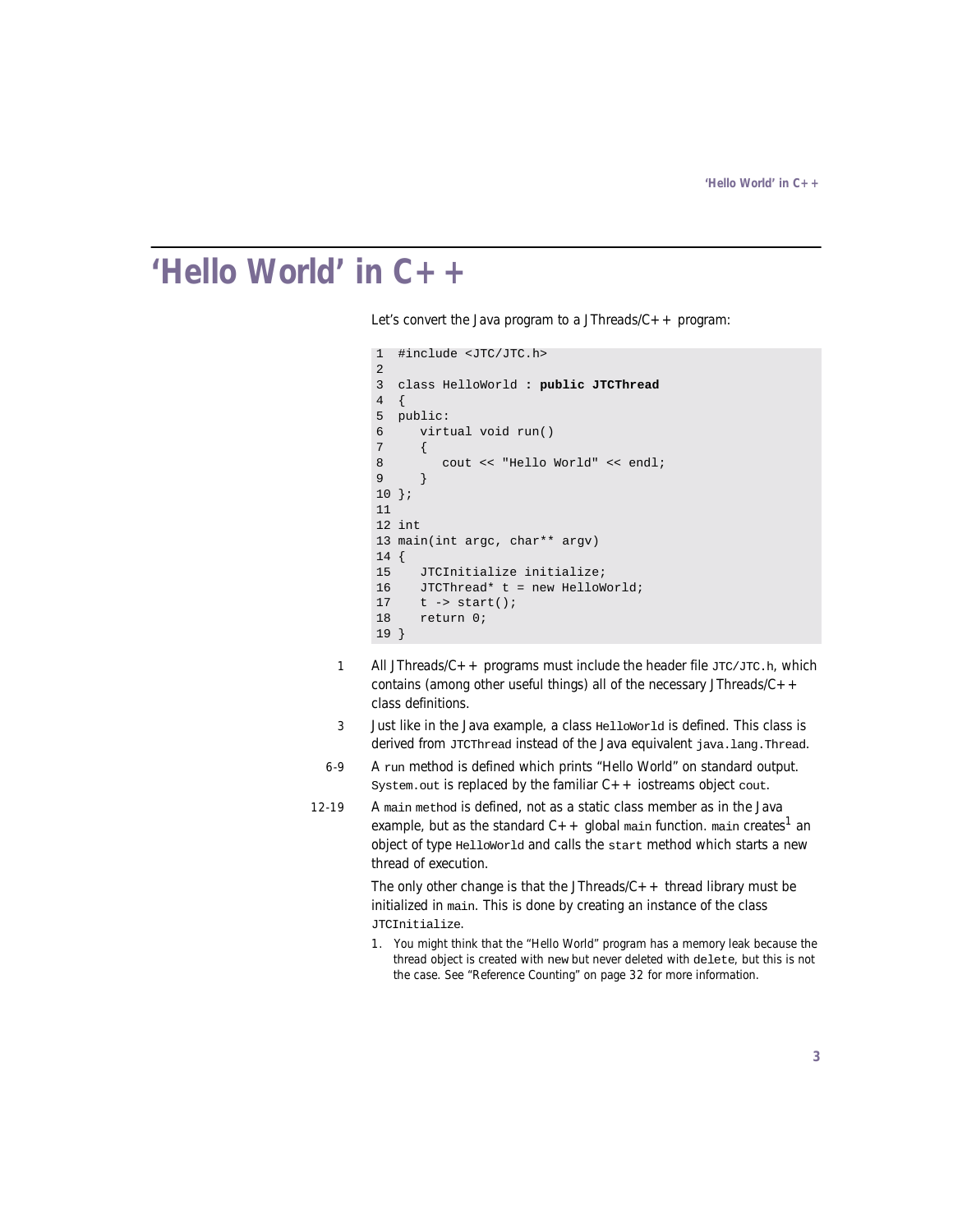At first sight this application seems to indicate a problem. Can the application terminate due to return from main before the thread gets a chance to run? The answer is No, because the destructor for arcinitialize doesn't return until all of the threads have terminated. The *JTCInitialize* destructor allows JThreads/ $C++$  applications to have the same behavior as multi-threaded Java applications.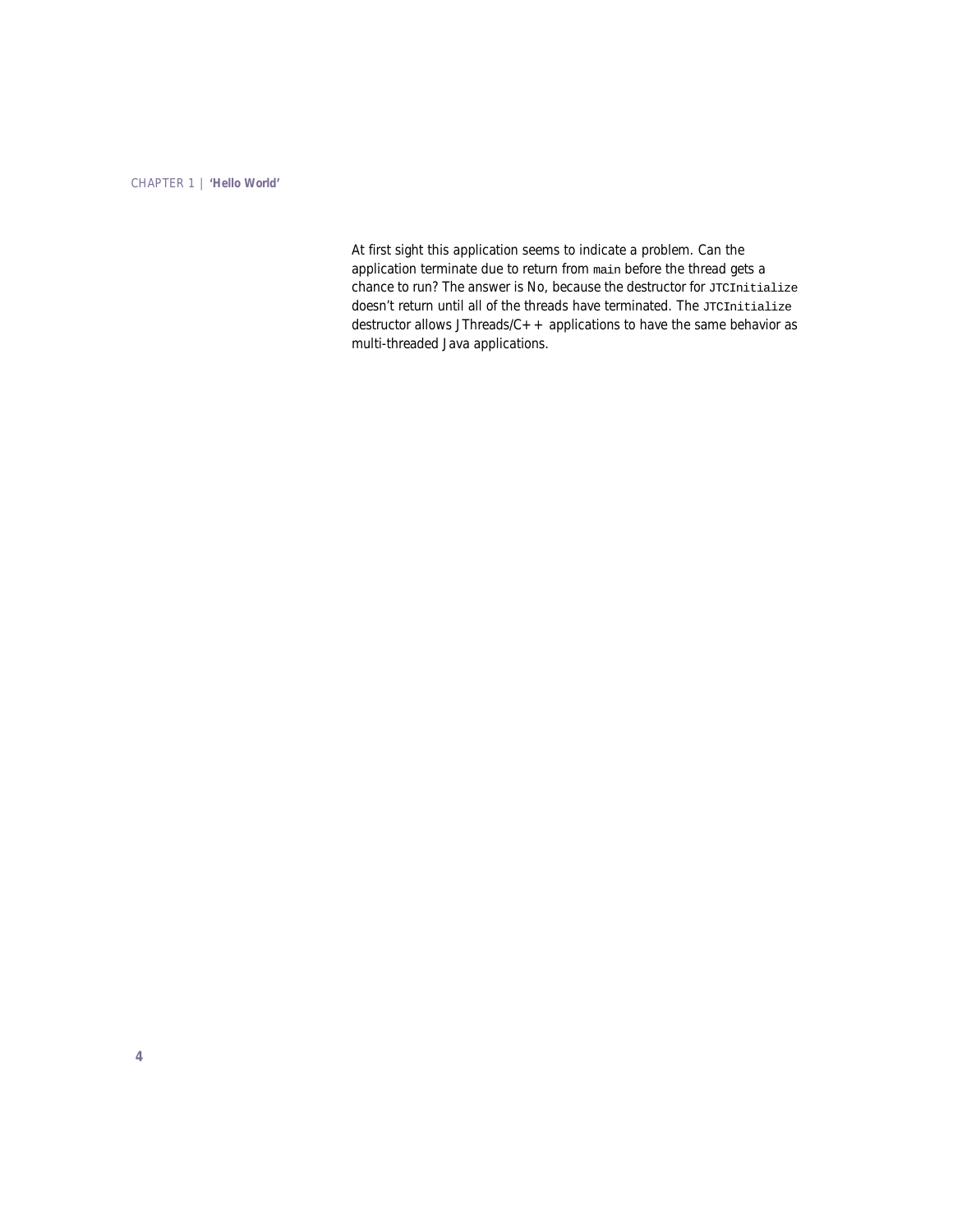# <span id="page-12-0"></span>**'Hello World' with Runnable**

Java provides the Runnable interface, so that an application developer may use threads without using inheritance. The JThreads/ $C++$  equivalent of the Runnable interface is the class JTCRunnable.

The "Hello World" example using Runnable in Java looks like this:

```
1 public class HelloWorld implements Runnable
2 {
3 public void run()
4 \qquad \{5 System.out.println("Hello World");
6 }
7
8 static public void main(String[] args)
9 {
10 Thread t = new Thread(new HelloWorld());
11 t.start();
12 }
13 }
```
- 1 A class HelloWorld is declared that implements the interface Runnable.
- 10 A new thread is created with a Runnable object as the parameter, which in this case is an instance of the HelloWorld class.
- 11 The thread is started. Since the Thread object was created with a Runnable object parameter, the run method of this Runnable is invoked.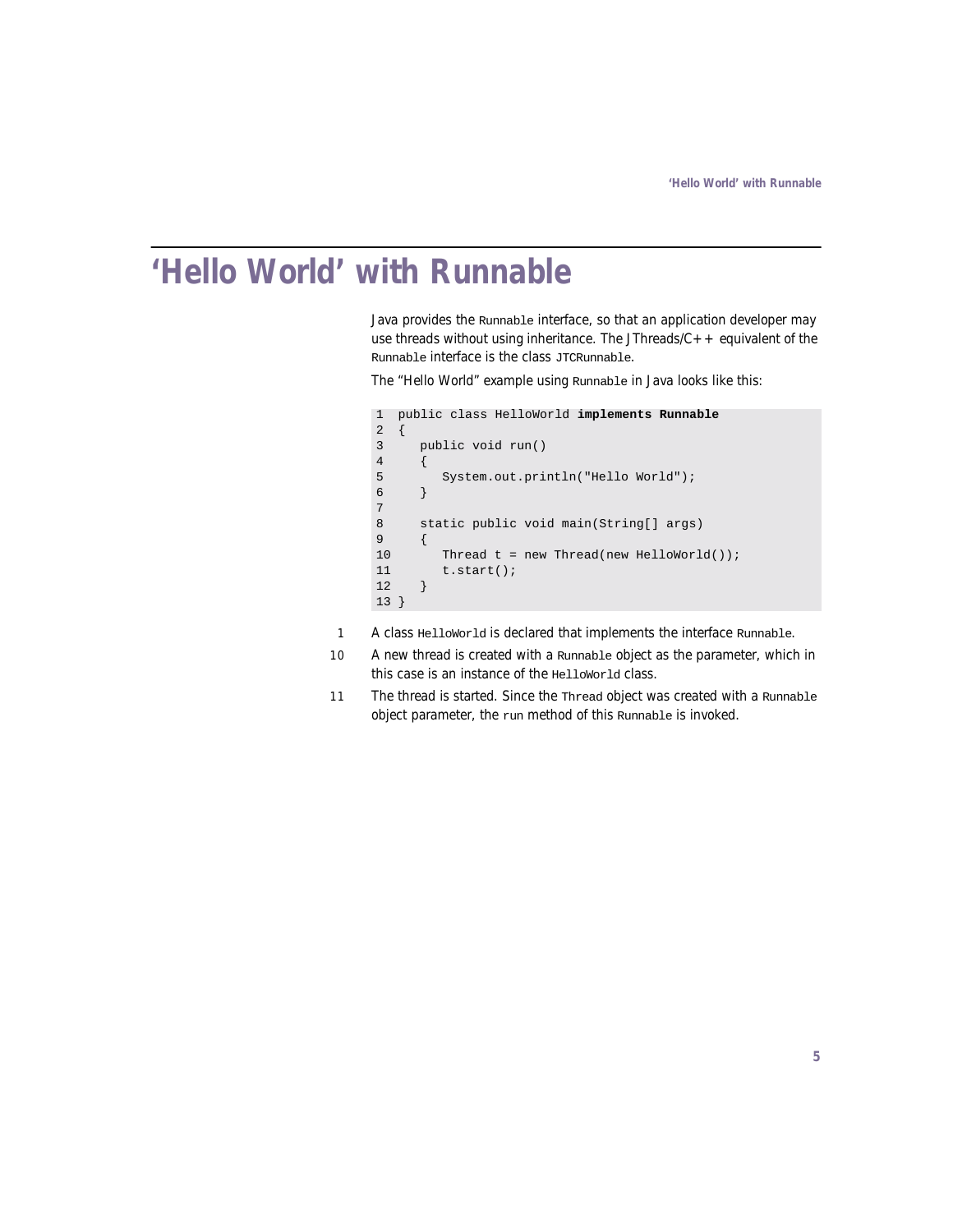The Java version can be translated directly into a JThreads/ $C_{+}$  + application as follows:

```
1 #include <JTC/JTC.h>
2
3 class HelloWorld : public JTCRunnable
4 {
5 public:
6 virtual void run()
7 {
8 cout << "Hello World" << endl;
9 }
10 };
11
12 int
13 main(int argc, char** argv)
14 {
15 JTCInitialize initialize;
16 JTCThread* t = new JTCThread(new HelloWorld);
17 t \rightarrow start();
18 return 0;
19 }
```
- 3 As in the Java example, the class HelloWorld inherits from the  $JThreads/C++ class JTCRunnele.$
- 16 Create a new thread, using a new instance of the HelloWorld class as the required JTCRunnable parameter.
- 17 Start the new thread, which invokes the run method.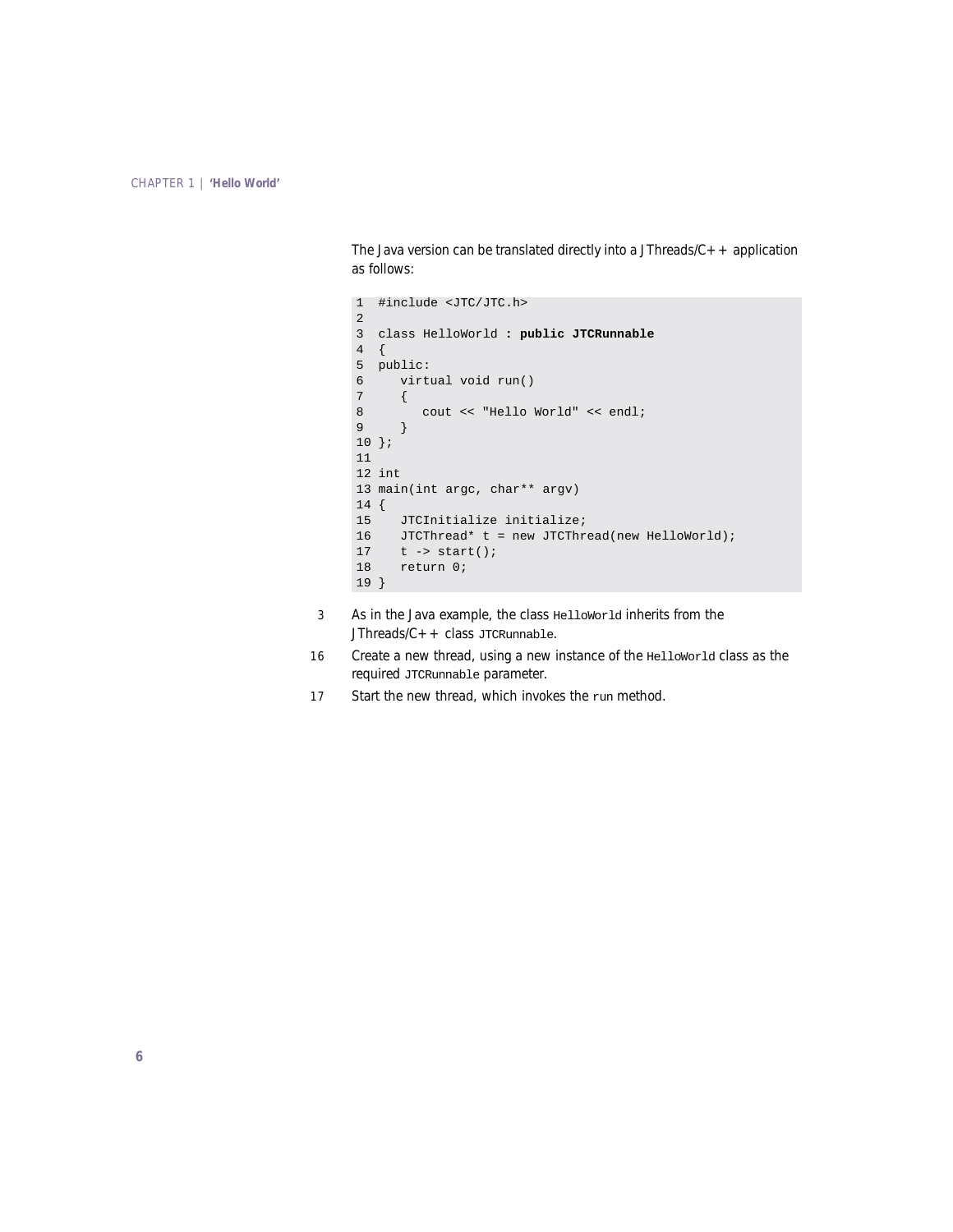### CHAPTER 2

# <span id="page-14-0"></span>Working With **Threads**

*This chapter describes how JThreads/C++ implements Java Monitors used in multithreading.*

**In this chapter** This chapter contains the following sections:

| Synchronization                        | page 8  |
|----------------------------------------|---------|
| <b>Block Synchronization</b>           | page 14 |
| <b>Static Monitors</b>                 | page 17 |
| The Wait, Notify and NotifyAll Methods | page 20 |
| The Stop and Suspend Methods           | page 24 |
| The Join and IsAlive Methods           | page 28 |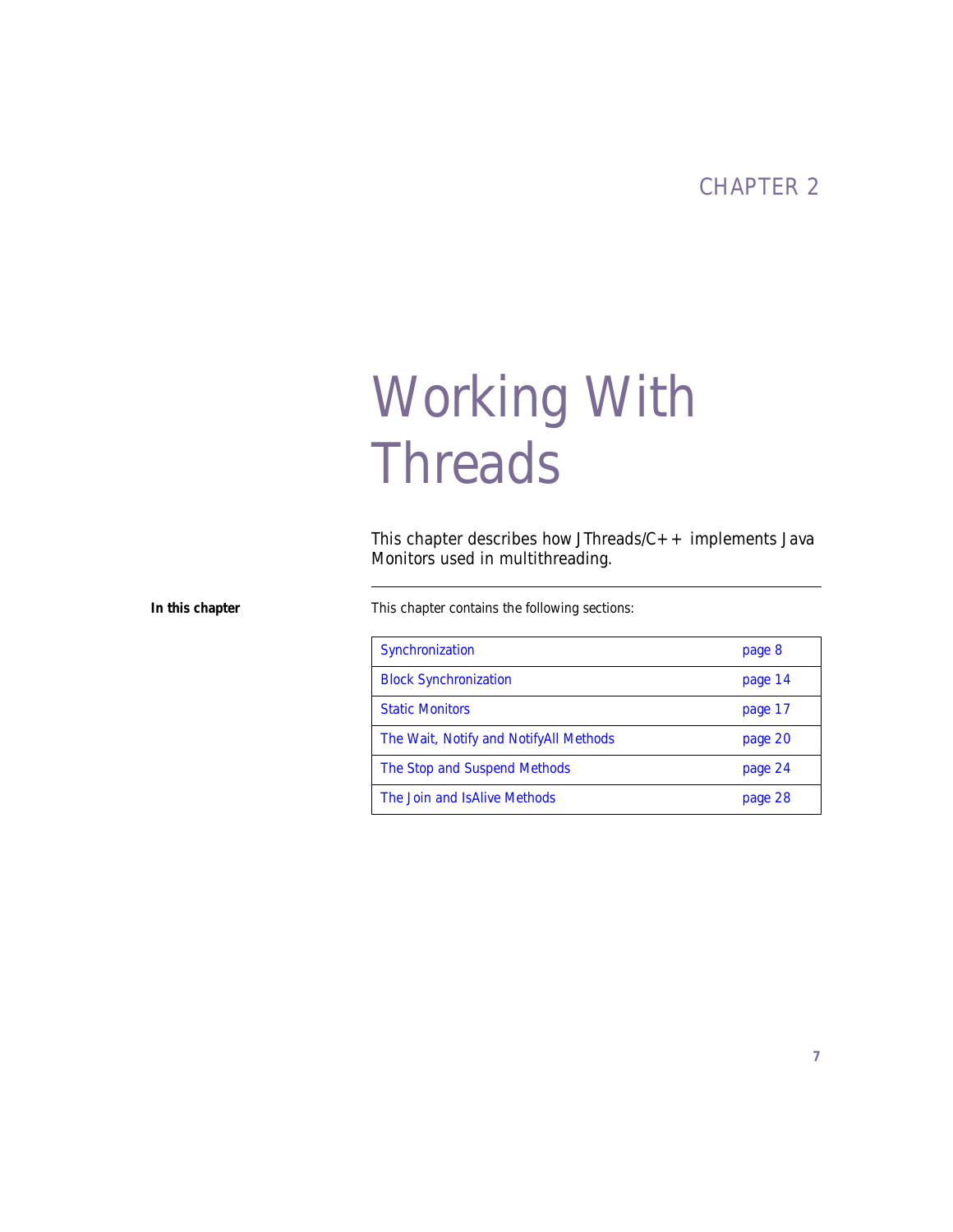# <span id="page-15-0"></span>**Synchronization**

**Example** Let's write a plain C++ class, which can be used for the buffering of characters. This class defines the methods addChar and writeBuffer. addChar adds a character to an internal character buffer and writeBuffer prints the buffer contents on standard output:

```
1 class CharacterBuffer
2 {
3 char* data_;
4 int max_;
5 int len i
6
7 public:
8
9 CharacterBuffer()
10 : data_(0), len_(0), max_(0)
11 {
12 }
13
14 ~CharacterBuffer()
15 {
16 delete[] data_;
17 }
18
19 void addChar(char c)
20 {
21 if(len_ == max_)
22 {
23 char* newData = new char[len_ + 128];
24 memcpy(newData, data_, len_);
25 delete[] data_;
26 data_ = newData;
27 max_ += 128;
28 }
29 data_{len_{+}} = c;30 }
31 void writeBuffer()
32 {
33 cout.write(data_, len_) << flush;
34 len_ = 0;35 }
36 };
```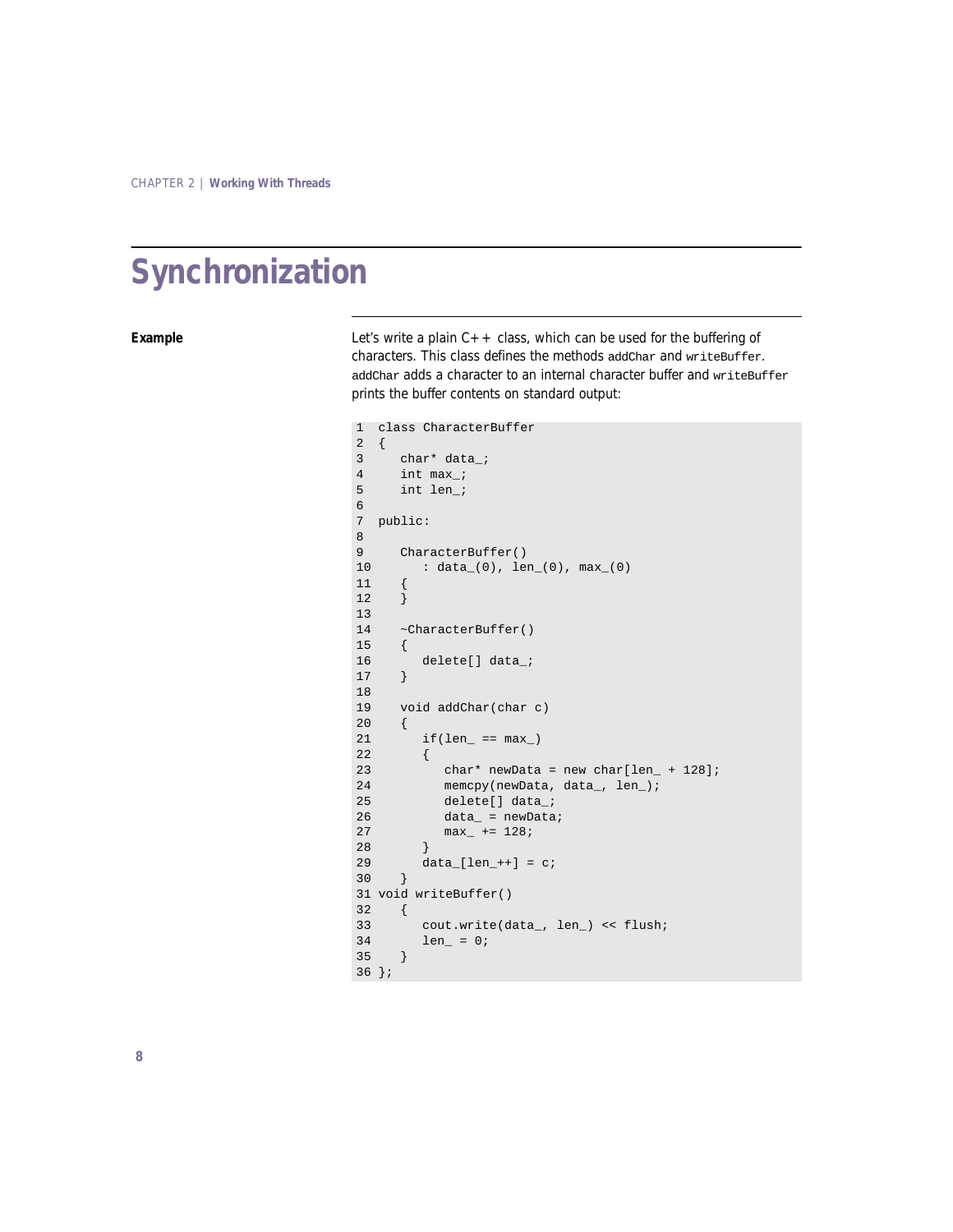| $3 - 5$                     | Several data members are defined:                                                                                                                                                                                                                                                                                                                                                                                                                                                                                                                                     |
|-----------------------------|-----------------------------------------------------------------------------------------------------------------------------------------------------------------------------------------------------------------------------------------------------------------------------------------------------------------------------------------------------------------------------------------------------------------------------------------------------------------------------------------------------------------------------------------------------------------------|
|                             | data_ is a character pointer to the buffered characters.                                                                                                                                                                                                                                                                                                                                                                                                                                                                                                              |
|                             | max_ is the maximum length of the buffer pointed to by data_.                                                                                                                                                                                                                                                                                                                                                                                                                                                                                                         |
|                             | len_ is the current length of the buffer, i.e., the number of valid                                                                                                                                                                                                                                                                                                                                                                                                                                                                                                   |
|                             | characters in the buffer pointed to by data_. len_must be less than or                                                                                                                                                                                                                                                                                                                                                                                                                                                                                                |
|                             | equal to max.                                                                                                                                                                                                                                                                                                                                                                                                                                                                                                                                                         |
| 10                          | The constructor initializes the class data members data_, max_ and len_.                                                                                                                                                                                                                                                                                                                                                                                                                                                                                              |
| 14                          | The destructor deletes data_, freeing the buffer memory.                                                                                                                                                                                                                                                                                                                                                                                                                                                                                                              |
| $21 - 28$                   | If the buffer is full (i.e., if $1en$ is equal to $max$ ), allocate more memory.<br>This is done by allocating a new, larger character buffer, copying the existing<br>buffer contents into the new buffer, deleting the old buffer and assigning the<br>pointer to the new buffer to data_. Finally max_ must be updated to reflect<br>the new buffer size.                                                                                                                                                                                                          |
| 29                          | A character is added to the buffer and len_ is incremented by one.                                                                                                                                                                                                                                                                                                                                                                                                                                                                                                    |
| 32-36                       | The writeBuffer method prints len_characters from the buffer on standard<br>output and then resets len_ to zero.                                                                                                                                                                                                                                                                                                                                                                                                                                                      |
| Mulit-threading environment | The above class works fine as long as there is only a single thread of<br>execution, but it will not work properly in a multi-threaded environment.                                                                                                                                                                                                                                                                                                                                                                                                                   |
|                             | For example, if two threads execute addChar simultaneously, things can<br>easily go wrong. Let's assume that the first thread runs until after the<br>delete[] data_statement has been executed. At this point the operating<br>system switches from the execution of the first thread to the second. Since<br>max_ has not yet been incremented by the first thread, the second thread<br>also enters the conditional and accesses the data_variable, which now<br>points to memory already deleted by the first thread. This will most likely<br>crash the program. |
| <b>Monitors</b>             | To solve the above problem, Java uses a concept known as <i>monitors</i> . This is<br>described in the following sections.                                                                                                                                                                                                                                                                                                                                                                                                                                            |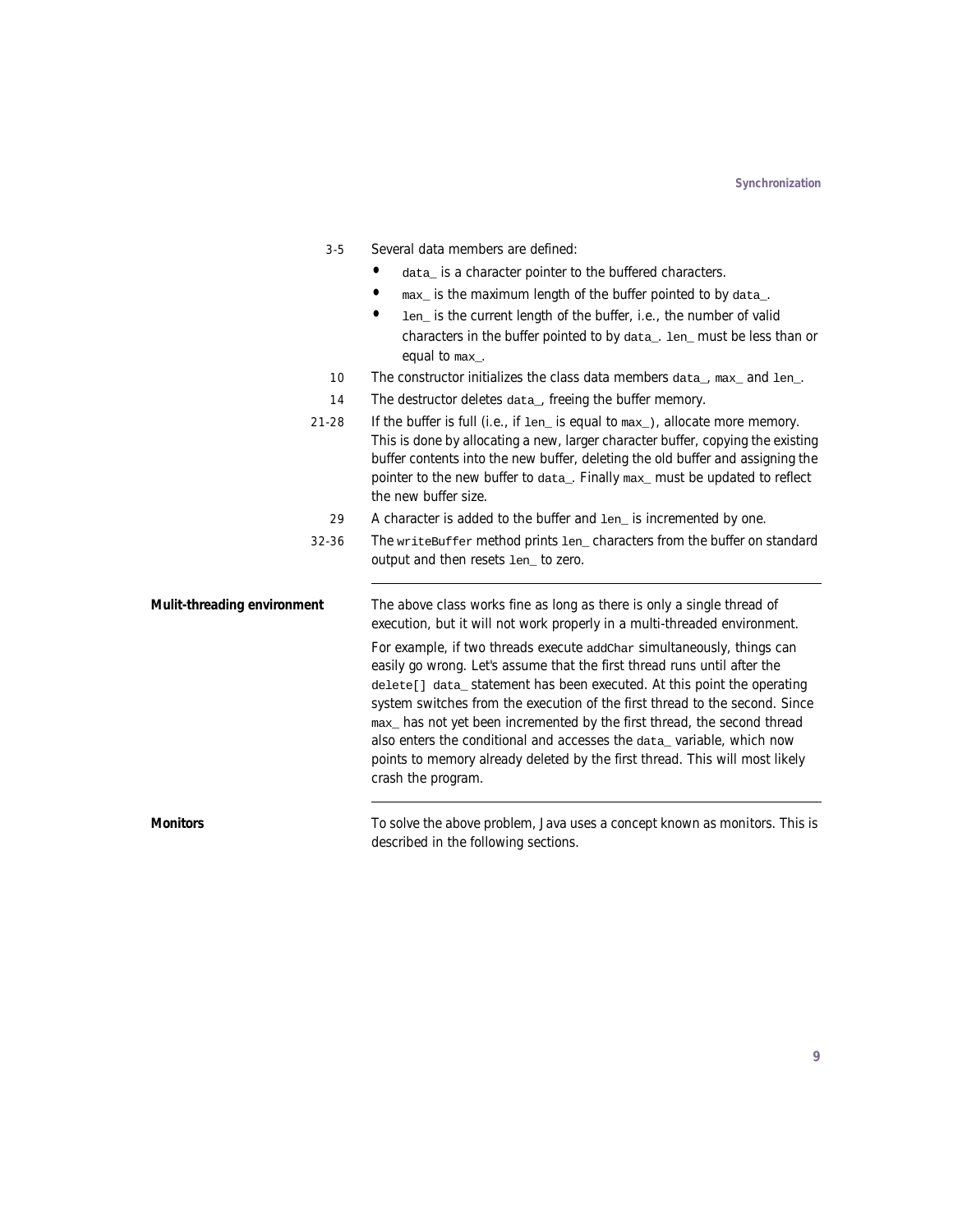#### <span id="page-17-0"></span>**Thread Safe Version in Java**

**Thread-safe Java example** A thread-safe Java version of the code in the previous section can be written as follows:

```
1 public class CharacterBuffer
2 {
3 private char[] data_ = null;
4 private int len_ = 0;
5
6 synchronized public void addChar(char c)
\overline{7}8 if(data_ == null || len_ == data_.length)
9 {
10 byte[] newData = new byte[len +128];
11 if (data_ != null)
12 System.arraycopy(data_, 0, newData, 0, len_);
13 data = newData;
14 }
15 data [len ++] = ci16 }
17
18 synchronized public void writeBuffer()
19 {
20 System.out.write(data_, 0, len_);
21 System.out.flush();
22 len_ = 0;23 }
```
- 3-4 Two data members are defined:
	- **•** data\_ is a character array, which holds the buffered characters.
	- **•** len\_ is the current length of the buffer, i.e., the number of valid characters in the buffer pointed to by data\_.

In contrast to the  $C++$  version of this program, it's not necessary to have a max data member, since data. length can be used instead.

- 6-14 If no buffer has been created yet or if the buffer is full (i.e., if len\_ is equal to data, length) a new, larger buffer is allocated. This is similar to the  $C++$ version.
	- 15 A character is added to the buffer and len\_ is incremented by one.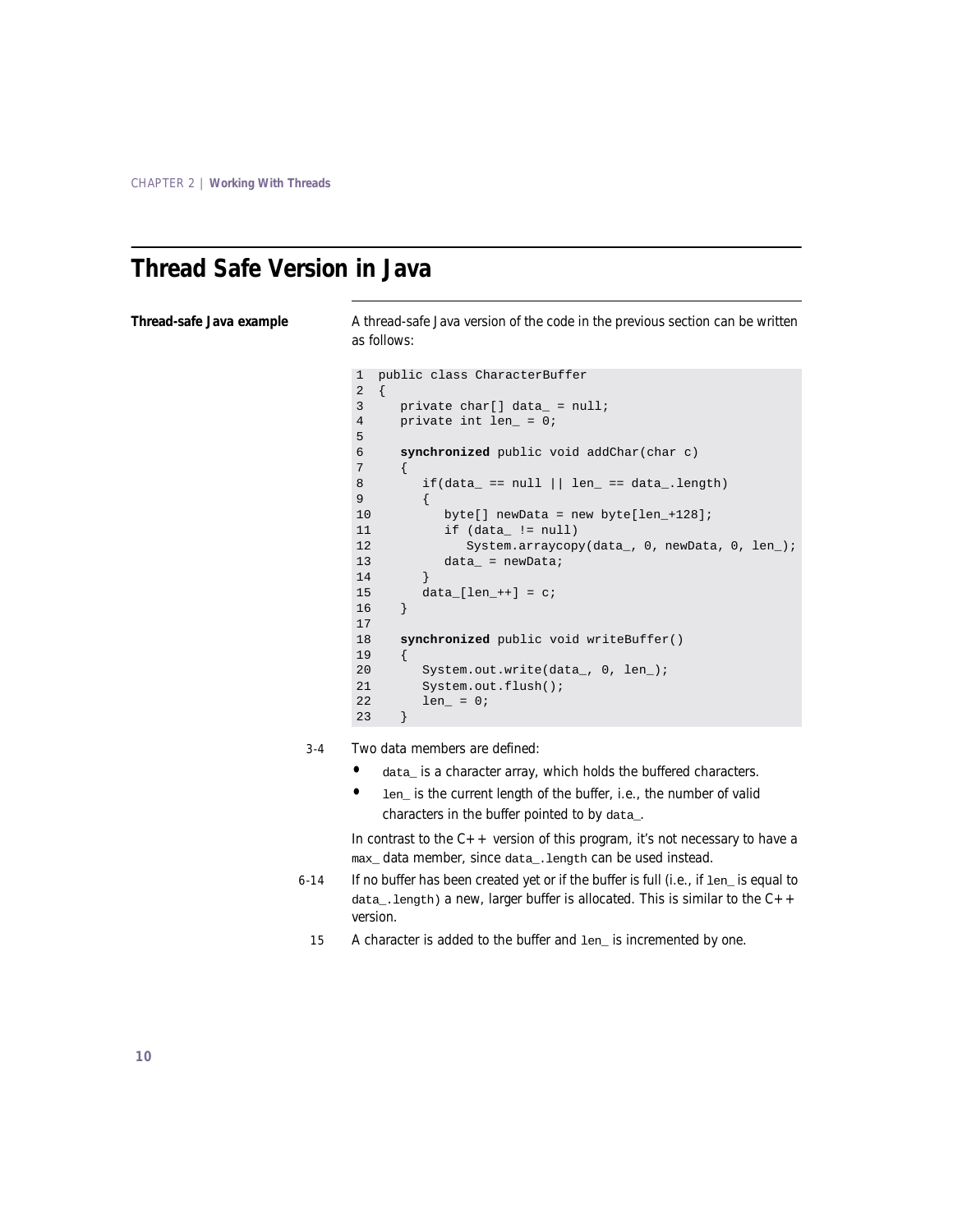18-22 Like in the  $C++$  example, the writeBuffer method prints len characters from the buffer on standard output and then resets  $1en_$  to zero.

What is different? The only conceptual change to make the program thread-safe was to add the synchronized keyword to the definitions of addChar and writeBuffer. In Java every object implicitly has an associated monitor. On entry to a synchronized method, the monitor belonging to the object is locked, preventing other threads from entering any other synchronized method of the object. On exit, the monitor is unlocked, thus allowing access by other threads. This makes sure that the scenario described above won't ever arise, since it is impossible for two threads to enter the addChar method simultaneously.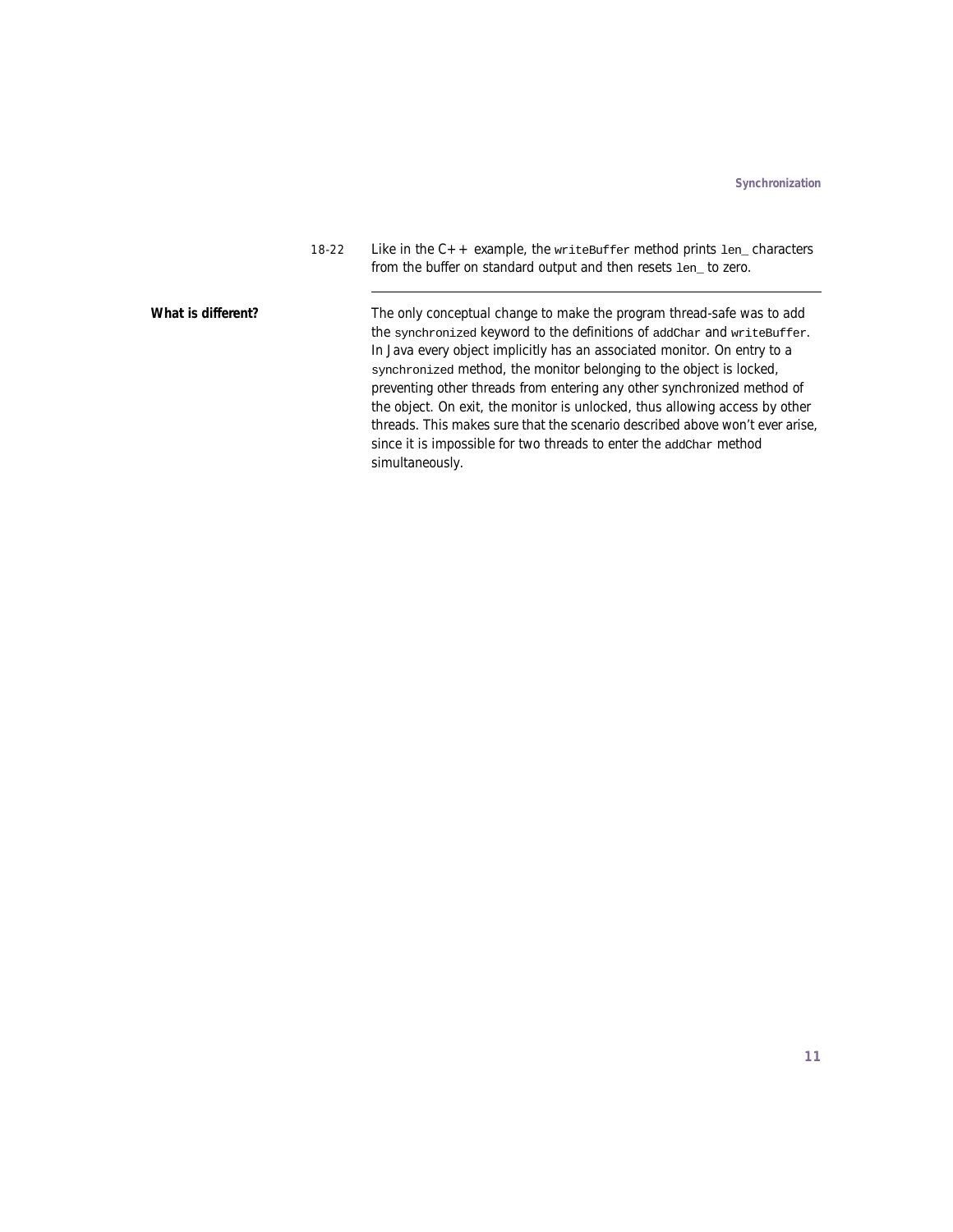### <span id="page-19-0"></span>**Thread Safe Version in C++**

**Thread-safe C++ example** JThreads/C++ supports monitors with two classes: JTCMonitor and JTCSynchronized. The JTCSynchronized class uses the "initialization is acquisition" concept to acquire the monitor's lock. The associated monitor's lock is acquired on construction and released on destruction.

Here is the thread-safe  $C++$  version of the example:

```
1 class CharacterBuffer : public JTCMonitor
2 {
3 char* data_;
4 int len_;
5 int max_;
6
7 public:
8
9 CharacterBuffer()
10 : data_(0), len_(0), max_(0)
11 {
12 }
13
14 ~CharacterBuffer()
15 {
16 delete[] data_;
17 }
18
19 void addChar(char c)
20 {
21 JTCSynchronized synchronized(*this);
22 if (len_ >= max_)
23 {
24 char* newData = new char[len_+128];
25 memcpy(newData, data_, len_);
26 delete[] data_;
27 data_ = newData;
28 max_ += 128;
29 }
30 data_{1} = - + 1 = c;31 }
32
```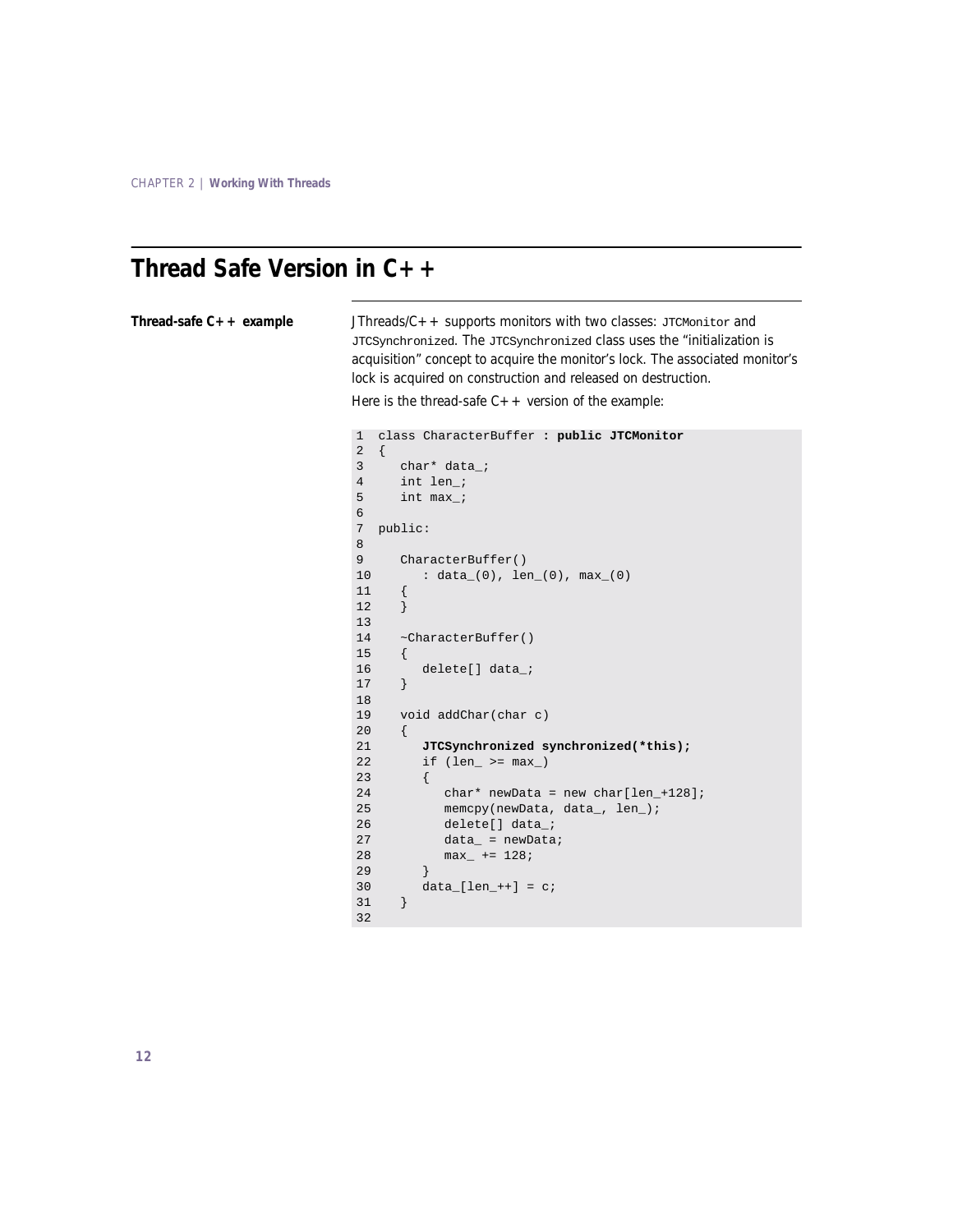```
33 void writeBuffer()
34 {
35 JTCSynchronized synchronized(*this);
36 cout.write(data_, len_) << flush;
37 len_ = 0;
38 }
39 };
```
- 1 The class characterBuffer is now derived from JTCMonitor. In Java this is not necessary, since all Java objects inherit implicitly from java.lang.Object, which provides the monitor functionality.
- 21.35 The addChar and writeBuffer methods are now thread safe. Instead of declaring the operations as synchronized (as is done in Java), the functions first create an instance of JTCSynchronized with the CharacterBuffer's monitor object as argument.

So all that has to be done to translate a thread-safe (i.e., synchronized) Java class to a thread-safe JThreads/ $C++$  class is to:

- Derive the class from JTCMonitor.
- **•** Replace synchronized methods by methods which contain JTCSynchronized synchronized(\*this) as the first statement in the function body.

That's quite easy, isn't it?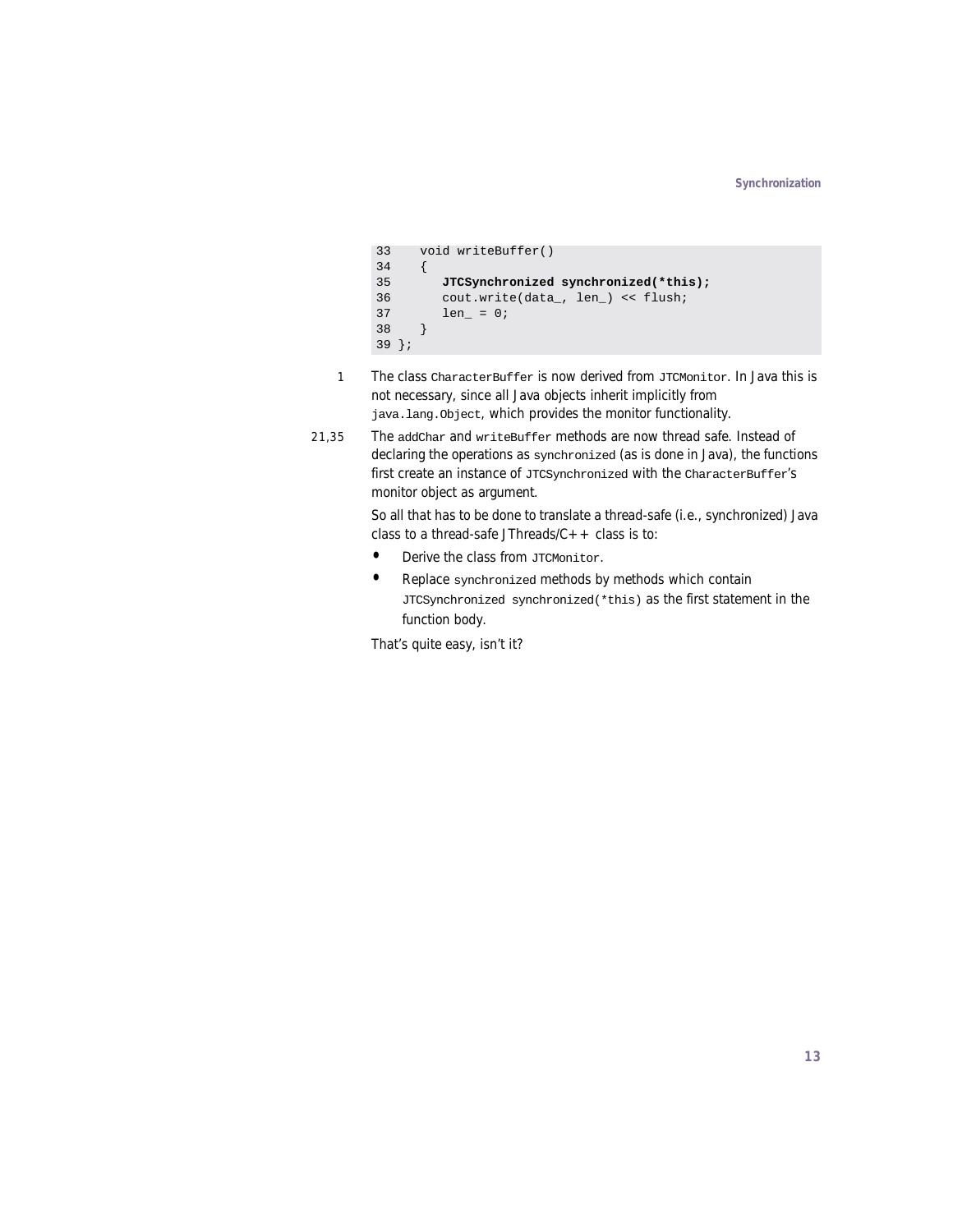### <span id="page-21-0"></span>**Block Synchronization**

**Code blocks** Java not only supports synchronized methods, but also synchronized code blocks.

> For example, let's assume that we want to write a thread class whose run method puts a string into a CharacterBuffer object using addChar. In Java, this could be written as follows.

```
1 class Writer extends Thread
2 {
3 private CharacterBuffer buffer;
4 private String str_;
5
6 public Writer(CharacterBuffer buffer, String str)
7 {
8 buffer = buffer;
9 str = str;
10 }
11
12 public void run()
13 {
14 for(int i = 0 ; i \lt s str.length(); i++)15 buffer_.addChar(str_.characterAt(i));
16 }
17 };
```
- 1 A Writer class is defined, which inherits from Thread.
- 6-10 The constructor initializes the buffer and  $str$  data members.
- 12-16 The thread's run method puts the string  $str$  into the buffer, character by character, using the buffer's addChar method.

This class does not work as we want it to, however. Suppose we start two new threads, one to add "123" to the buffer and another one to add "abc":

```
1 CharacterBuffer buffer = new CharacterBuffer();
2 JTCHandleT<Writer> w1 = new Writer(buffer, "123");
3 JTCHandleT<Writer> w2 = new Writer(buffer, "abc");
4 w1 \rightarrow start();
5 w2 \rightarrow start();
```
1 A CharacterBuffer is created.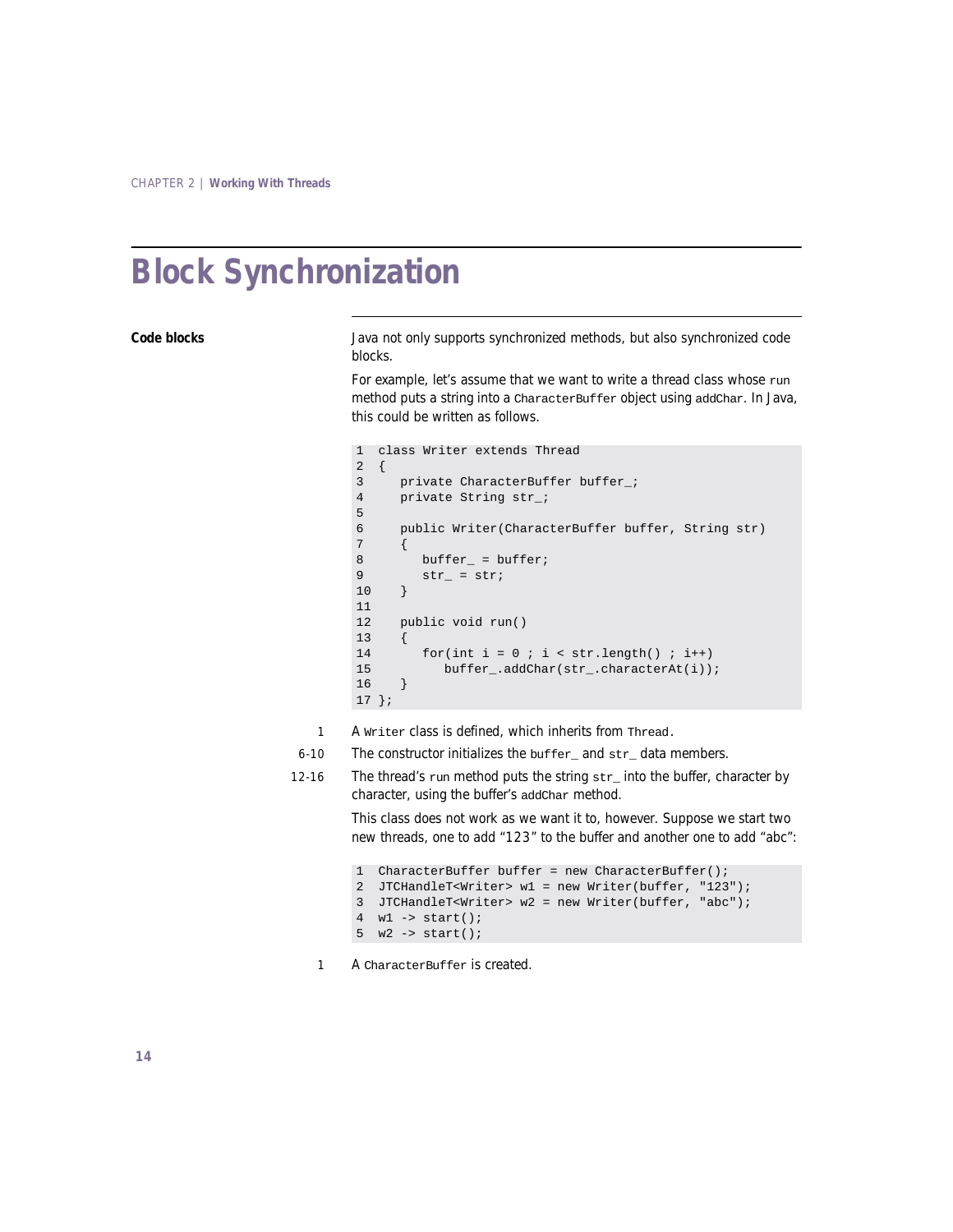- 2,3 Two Writer threads are created, one with "123" as argument, and the other with "abc". Both threads use the same CharacterBuffer object. The JTCHandleT template is explained in ["The JTCHandleT Template" on](#page-42-1)  [page 35](#page-42-1). It would be wrong to use just a plain  $C++$  pointer  $W$ riter\* here, but for now let's just assume that JTCHandleT<Writer> and Writer\* are the same.
- 4,5 The two Writer threads are started.

Now consider the following scenario: w1 runs first, but after writing "12" into the buffer the operating system switches to the execution of w2, which writes "abc". After that w1 continues to write "3". The result is that the buffer now contains the character sequence "12abc3" instead of "123abc".

We can easily avoid this by rewriting the run method to lock the monitor of the CharacterBuffer object before starting to write into the buffer:

```
1 public void run()
2 {
3 synchronized(buffer_)
4 {
5 for(int i=0; i < str.length(); i++)6 buffer_.addChar(str_.characterAt(i));
7 }
8 }
```
3-7 The for loop is now placed in a code block synchronized with the CharacterBuffer's monitor lock. This will make sure that the characters are put into the buffer in the proper sequence.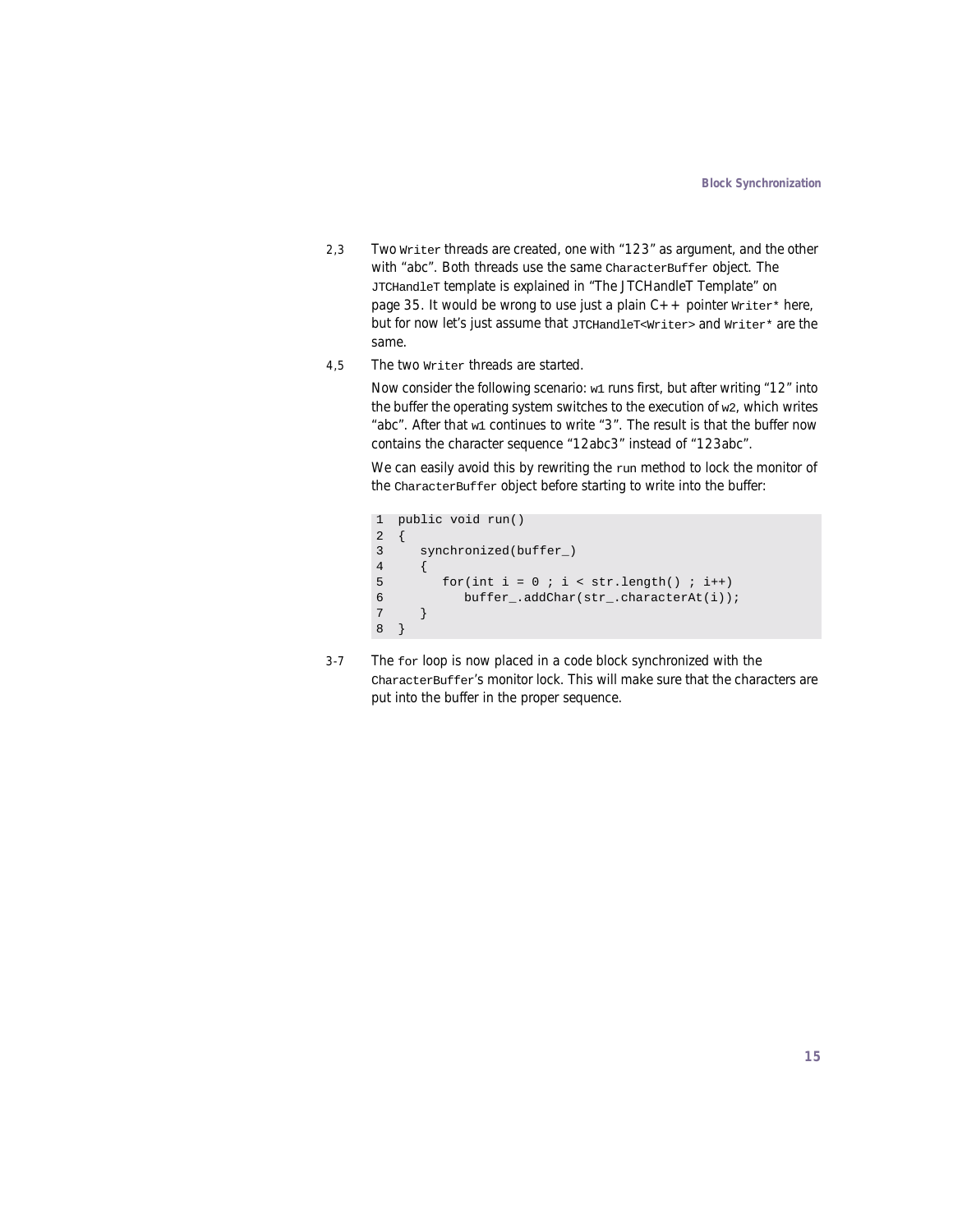This is called a "synchronized code block," in contrast to a synchronized method. The example translates to JThreads/ $C++$  as follows:

```
1 class Writer : public JTCThread
2 {
3 CharacterBuffer* buffer_;
4 const char* str_;
5
6 public:
7
8 Writer(CharacterBuffer* buffer, const char* str)
9 {
10 buffer_ = buffer;
11 str<sub>_</sub> = str;
12 }
13
14 virtual void run()
15 {
16 {
17 JTCSynchronized synchronized(*buffer_);
18 int len = strlen(str);
19 for(int i = 0 ; i < len ; i++)20 buffer_\rightarrow addChar(str_[i]);
21 }
22 }
23 };
```
16-21 Instead of using \*this, \*buffer\_ is used for synchronization.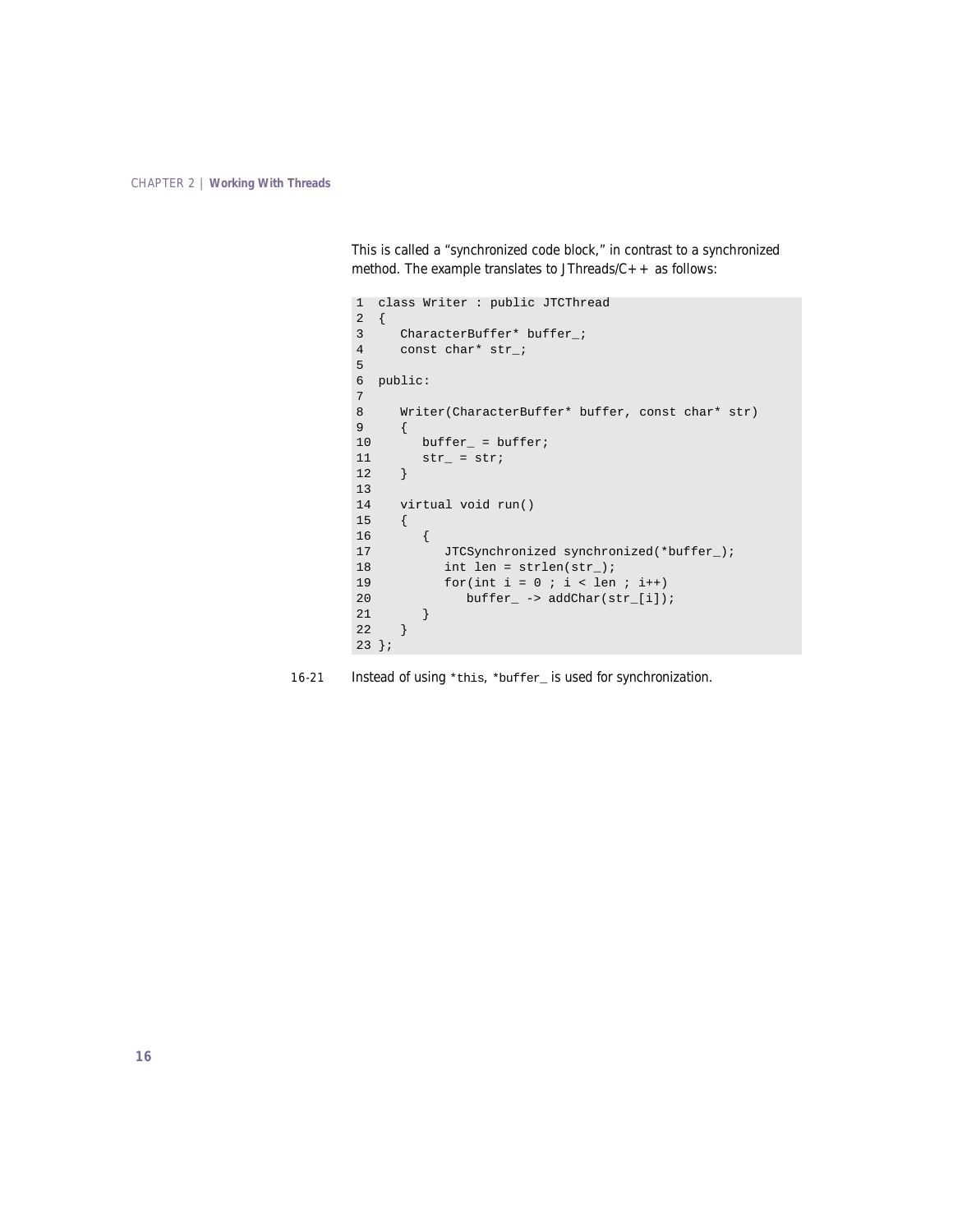# <span id="page-24-0"></span>**Static Monitors**

**Synchronized static monitors** In Java it is possible to have static methods which are synchronized. Here is an example:

```
1 public class StaticCounter
2 {
3 static long counter;
4
5 public static synchronized void increment()
6 {
7 ++counter_;
8 }
9
10 public static synchronized void decrement()
11 {
12 --counter_;
13 }
14
15 public static synchronized long value()
16 {
17 return counter_;
18 }
19 };
```
This class allows global access to a protected counter. This class must be synchronized because access to a long value in Java is not atomic.

It is not possible to inherit from JTCMonitor if static member functions need to be synchronized, since the *JTCSynchronized* class requires \*this as the argument to its constructor (which is not available within static member functions).

To solve this problem, a static data member of type JTCMonitor is used to synchronize static member functions.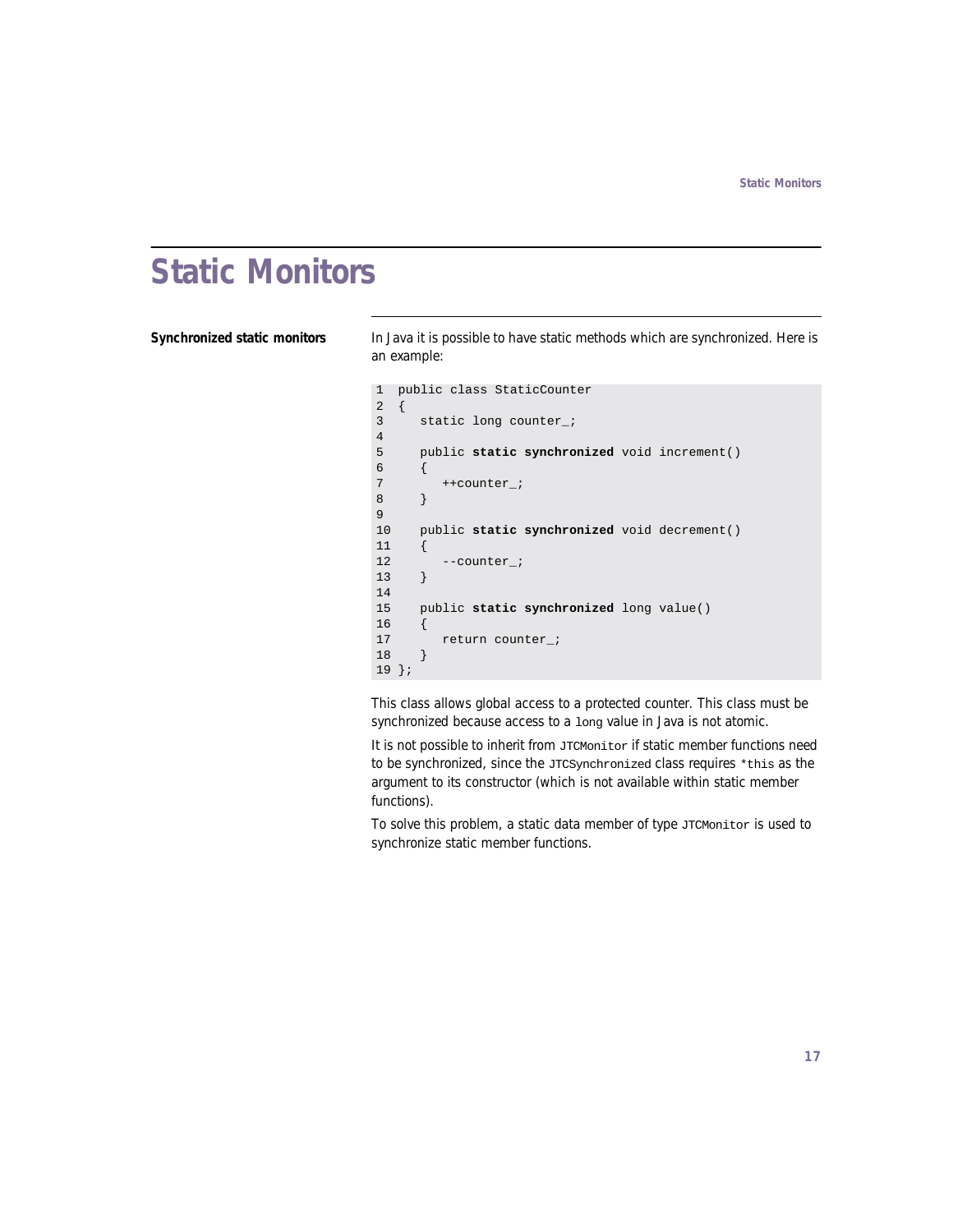This is the Java example converted to  $C_{++}$ .

```
1 class StaticCounter
2 {
3 static long counter;
4 static JTCMonitor mon_;
5
6 public:
7
8 static void increment()
9 {
10 JTCSynchronized sync(mon_);
11 ++counter_;
12 }
13
14 static void decrement()
15 {
16 JTCSynchronized sync(mon );
17 --counter;
18 }
19
20 static long value()
21 {
22 JTCSynchronized sync(mon_);
23 return counter_;
24 }
25 };
26
27 long StaticCounter:: counter = 0;28 JTCMonitor StaticCounter::mon_;
```
4 A static JTCMonitor instance variable is declared. This allows the class to be synchronized.

```
10,16,22 The methods are synchronized. Instead of using *this, the static variable 
            mon is used.
```
Note that there are certain restrictions on the use of static monitors. It is not correct to use<sup>1</sup> a static monitor before an instance of  $J$ TCInitialize has been created. Any use before initialization of JThreads/ $C++$  will result in undefined behavior. Additionally, the monitor class must not be used after the final instance of the JTCInitialize object was destroyed.

1. Construction and destruction of static monitors (which is out of the control of the application programmer) is not "using of monitors" in this context.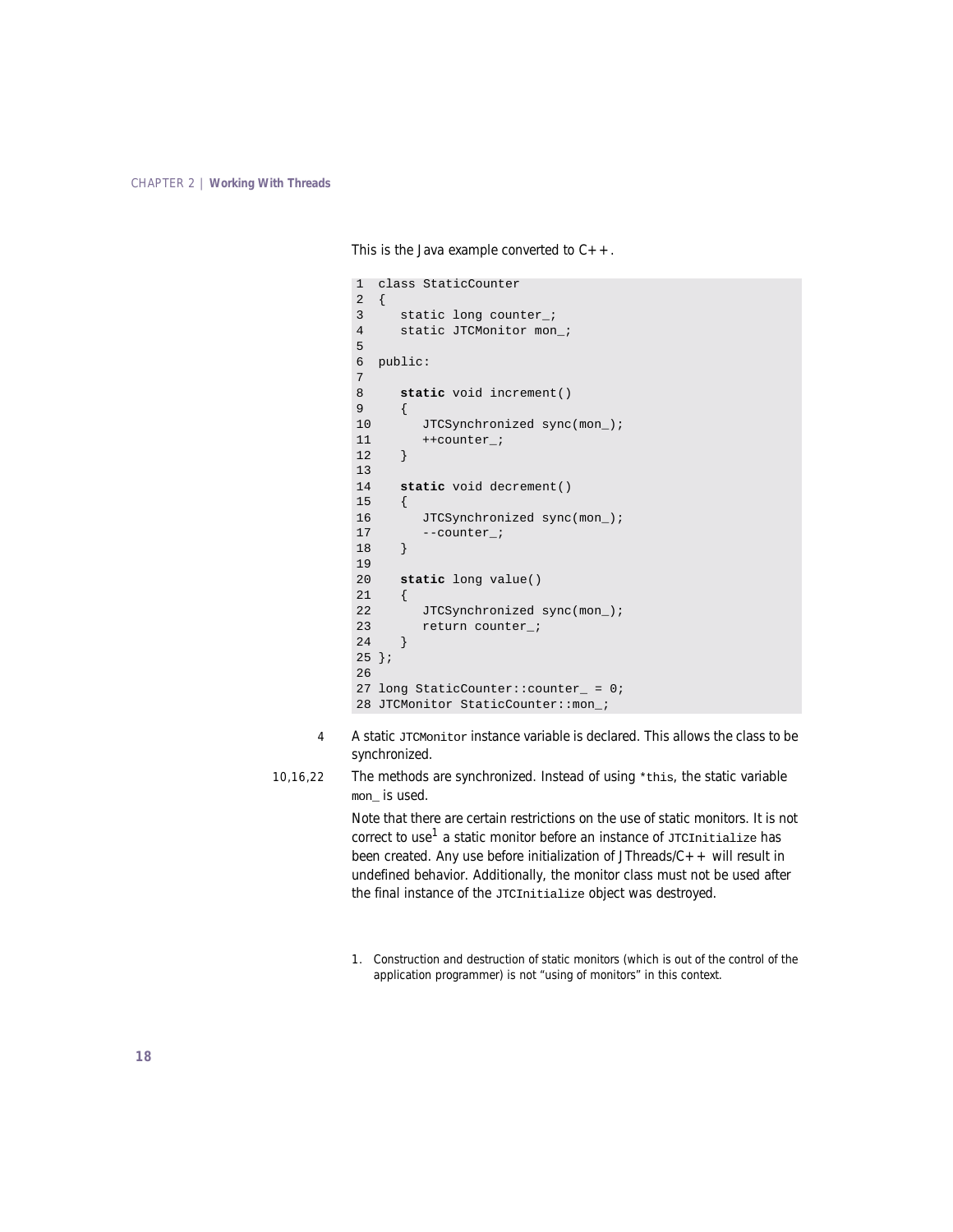Note that the only JThreads/ $C++$  classes that can be used as a static member are the JTCMutex, JTCRecursiveMutex and JTCMonitor classes. All other classes must not be used as static members.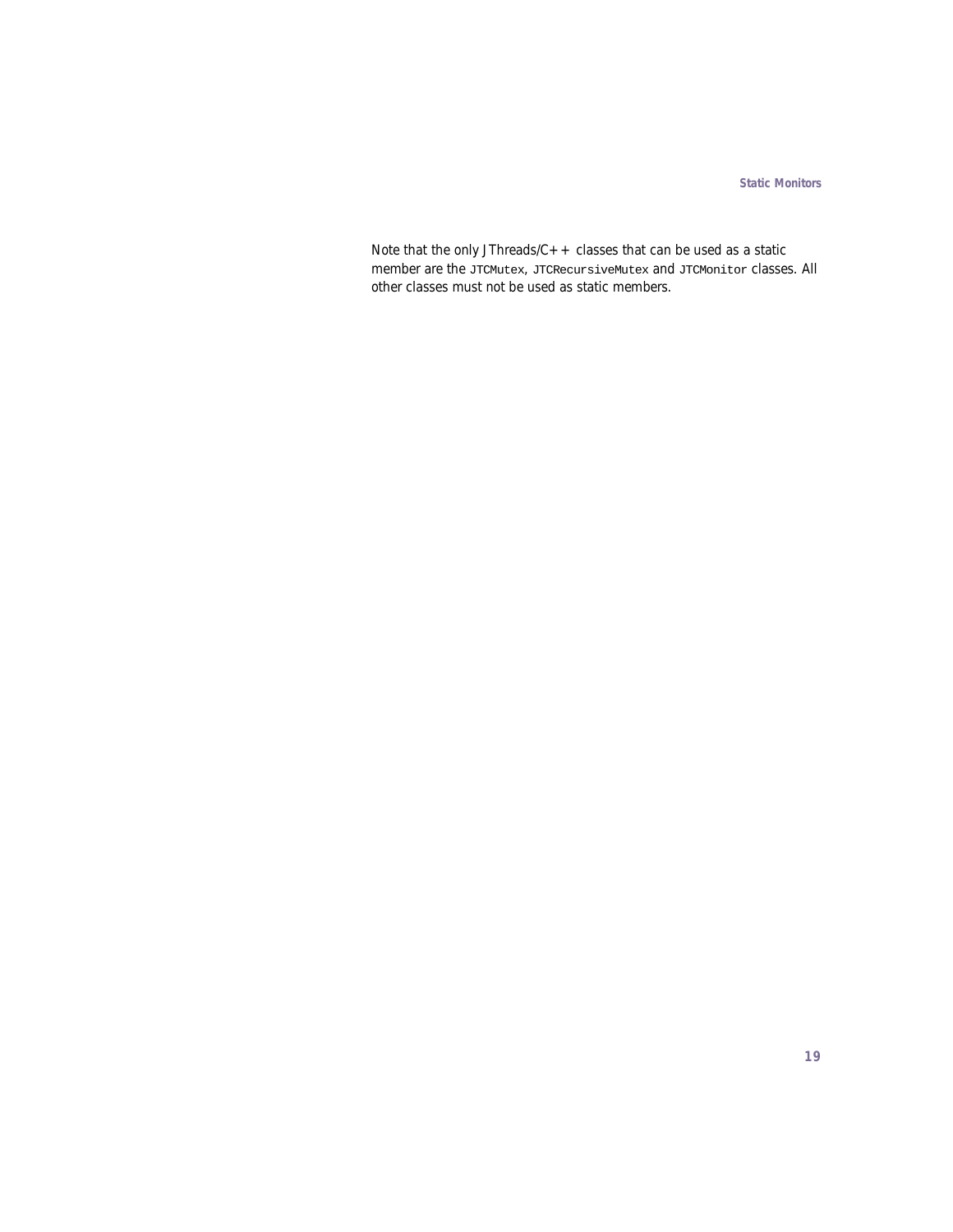# <span id="page-27-0"></span>**The Wait, Notify and NotifyAll Methods**

**Inter-thread communication** Like in Java, JThreads/C++ offers the wait, notify and notifyAll methods for inter-thread communication. As an example, let's return to our previous example involving the CharacterBuffer class. This time, we want the writeBuffer operation to behave in a slightly different way: writeBuffer should only print the buffer's contents if there are at least 80 characters in the buffer.

**Using Wait/Notify with Java** Let's start with rewriting the writeBuffer method in Java, using wait:

```
1 synchronized void writeBuffer()
2 {
3 while(len < 80)
4 {
5 try
6 {
7 wait()
8 }
9 catch(InterruptedException ex)
10 {
11 }
12 }
13 System.out.write(data_, 0, len_);
14 System.out.flush();
15 len_ = 0;
16 }
```
- 1 The writeBuffer method must be declared synchronized. This makes sure that the monitor lock is acquired on entry to the method.
- 3 The while loop is executed until there are at least 80 characters available.
- 7 wait is called. This releases the monitor lock (which was acquired on entry to the writeBuffer method) and waits for another thread to call either notify or notifyAll on the monitor.
- 5,9 It's possible that wait throws an InterruptedException. Therefore this exception must be caught.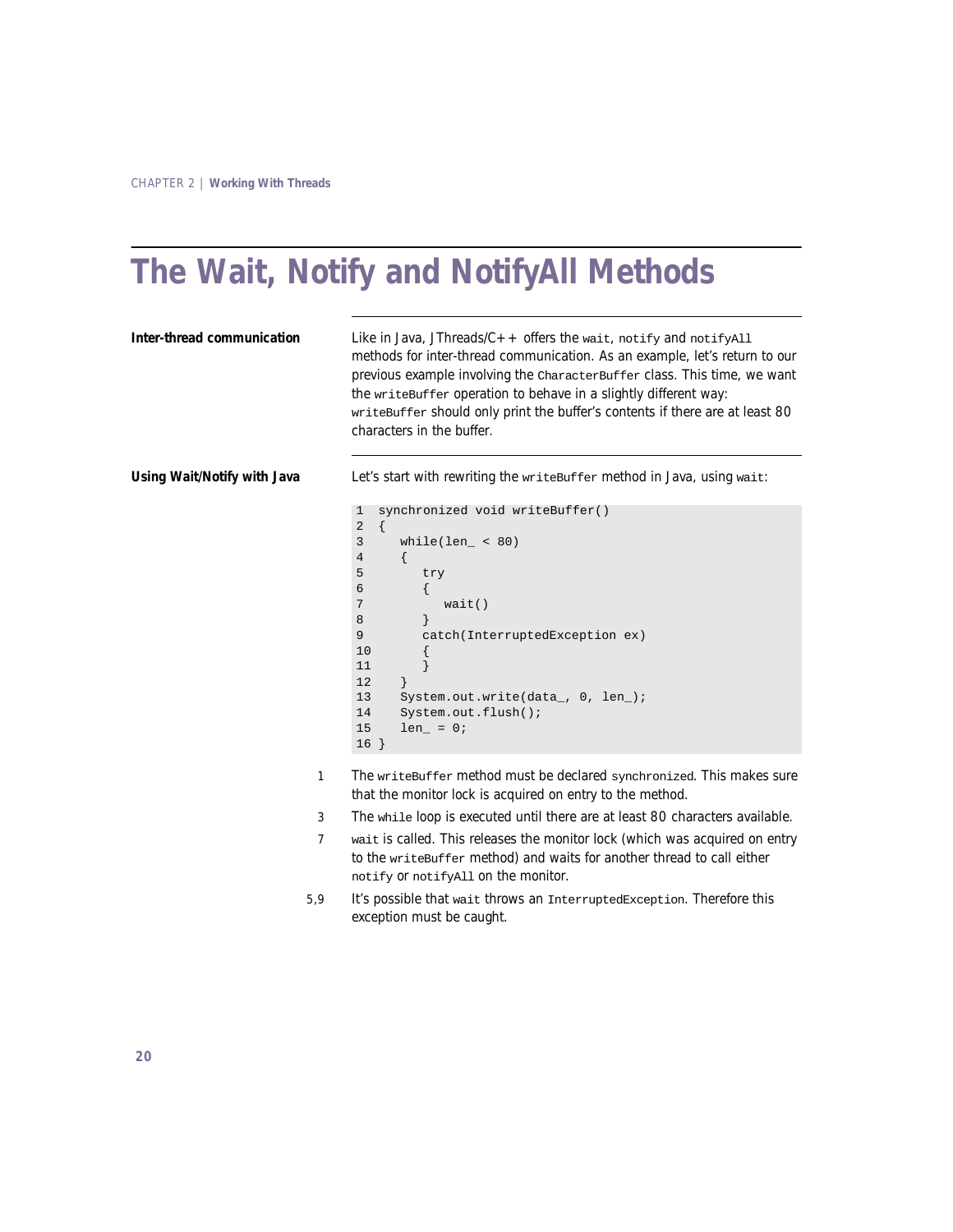Now let's change the addChar method so that it calls notify whenever there are at least 80 characters in the buffer:

```
1 synchronized public void addChar(char c)
2 {
3 if(data == null || len >= data.length)
\begin{matrix} 4 \\ 5 \end{matrix}byte[] newData = new byte[len_+128];
6 if (data != null)
7 System.arraycopy(data_, 0, newData, 0, len_);
8 data_ = newData;
9 }
10 data_{1} = - + 1 = c;
11 if(len > = 80)12 notify();
13 }
```
- 1 Again, addChar is declared synchronized so that the monitor lock is acquired. This is a requirement for using wait, notify or notifyAll.
- 11-12 If, after the addition of a new character, the number of characters in the buffer is equal to or larger than 80, notify is called. This wakes exactly one thread which is waiting using wait. "Waking" in this context means that the wait call of the waiting thread returns and implicitly locks the monitor again, making sure that only one thread at a time can run the synchronized method.

The difference between notify and notifyAll is that notify only wakes one thread, while notifyAll wakes all waiting threads. If more than one thread is waiting, and notify is used, a random thread is woken. If more than one thread is waiting and notifyAll is used, then all threads are woken, but the order in which the waiting threads return from their call to wait is random. Remember that only one thread at a time can return from wait, since returning from wait requires the monitor's lock to be acquired. This is not possible if another thread has previously returned from wait and has not yet released the monitors lock by exiting the synchronized method.

For this example, notify is used as we know that there is going to be only one waiting thread. However, it doesn't matter whether notify or notifyAll is used because if more than one thread is waiting, the number of characters is reset to zero once a thread has returned from wait. When the other threads subsequently return from wait, they will wait again because of the while loop.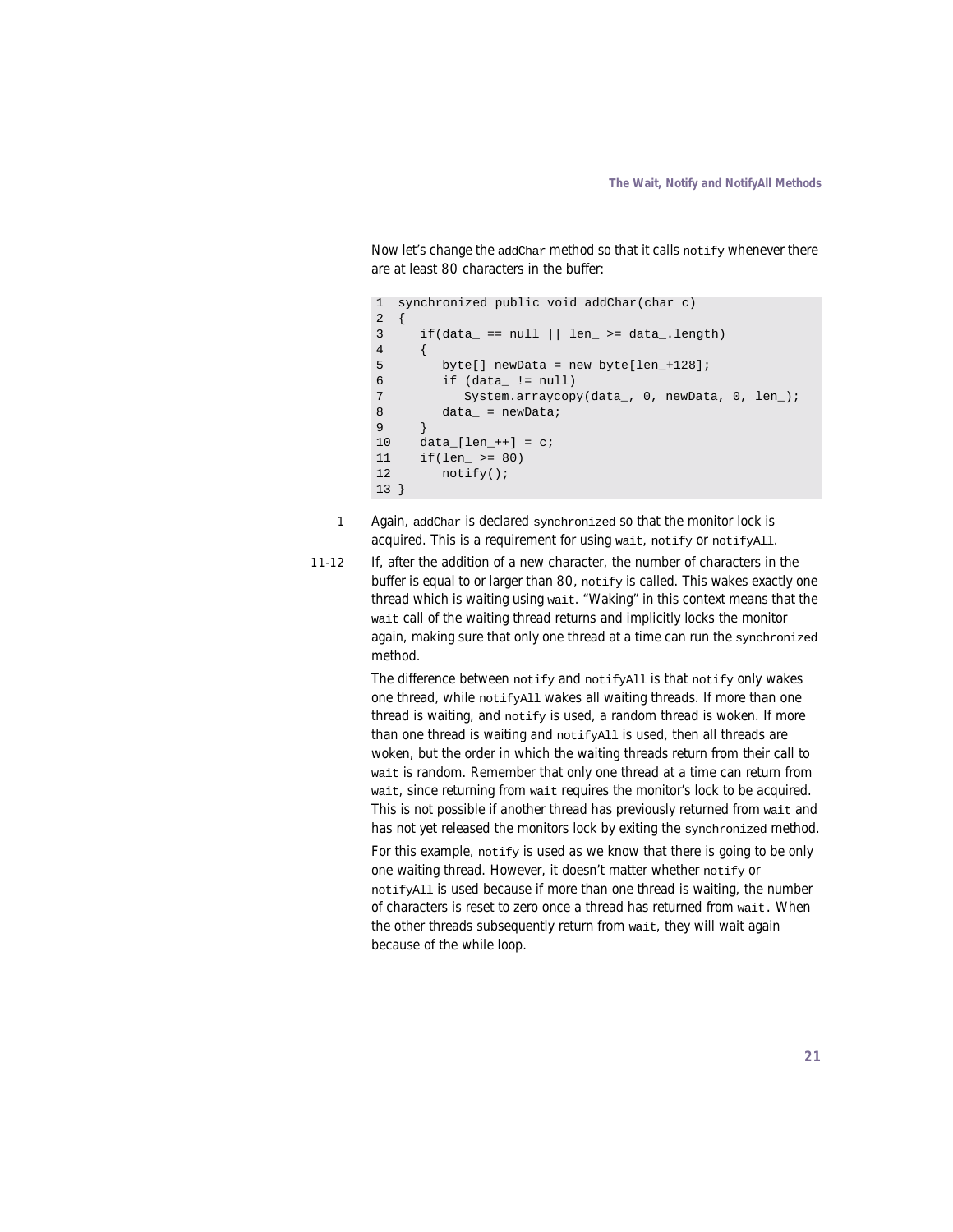<span id="page-29-0"></span>**Using Wait/Notify with C++** Let's see how this example translates to JThreads/C++:

```
1 void writeBuffer()
2 {
3 JTCSynchronized synchronized(*this);
4 while(len_ < 80)
5 {
6 try
7 {
8 wait();
9 }
10 catch(const JTCInterruptedException&)
11 {
12 }
13 }
14 cout.write(data_, len_) << flush;
15 len_ = 0;16 }
```
- 3 As in the Java example the writeBuffer method must be synchronized. Calling wait, notify or notifyAll without having the monitor locked results in the exception JTCIllegalMonitorStateException being thrown.
- 4 Like in the Java example, the while loop is executed until there are at least 80 characters available.
- 8 wait is called just in the same way as in the Java example. This releases the monitor lock (which was acquired with the synchronization through the JTCSynchronize class) and waits for notification.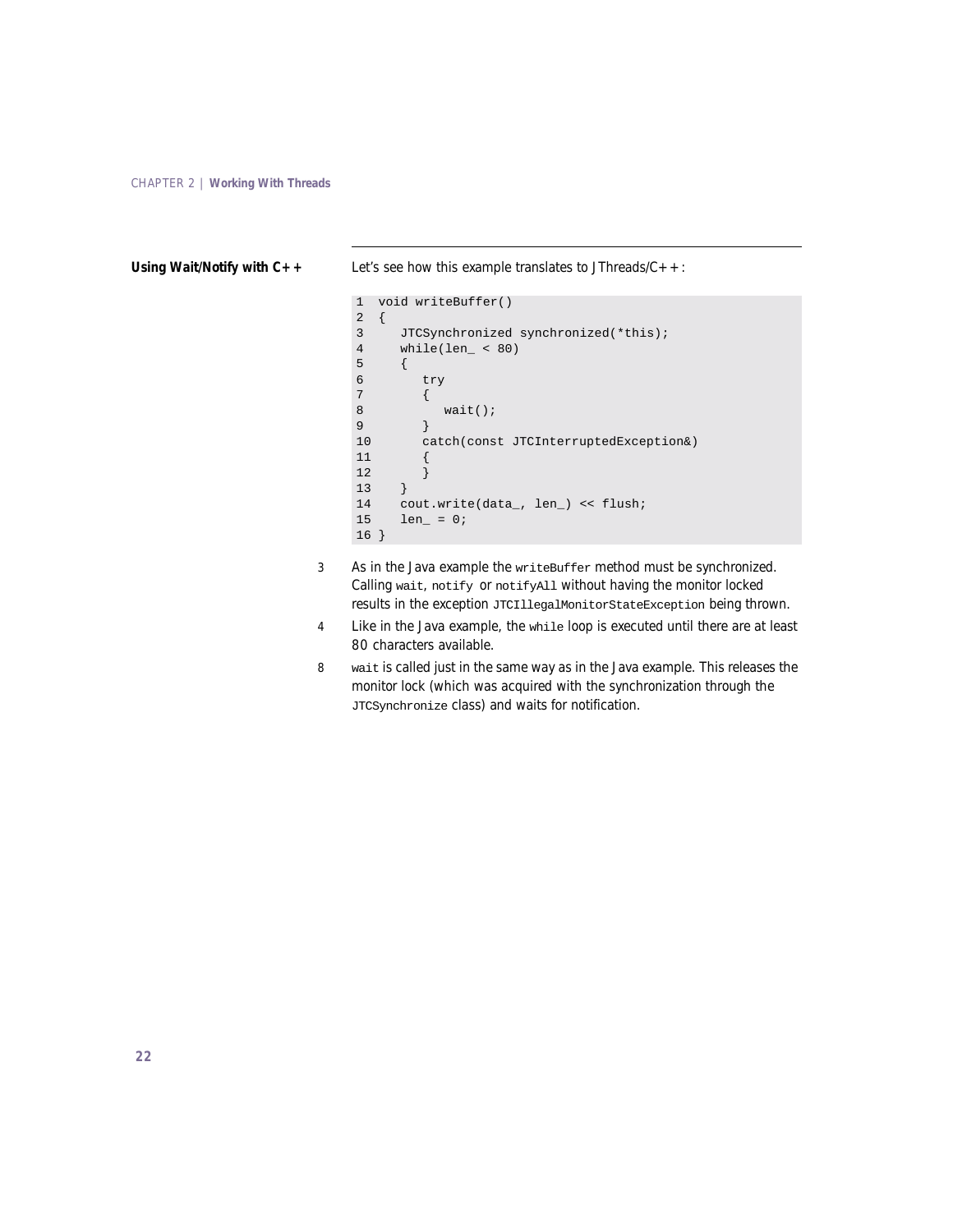5,9 The equivalent to java.lang.InterruptedException is the JThreads/ $C++$ exception JTCInterruptedException.

```
1 void addChar(char c)
2 {
3 JTCSynchronized synchronized(*this);
4 if (len \geq = max_{})<br>5 {
     \{6 char* newData = new char[len_+128];<br>7 memcpy(newData, data, len);
7 memcpy(newData, data_, len_);<br>8 delete[] data;
        delete[] data_;
9 data_ = newData;
10 max<sub>-</sub> += 128;11 }
12 data_{1} = c;
13 if(len_ >= 80)
14 notify();
15 }
```
3 addChar is made synchronized.

12-13 notify is called if 80 characters are available, waking a waiting thread.

As you can see, the semantics of wait, notify and notifyAll in JThreads/ $C++$  are exactly the same as in Java.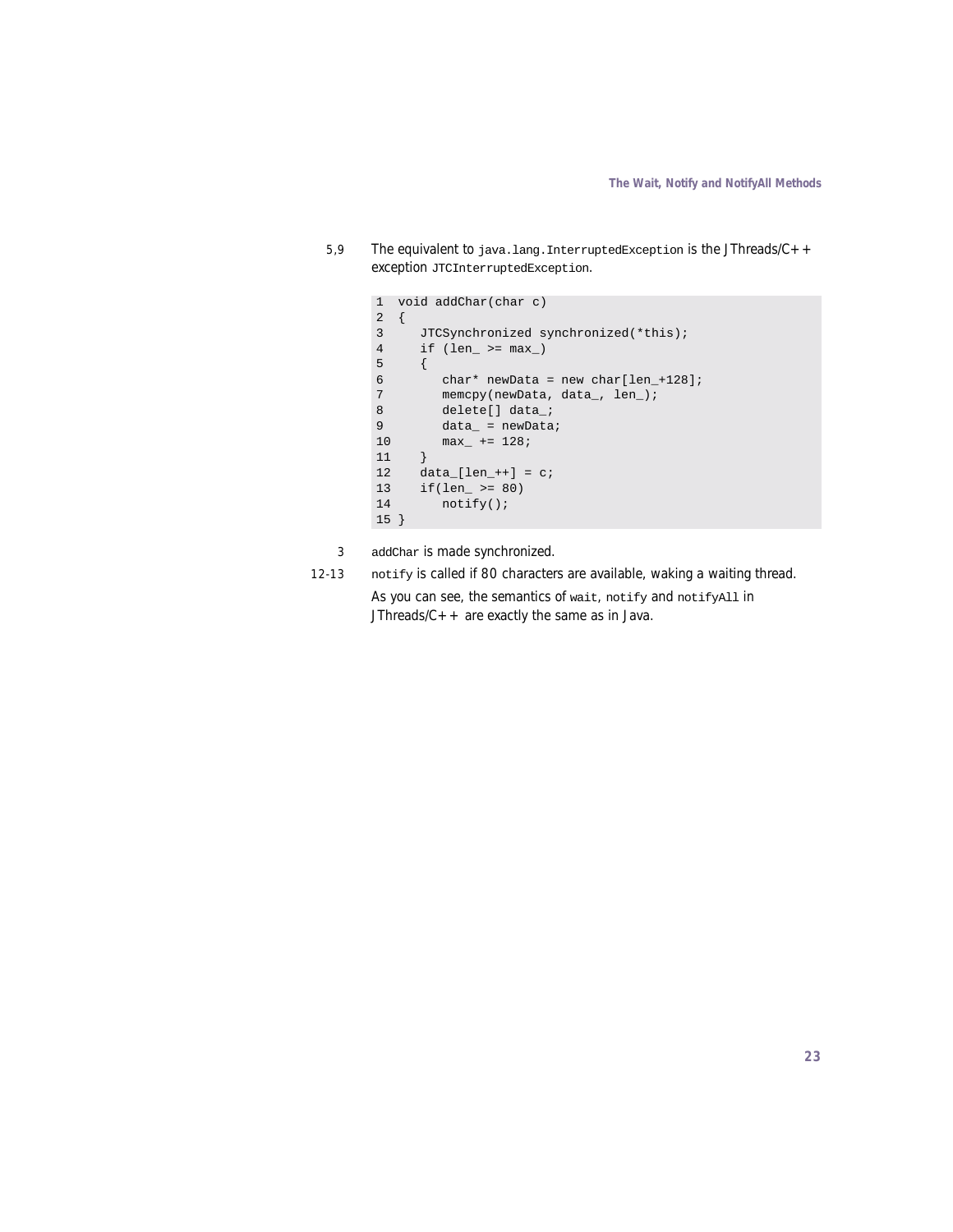# <span id="page-31-0"></span>**The Stop and Suspend Methods**

| Terminating and suspending<br>execution of a thread | We have already introduced the start method of the JTCThread class. The<br>opposite of start is stop, which terminates the execution of a thread.<br>Besides stop, there is also a suspend method which suspends the execution<br>of a thread until resume is called.                                                                                                                                                                                                                                                                                                                                                                                    |  |  |  |
|-----------------------------------------------------|----------------------------------------------------------------------------------------------------------------------------------------------------------------------------------------------------------------------------------------------------------------------------------------------------------------------------------------------------------------------------------------------------------------------------------------------------------------------------------------------------------------------------------------------------------------------------------------------------------------------------------------------------------|--|--|--|
| <b>Control Points</b>                               | stop and suspend do not terminate or suspend a thread immediately,<br>because this is not supported by every underlying low-level thread API (e.g.,<br>POSIX threads). Instead, the JThreads/ $C + +$ library uses the concept of<br>control points to implement the suspend and stop methods. This is similar<br>to the cancellation points concept used in the POSIX threads library. If<br>suspend or stop is called from outside the thread that is to be suspended or<br>stopped, the thread is marked as <i>control-pending</i> . When this thread calls a<br>method which is a control point the thread is stopped or suspended,<br>respectively. |  |  |  |
|                                                     | Once a thread has been suspended, execution for that thread is halted until<br>it is resumed. If a thread has been stopped, the exception JTCThreadDeath<br>is raised. If this exception is caught by user code, it must be re-thrown to<br>ensure the proper termination of the thread.                                                                                                                                                                                                                                                                                                                                                                 |  |  |  |
|                                                     | The control points in the JThreads/ $C_{+}$ + library are:                                                                                                                                                                                                                                                                                                                                                                                                                                                                                                                                                                                               |  |  |  |
|                                                     | JTCThread::suspend()                                                                                                                                                                                                                                                                                                                                                                                                                                                                                                                                                                                                                                     |  |  |  |
|                                                     | JTCThread::join()<br>٠                                                                                                                                                                                                                                                                                                                                                                                                                                                                                                                                                                                                                                   |  |  |  |
|                                                     | JTCThread::sleep()                                                                                                                                                                                                                                                                                                                                                                                                                                                                                                                                                                                                                                       |  |  |  |
|                                                     | JTCThread::yield()                                                                                                                                                                                                                                                                                                                                                                                                                                                                                                                                                                                                                                       |  |  |  |
|                                                     | JTCSynchronized::JTCSyncronized()                                                                                                                                                                                                                                                                                                                                                                                                                                                                                                                                                                                                                        |  |  |  |
|                                                     | JTCSynchronized:: ~ JTCSyncronized()                                                                                                                                                                                                                                                                                                                                                                                                                                                                                                                                                                                                                     |  |  |  |
|                                                     | JTCMonitor::wait()                                                                                                                                                                                                                                                                                                                                                                                                                                                                                                                                                                                                                                       |  |  |  |
| Implementing a Thread<br><b>Termination Method</b>  | The Java versions of $stop$ , resume and suspend are deprecated $[4]$ . The<br>reason is that under very rare circumstances, these methods can lead to a<br>deadlock of the Java Virtual Machine.                                                                                                                                                                                                                                                                                                                                                                                                                                                        |  |  |  |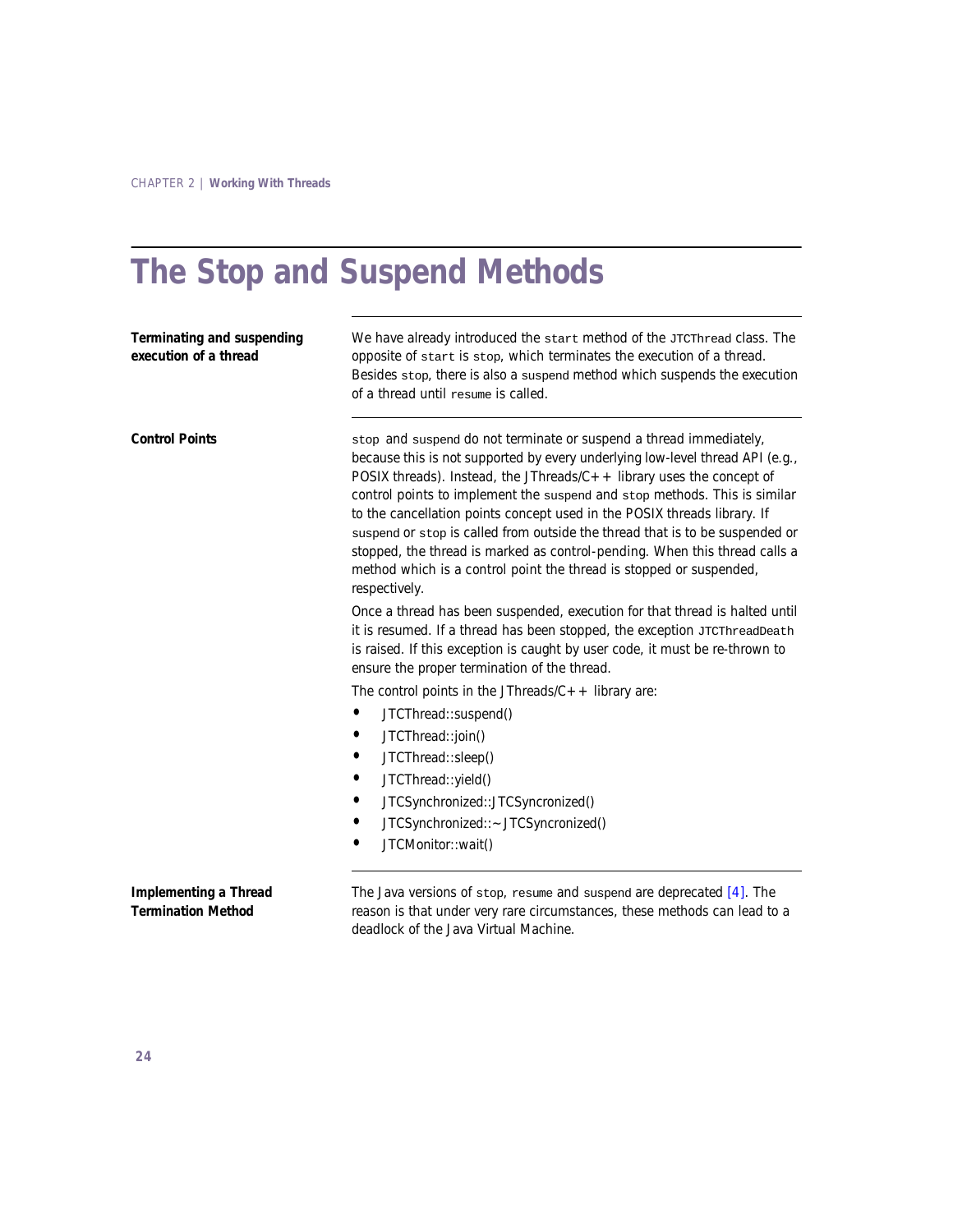The JThreads/ $C_{+}$  implementation of stop, resume and suspend is completely portable and does not suffer from the same shortcomings as the Java counterpart. However, in order to keep your source code compatible with Java, we recommend that you provide your own termination method for your thread classes. As an example, let's visit our CharacterBuffer class once more. We now want to have a separate thread, which waits for 80 characters to become available. It then prints these 80 characters on standard output, resets the buffer's contents and starts over again. The thread should only stop if a terminate method is called on the CharacterBuffer class. We can write this class as follows:

```
1 class CharacterBuffer : public JTCMonitor, public
JTCThread
2 {
3 char* data_;
4 int max_;
5 int len i
6 bool done_;
7
8 public:
9
10 CharacterBuffer()
11 : data_(0), len_(0), max_(0), done_(false)
12 {
13 }
14
15 ~CharacterBuffer()
16 {
17 delete[] data_;
18 }
19
```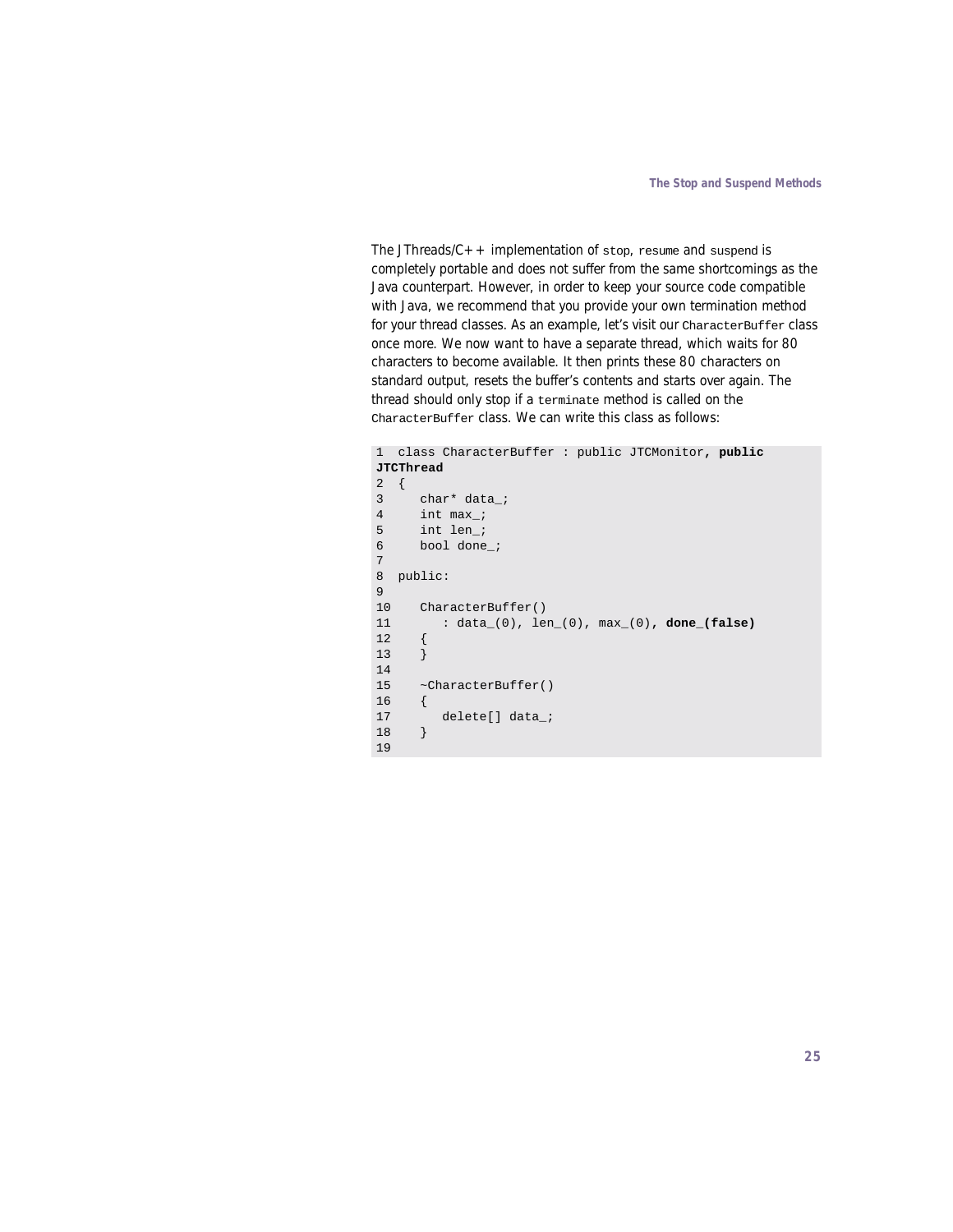```
20 void addChar(char c)
21 {
22 JTCSynchronized synchronized(*this);
23 if (len_ >= max_)
24 {
25 char* newData = new char[len +128];
26 memcpy(newData, data_, len_);
27 delete[] data_;
28 data_ = newData;
29 max_ += 128;
30 }
31 data_{len_{+}} = c;32 if(len_ >= 80)
33 notify();
34 }
35
36 virtual void run()
37 {
38 JTCSynchronized synchronized(*this);
39 while(true)
40 {
41 while(!done_ && len_ < 80)
42 {
43 try
44 {
45 wait();
46 }
47 catch(const JTCInterruptedException&)
48 {
49 }
50 }
51 if(done_)
52 break;
53 cout.write(data_, len_) << flush;<br>54 len_ = 0;
        len_ = 0;55 }
56 }
57
58 void terminate()
59 {
60 JTCSynchronized synchronized(*this);
61 done_ = true;
62 notify();
63 }
64 };
```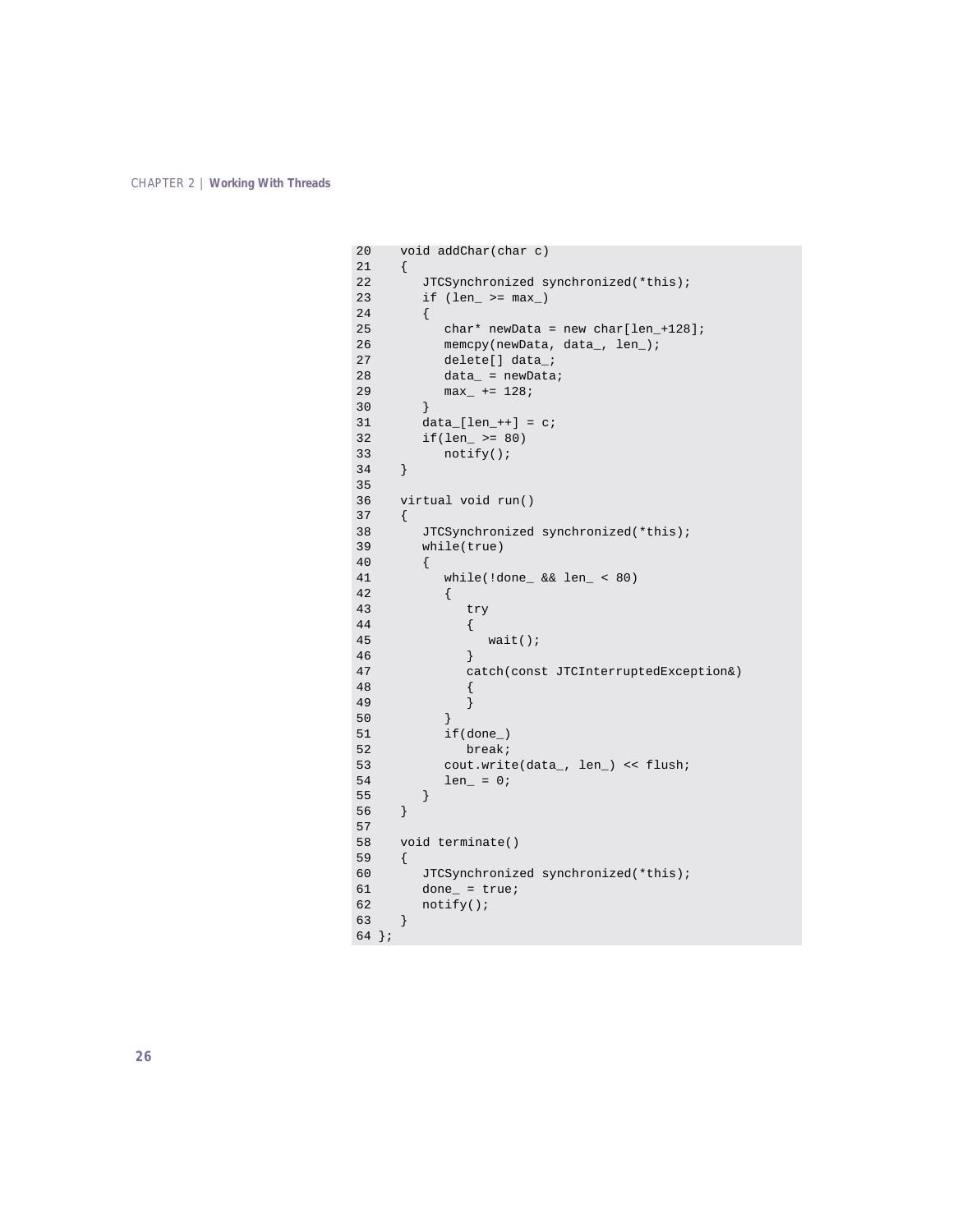- 1 The CharacterBuffer class is now also derived from JTCThread in order to provide the separate thread for printing the buffer's contents.
- 6,11 We added a done\_ flag, initially set to false in the constructor.
- 20-34 Nothing has changed in the addChar method. The implementation is the same as in section .
- 36-56 The writeBuffer method is obsolete. We now have a run method instead, which prints the buffer's contents in an endless loop.
- 41-50 This is similar to the implementation shown in section [.](#page-29-0) However, the while loop now not only checks whether 80 characters are available, but also whether the done\_ flag is set to true.
- 50-51 If the inner while loop was terminated because done\_ was set to true, break is called. This causes the thread to exit the outer while loop, to return from the run method and to terminate.
- 53-54 If the inner while loop was terminated for any other reason, there are 80 characters available now, which are printed on standard output.
- 58-63 The terminate method serves as a replacement for stop. It first acquires the monitor's lock with an instance of JTCSynchronize, then sets the done flag to true and notifies the waiting thread.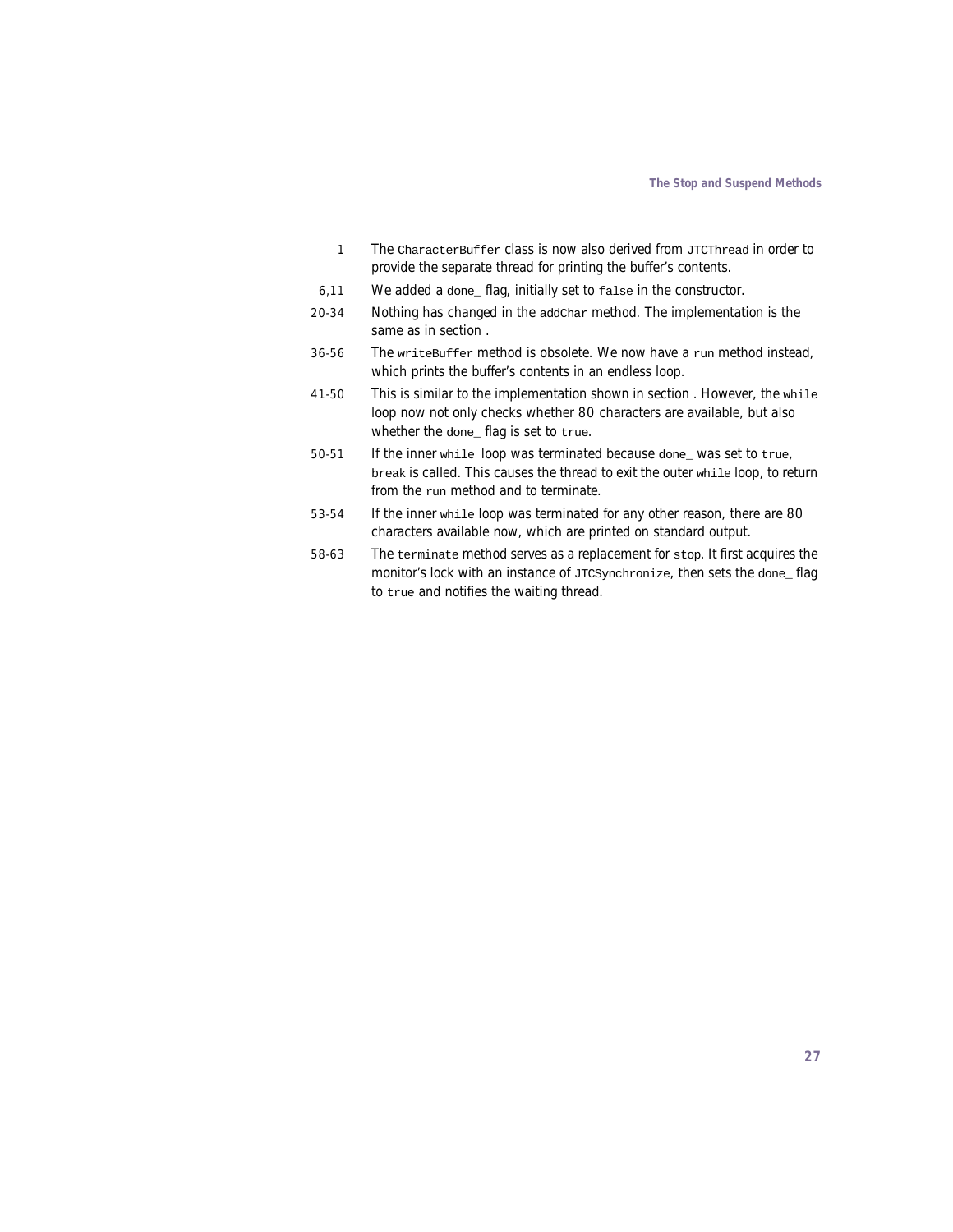## <span id="page-35-0"></span>**The Join and IsAlive Methods**

**Waiting for threads to terminate** In some applications it is necessary to explicitly wait for threads to terminate. For instance, if a set of threads is performing a complex parallel calculation, the application may have to wait for the calculation to be completed before continuing.

> As an example, let's assume that we want the main function of our "Hello World" program from [Chapter 1](#page-8-1) to wait for the HelloWorld thread to terminate. One way this can be done is as follows:

```
1 int
2 main(int argc, char** argv)
3 {
4 JTCInitialize initialize;
5 JTCThreadHandle t = new HelloWorld;
6 \t t \rightarrow start()7 while(t -> isAlive())
8 ;
9 return 0;
10 }
```
- 5 It is absolutely necessary to use JTCThreadHandle instead of JTCThread\* here. See ["Introducing 'Handles'" on page 33](#page-40-1) for more information. For now, let's just think of a JTCThreadHandle as if it would be a typedef for JTCThread\*.
- 7,8 The isAlive method is used to wait for the thread to terminate. isAlive returns true if the thread is alive (that is, if it was started and not yet terminated), or false otherwise.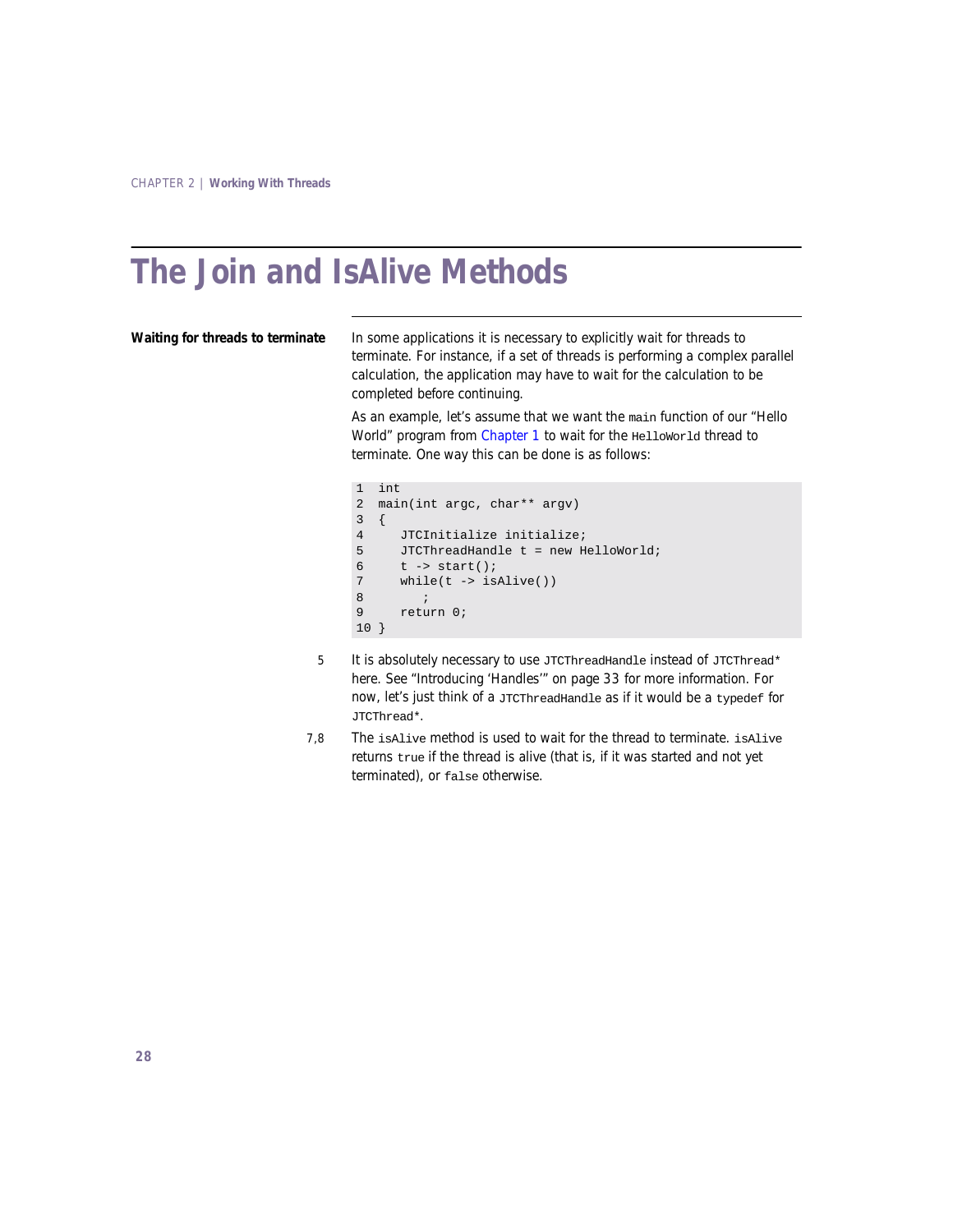The code above has the obvious problem of busy-looping, which should be avoided at all costs. Fortunately there is alternative approach: join can be used for this purpose. This method waits for the thread to terminate and then returns.

```
1 int
2 main(int argc, char** argv)
3 {
4 JTCInitialize initialize;
5 JTCThreadHandle t = new HelloWorld;<br>6 t -> start();
     t \rightarrow start();
7 t \rightarrow j \text{oin}();
8 return 0;
9 }
```
7 The join method is used to wait for the thread to die.

However, this example has a bug. The join method can throw the exception JTCInterruptedException. Therefore this example should be re-written as follows:

```
1 int
2 main(int argc, char** argv)
3 {
4 JTCInitialize initialize;
5 JTCThreadHandle t = new HelloWorld;
6 t -> start();
7 do
8 {
9 try
10 {
11 t -> join();
12 }
13 catch(const JTCInterruptedException&)
14 {
15 }
16 }
17 while(t -> isAlive());
18 return 0;
19 }
```
9-15 join is called on the thread, which should wait until the thread has terminated. However, if JTCInterruptedException is thrown we ignore it.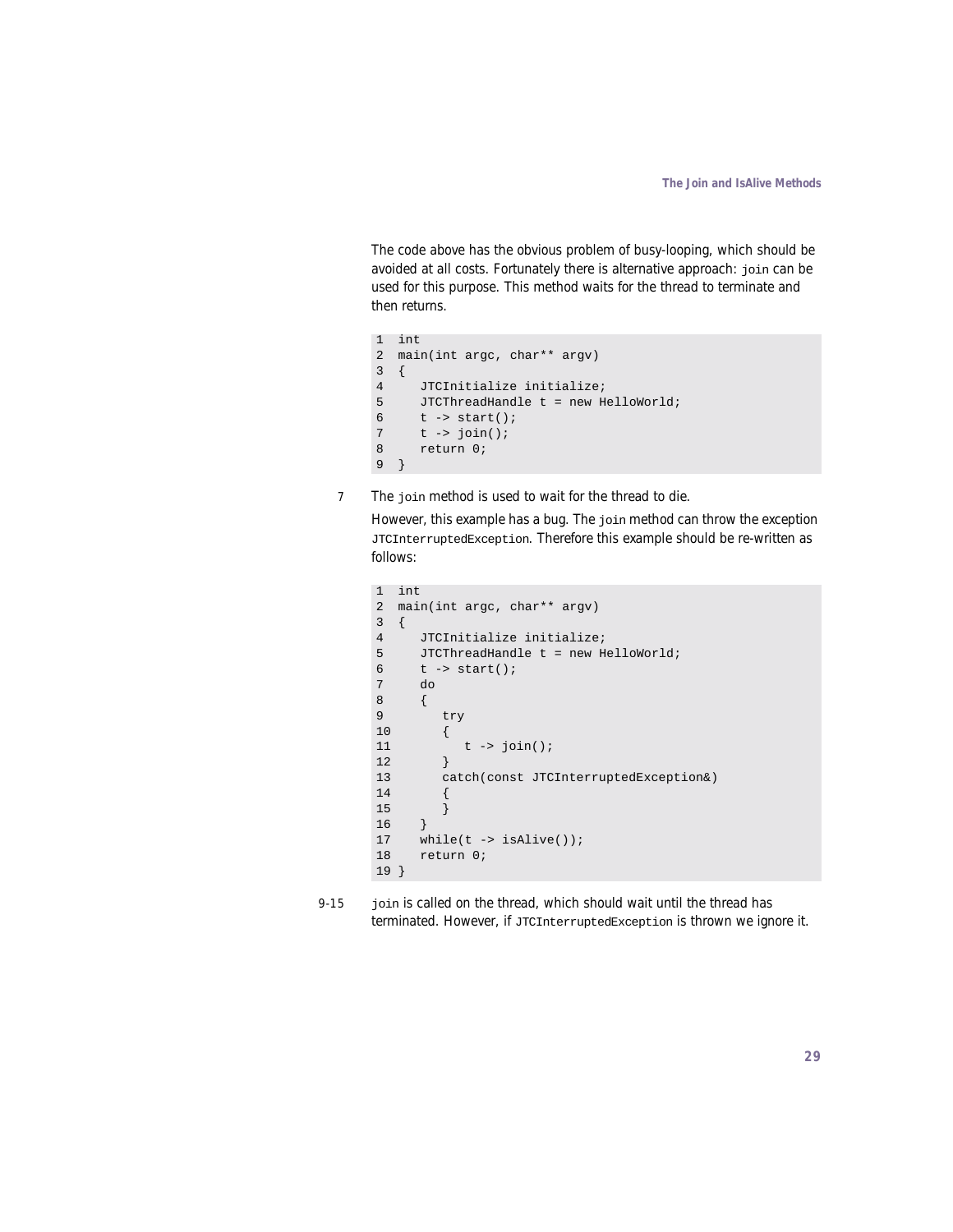17 This makes sure that the loop is only terminated if no JTCInterruptedException was thrown, i.e., if the thread is not alive anymore.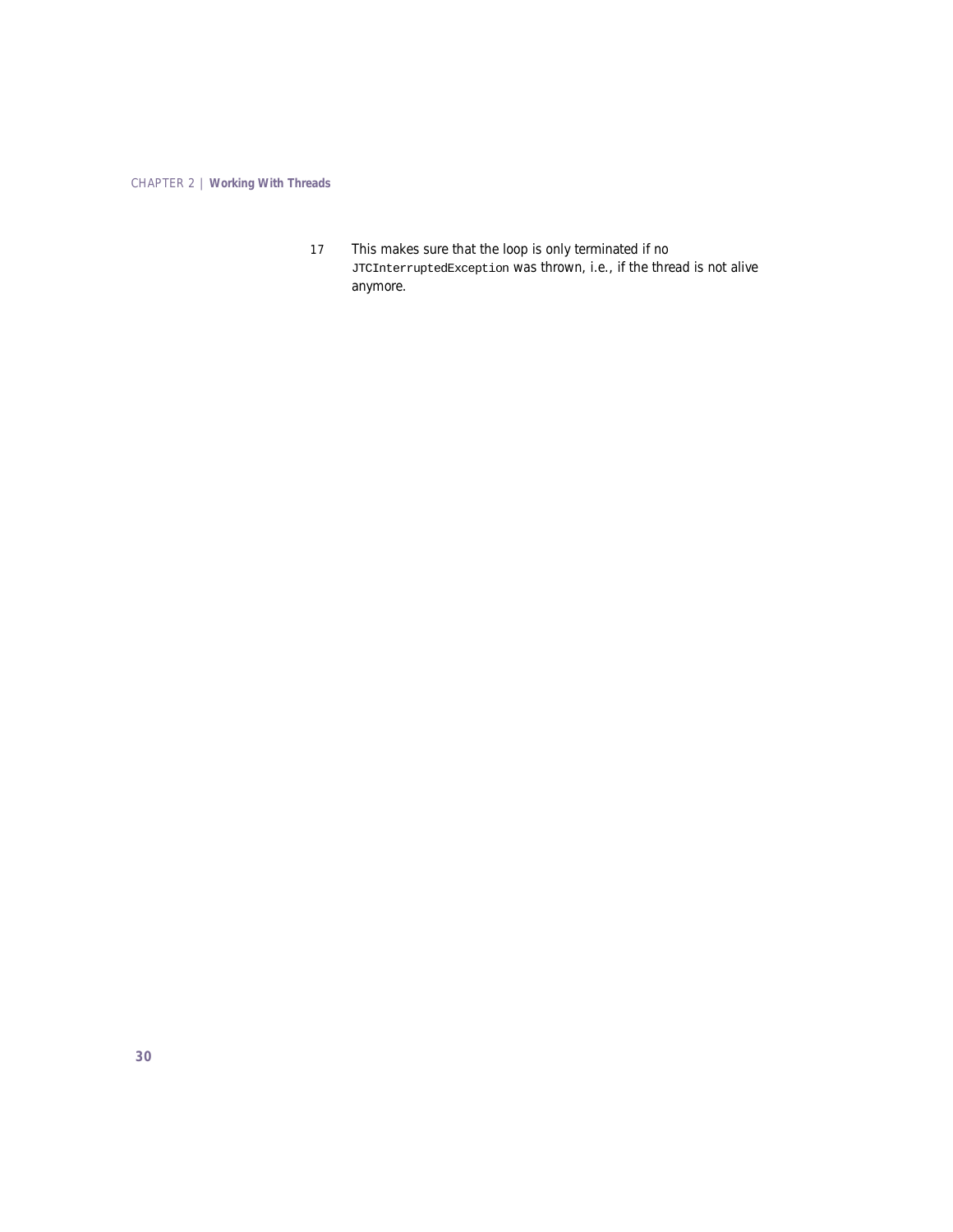## CHAPTER 3

# **Memory** Management

*This chapter discusses the memory management features JThreads/C++ such as refeence counting and handle classes.*

**In this chapter** This chapter contains the following sections:

| <b>Reference Counting</b> | page 32 |
|---------------------------|---------|
| Introducing 'Handles'     | page 33 |
| The JTCHandleT Template   | page 35 |
| <b>Rules of Thumb</b>     | page 36 |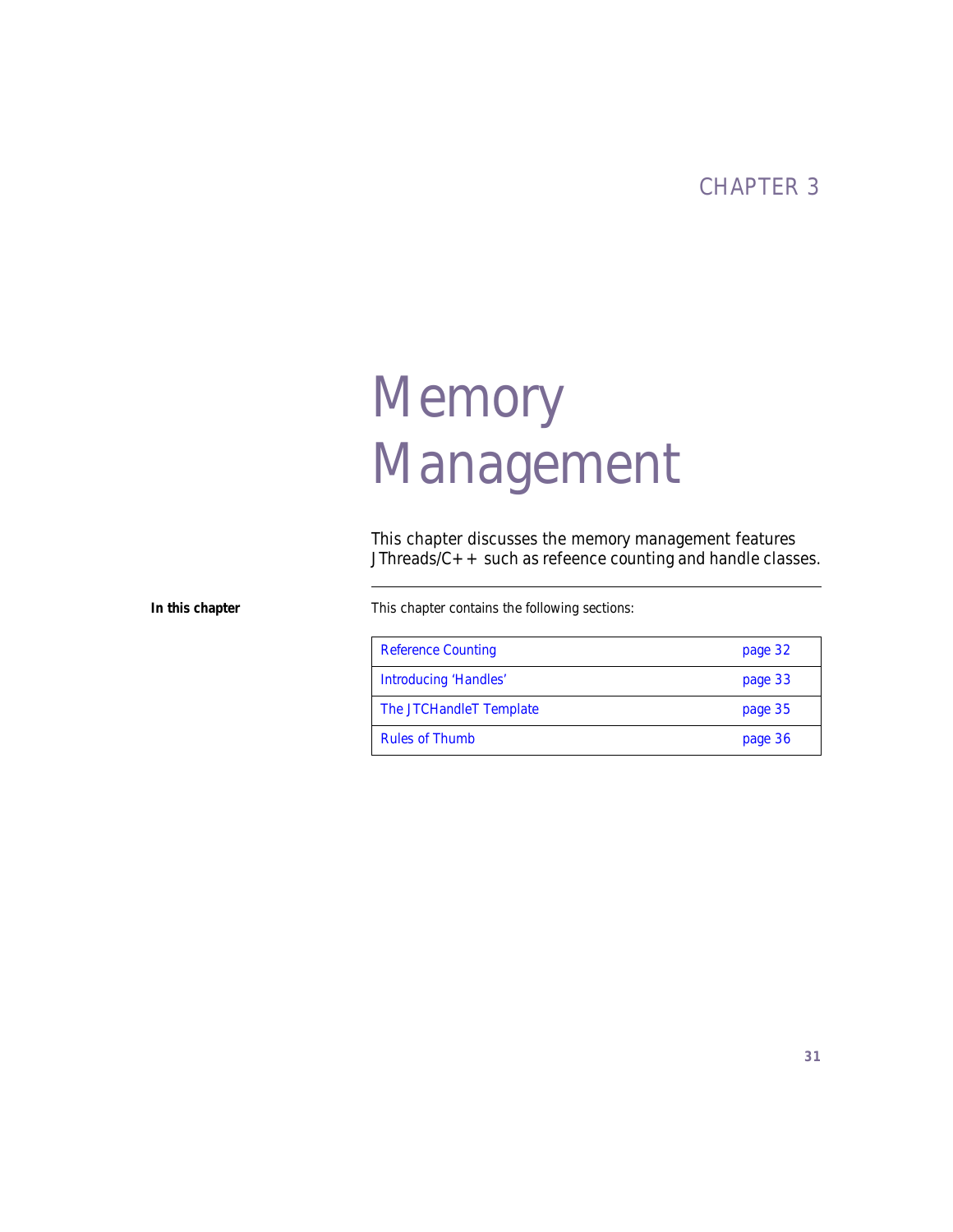## <span id="page-39-0"></span>**Reference Counting**

**Avoiding memory leaks** You may have thought that the "Hello World" examples from [Chapter 1](#page-8-0) all have memory leaks, since the thread objects are created with new but never deleted with delete. However, you would be wrong. Why? The magic comes in the form of "reference counting".

> Every JTCThread object (and also JTCThreadGroup and JTCRunnable objects) has a reference counter. When a new thread object is created, this counter is set to 1. When the thread terminates (i.e., the run method returns), the counter is decremented by 1. Whenever the counter's value drops to 0, the thread object is deleted with delete.

> Since in our "Hello World" example the reference count is never incremented, the reference count drops to 0 as soon as run returns, meaning that the thread object is deleted upon thread termination - so there is no memory leak.

> One drawback of using reference counting is that it is not possible to allocate reference counted objects on the stack. It's only possible to allocate them with new (on the "heap"), since they will be deleted with delete as soon as the reference count becomes 0.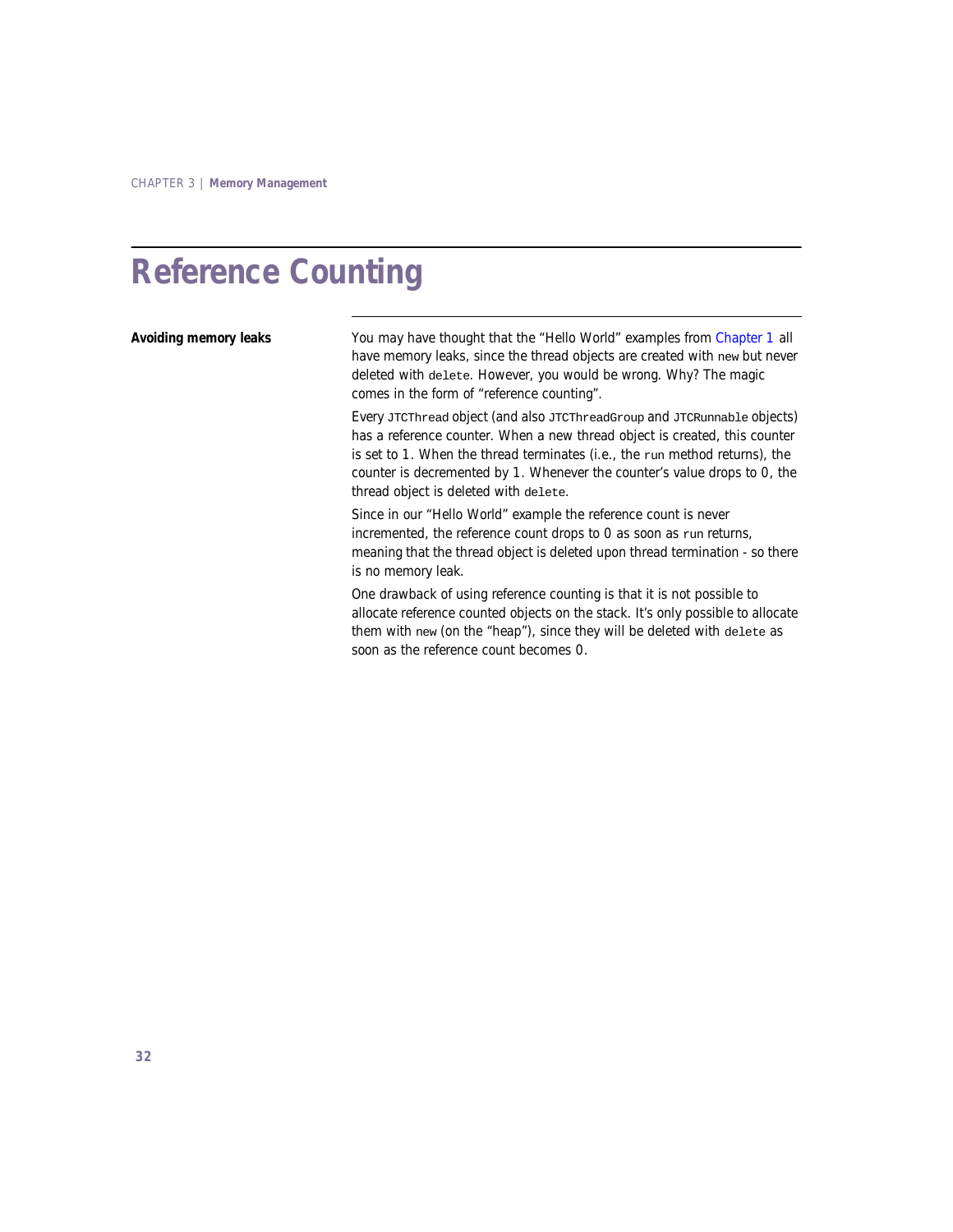## <span id="page-40-0"></span>**Introducing 'Handles'**

**Smart pointers** You might think that reference counting is pretty complicated, because you now have to remember when to increment or to decrement the counter of a reference counted object. However, this is not the case. JThreads/ $C_{+}$ + provides "handle" classes (sometimes also called "smart pointers") that take care of incrementing and decrementing the reference counter for you.

> Let's go back to the example from ["The Join and IsAlive Methods" on](#page-35-0)  [page 28](#page-35-0). There we told you that it is absolutely necessary to use JTCThreadHandle instead of JTCThread\*. Now we will reveal the secret behind it.

Consider how we would have written the example without JTCThreadHandle:

```
int
main(int argc, char** argv)
{
      JTCInitialize initialize;
      // Don't do this! Use JTCThreadHandle instead of JTCThread*
      JTCThread* t = new HelloWorld;
      t \rightarrow start();
      do
      {
          try
          {
             t -> join();
          }
          catch(const JTCInterruptedException&)
          {
          }
      }
      while(t -> isAlive());
      return 0;
}
```
This example is wrong and the program will most certainly crash. When the thread terminates, its reference count is decremented from 1 to 0 and thus the thread object is deleted with delete. However, we are still trying to join with the thread and check whether it's still alive using isAlive even though the thread object has already been deleted.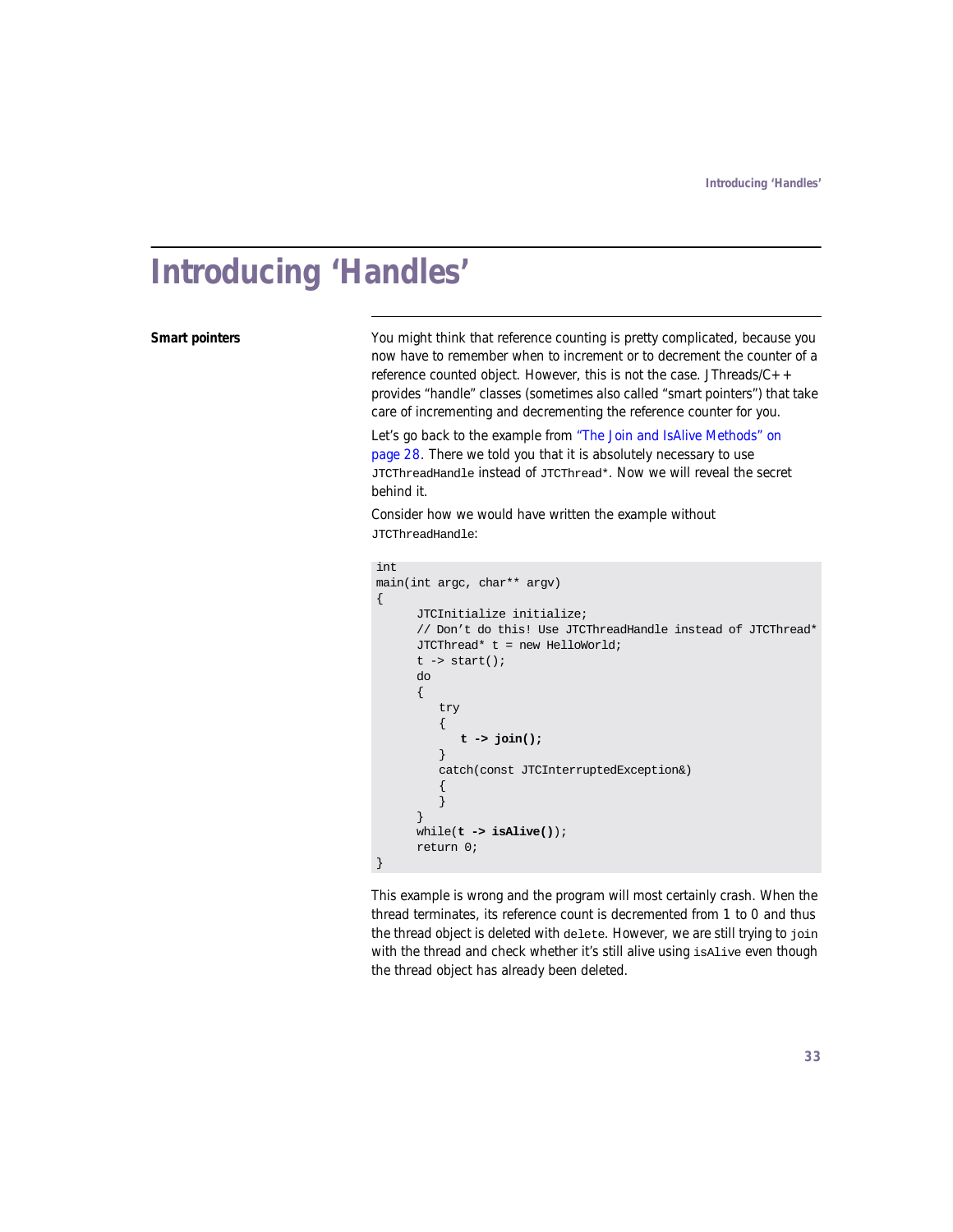So what we would have to do is increase the reference count by 1 after the new and to decrement it by 1 after the while loop. This would make sure that the reference count drops to 0 *after* the join and isAlive methods were called.

This is exactly what handles are doing for you. Whenever you assign a thread object to a handle, it increases the reference count of the thread object by 1. The same is true if you assign a handle to another handle. Whenever a handle is destroyed, the destructor of the handle decrements the reference count of the thread object it points to by 1.

For the example above, this means that if you replace JTCThread\* by JTCThreadHandle, the reference count of the thread object will be 2 instead of 1 after the new, because the handle increased the counter by 1. After the thread has terminated, the counter is still 1, and thus the thread object is not deleted, so that it is safe to use operations like is alive or join on the thread object. When the handle is destroyed at the end of the main function, the handle's destructor decrements the thread object's counter by 1, so that the thread object is then also deleted.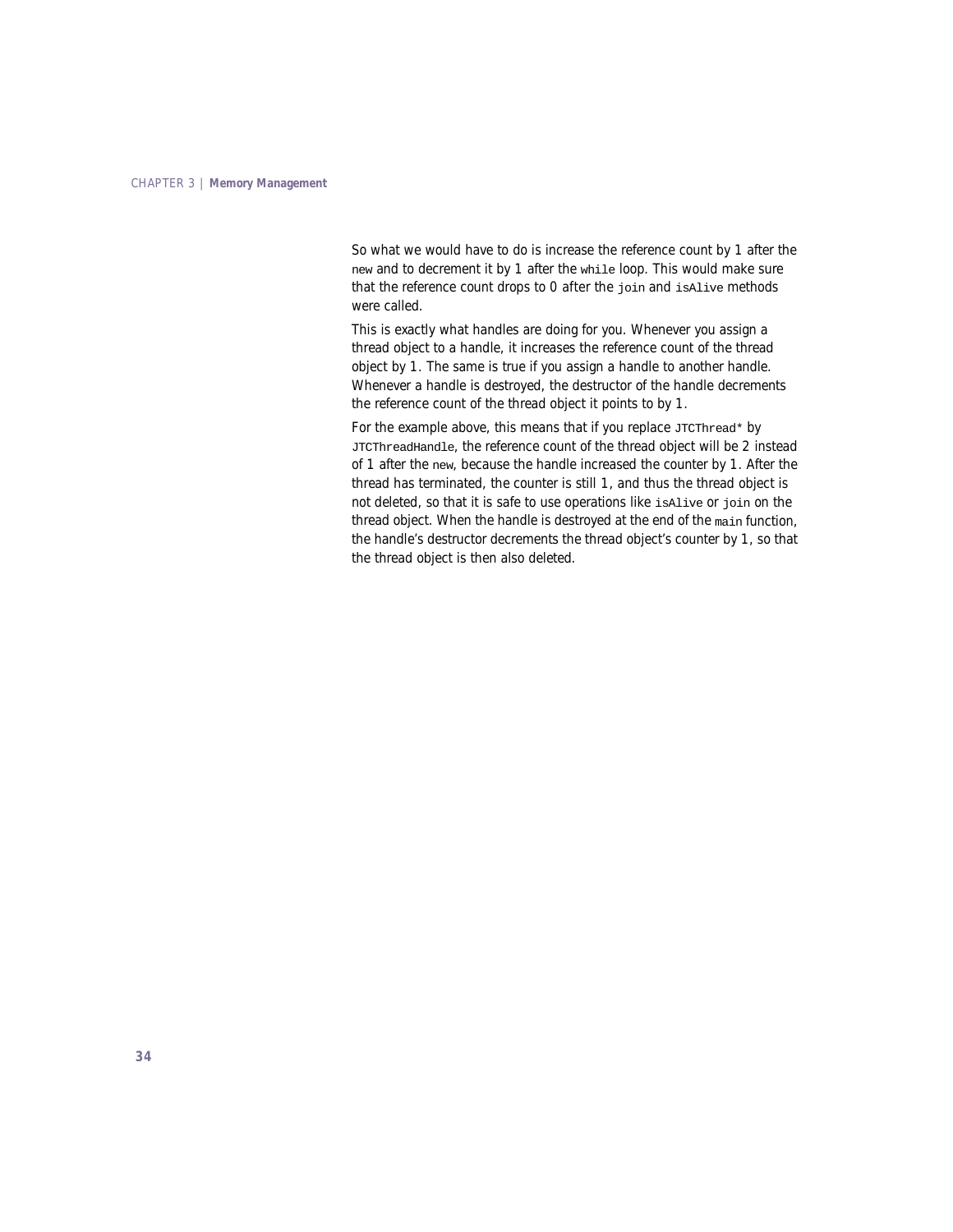## <span id="page-42-0"></span>**The JTCHandleT Template**

**Handle classes** JThreads/C++ provides the following handle classes:

- **•** JTCThreadHandle as a replacement for JTCThread\*.
- **•** JTCRunnableHandle as a replacement for JTCRunnable\*.
- **•** JTCThreadGroupHandle as a replacement for JTCThreadGroup\*.

These classes are all typedefs for a more general handle type written as a  $C++$  template:

typedef JTCHandleT<JTCThread> JTCThreadHandle; typedef JTCHandleT<JTCRunnable> JTCRunnableHandle; typedef JTCHandleT<JTCThreadGroup> JTCThreadGroupHandle; In case you want to access methods from classes derived from JTCThread (or from JTCRunnable) you must define your own handle type. As an example, let's go back to ["Implementing a Thread Termination Method" on](#page-31-0)  [page 24](#page-31-0), in which we defined a terminate method. In case we actually want to call this method, we cannot use **JTCThreadHandle as shown below:** 

 $JTCThreadH and le t = new CharacterBuffer;$ 

... // Do something with the CharacterBuffer

t -> terminate(); // This does not work, compiler will complain Just as you cannot use JTCThread\* to access methods from classes derived from JTCThread, you cannot use JTCThreadHandle for this either. You must use the handle class for CharacterBuffer\*. This can be done by using the JTCHandleT template:

typedef JTCHandleT<CharacterBuffer> CharacterBufferHandle; CharacterBufferHandle t = new CharacterBuffer; ... // Do something with the CharacterBuffer

t -> terminate(); // This works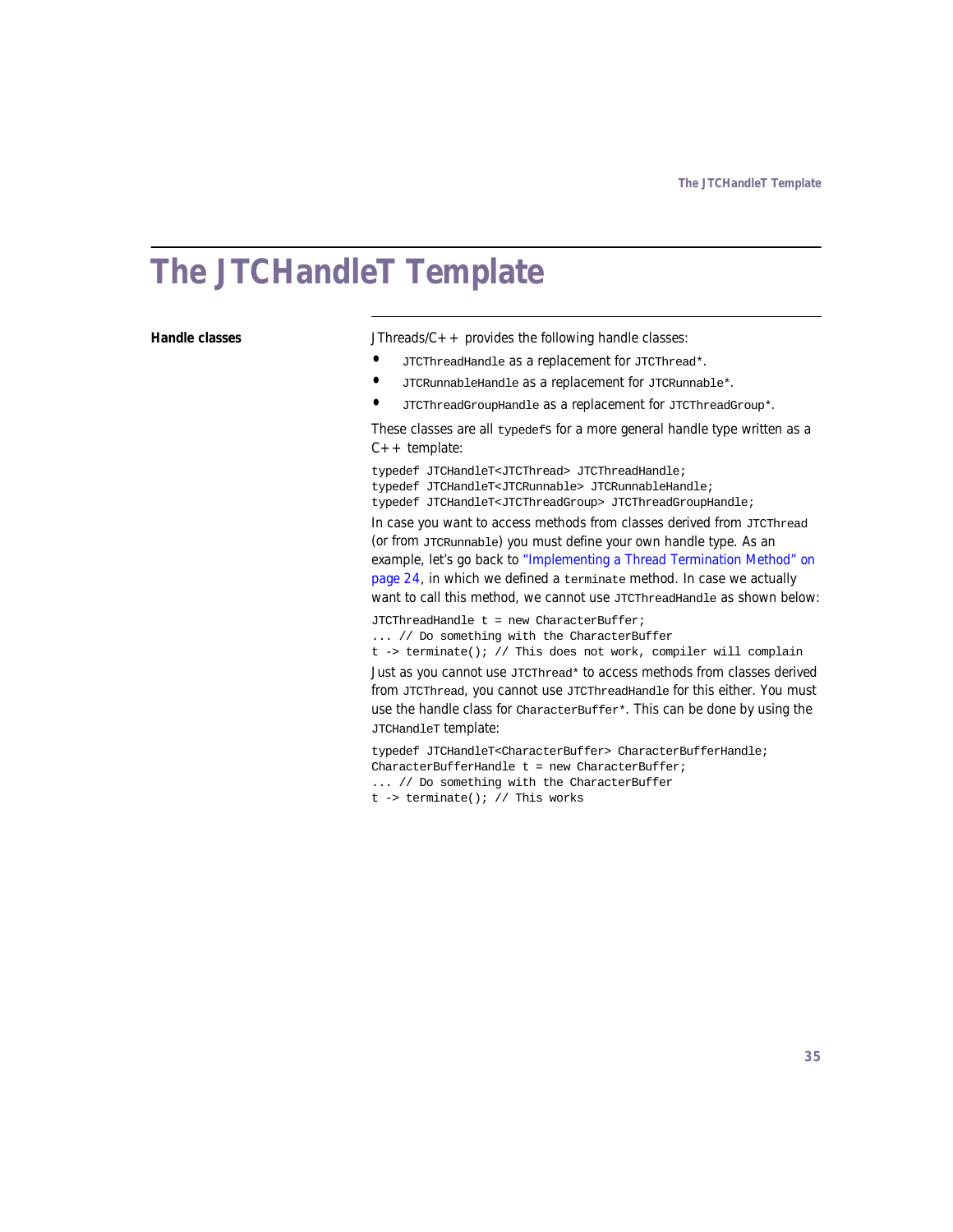## <span id="page-43-0"></span>**Rules of Thumb**

**Rules** Keep the following rules in mind when using JThreads/C++:

- **•** Always use handle types instead of plain C++ pointers. The only exception can be made if it is absolutely certain that after start is called on the thread object the  $C++$  pointer is not used anymore.
- **•** Never allocate thread objects, runnable objects or thread group objects on the stack. Always use new.
- **•** Never attempt to delete thread objects, runnable objects or thread group objects with delete. They will be deleted automatically.
- Define your own handle types by using the JTCHandleT template whenever you must access methods of classes derived from JTCThread, JTCThreadGroup or JTCRunnable.

As long as you follow these basic rules, memory management in JThreads/ $C++$  is virtually automatic.

The nice thing about reference counting and handle classes is that it makes JThreads/ $C++$  even more Java-like. Reference counting emulates the Java garbage collector, and handles emulate Java references.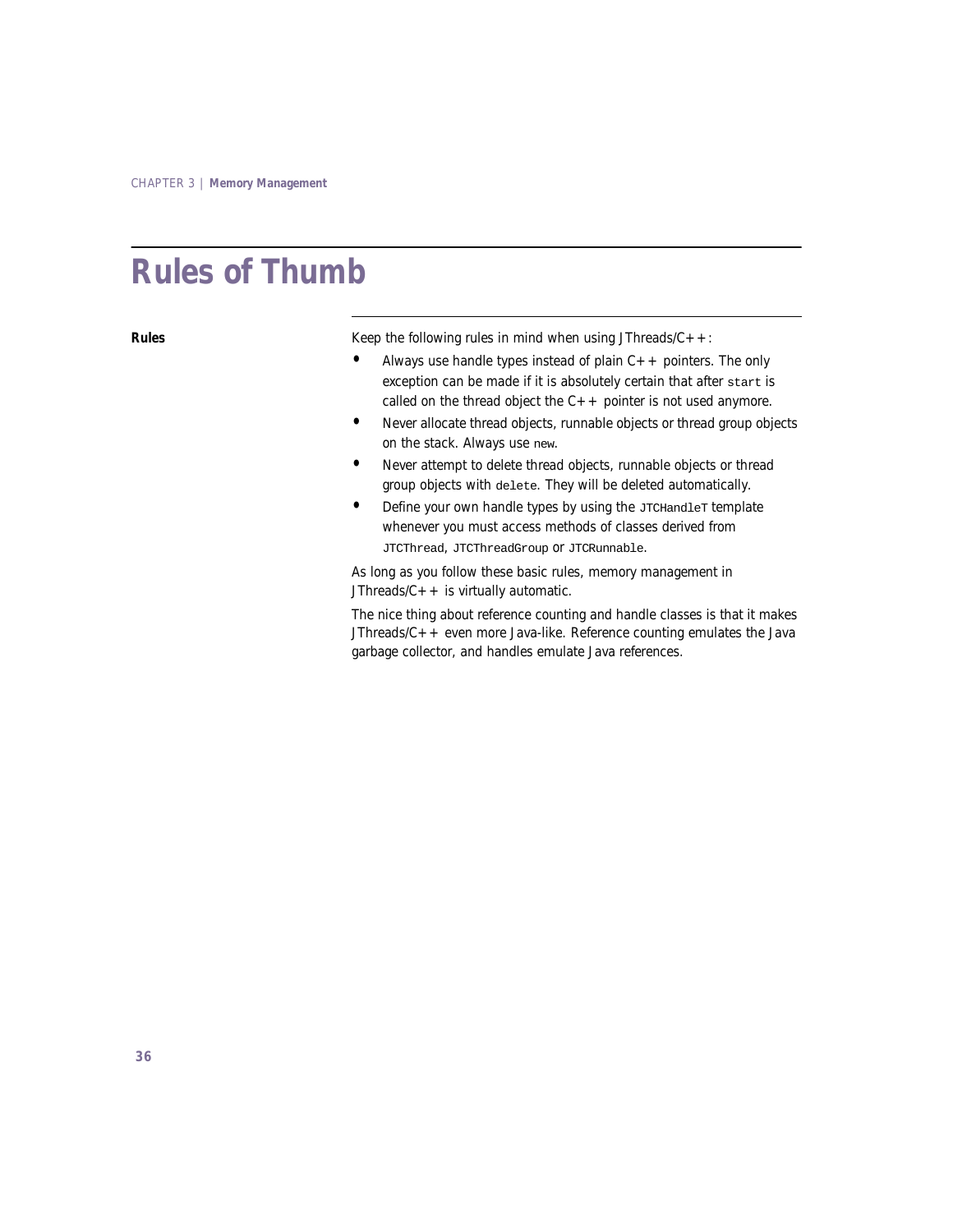# Class Reference

*This chapter provides a reference to the classes in the JThreads/C++ library.*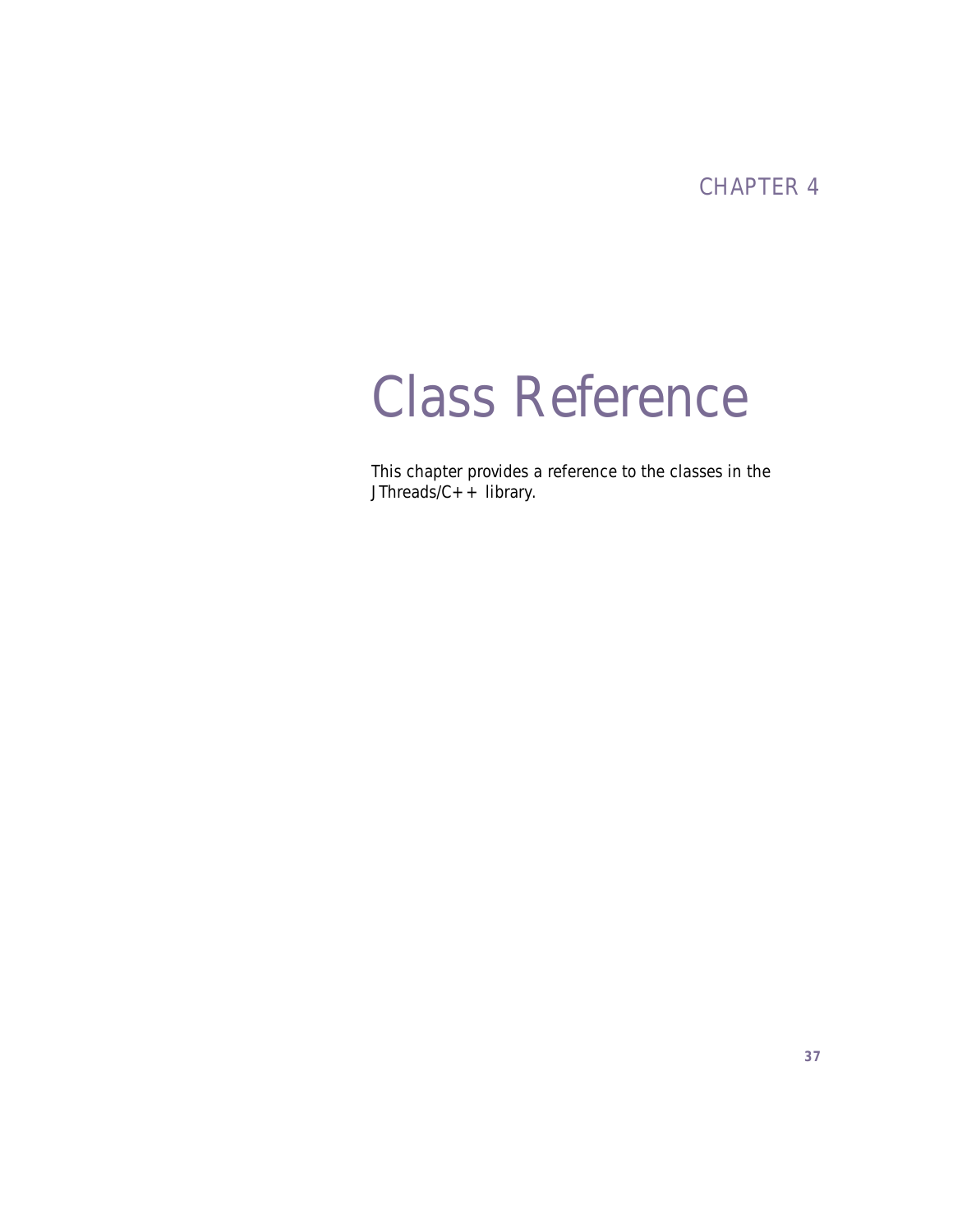## **JTCInitialize**

| Overview            | An instance of this class must be instantiated before JThreads/ $C_{+}$ + is used.<br>If no instance of this class is created, the JThreads/ $C++$ library will not<br>work properly.                                           |
|---------------------|---------------------------------------------------------------------------------------------------------------------------------------------------------------------------------------------------------------------------------|
|                     | JTCInitialize Can be instantiated multiple times. However, only the first<br>instantiation has any effect. When the last JTCInitialize instance is<br>destroyed, the destructor will wait for all running threads to terminate. |
|                     | JTCInitialize interprets arguments starting with -JTC. All of these<br>arguments, passed through the argc and argv parameters, are<br>automatically removed from the argument list.                                             |
| <b>JTCOptions</b>   | The following JThreads/ $C++$ options can be used:                                                                                                                                                                              |
|                     | -JTCversion                                                                                                                                                                                                                     |
|                     | Shows the JThreads/ $C_{+}$ + version number.                                                                                                                                                                                   |
|                     | -JTCss stack-size                                                                                                                                                                                                               |
|                     | This option sets the thread stack size to stack-size kilobytes.                                                                                                                                                                 |
| <b>Constructors</b> | <b>JTCInitialize</b>                                                                                                                                                                                                            |
|                     | JTCInitialize()                                                                                                                                                                                                                 |
|                     | Initializes the JThreads/ $C++$ library.                                                                                                                                                                                        |
|                     | Throws:                                                                                                                                                                                                                         |
|                     | JTCSystemCallException - Indicates a failed system call.                                                                                                                                                                        |
|                     | <b>JTCInitialize</b>                                                                                                                                                                                                            |
|                     | JTCInitialize(int& argc, char** argv)<br>Initializes the JThreads/ $C_{++}$ library and interprets arguments starting<br>with $-\pi$ c.                                                                                         |
|                     | Throws:                                                                                                                                                                                                                         |
|                     | JTCSystemCallException - Indicates a failed system call.<br>JTCInitializeError - Indicates a that an invalid option or option<br>argument was specified.                                                                        |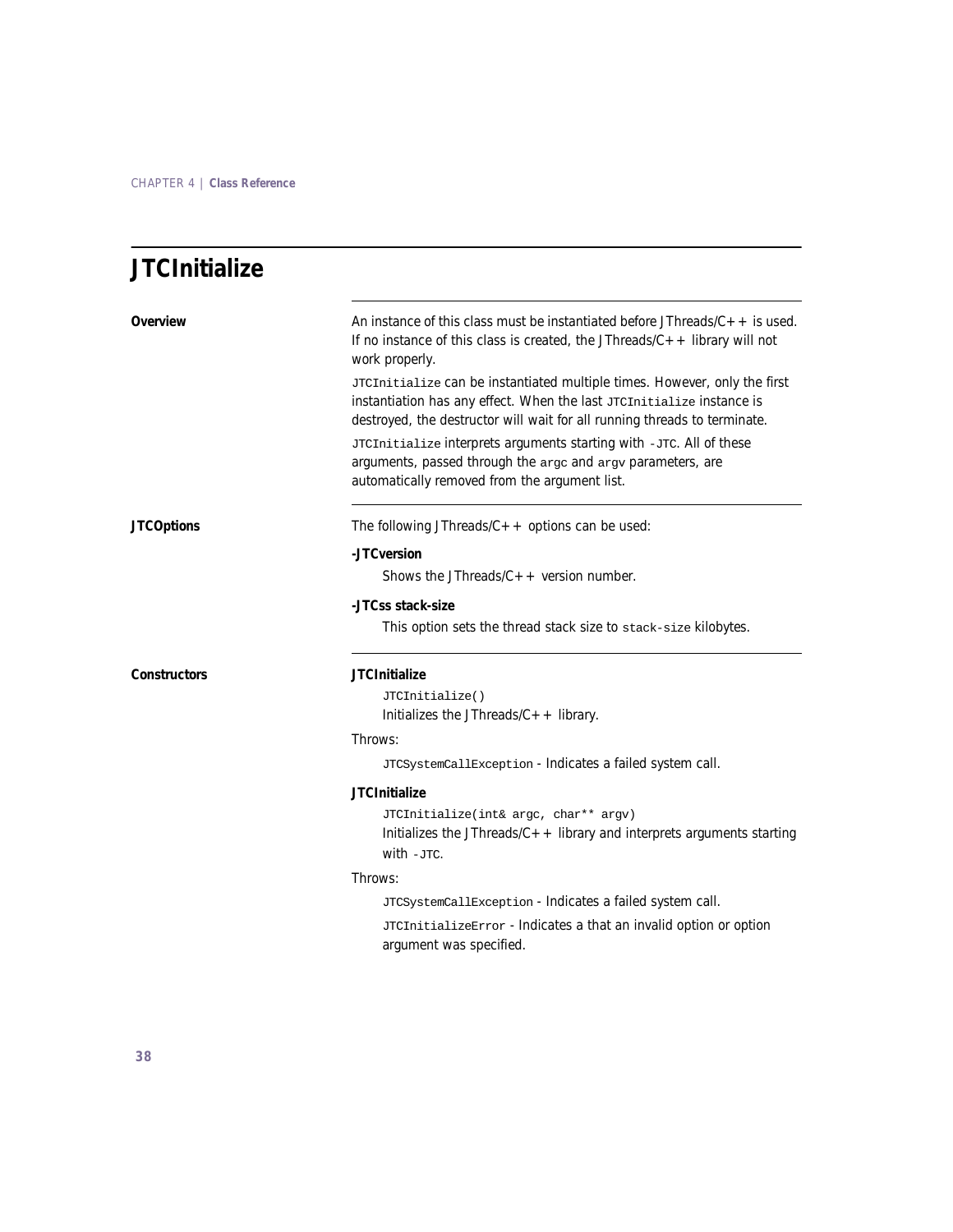#### **Member Functions waitTermination**

void waitTermination() Waits for all threads to terminate.

#### **initialized**

static bool initialized() Determines if the JThreads/ $C++$  library has been initialized.

#### Returns:

true if JThreads/ $C++$  has been initialized and  $false$  otherwise.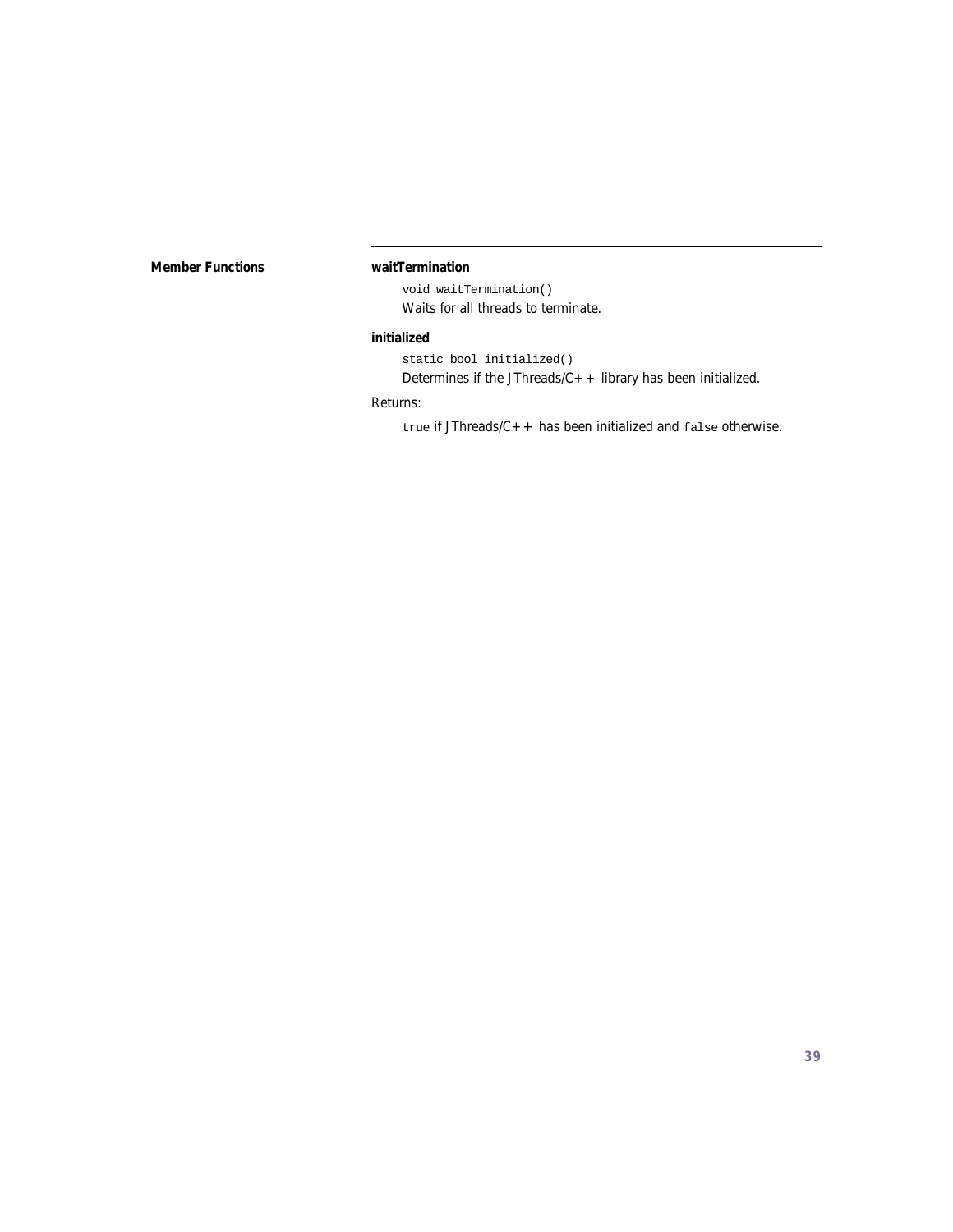## **JTCAdoptCurrentThread**

**Overview** When integrating with third-party libraries, it is often necessary to call JThreads/ $C++$  methods from a thread that was not created using JThreads/C++. In this situation, the thread must create an instance of JTCAdoptCurrentThread prior to using any other JThreads/C++ classes. Failure to instantiate JTCAdoptCurrentThread will result in undefined behavior.

#### **Constructors JTCAdoptCurrentThread**

JTCAdoptCurrentThread()

Informs the JThreads/ $C++$  library about the existence of this thread.

Throws:

JTCSystemCallException - Indicates a failed system call.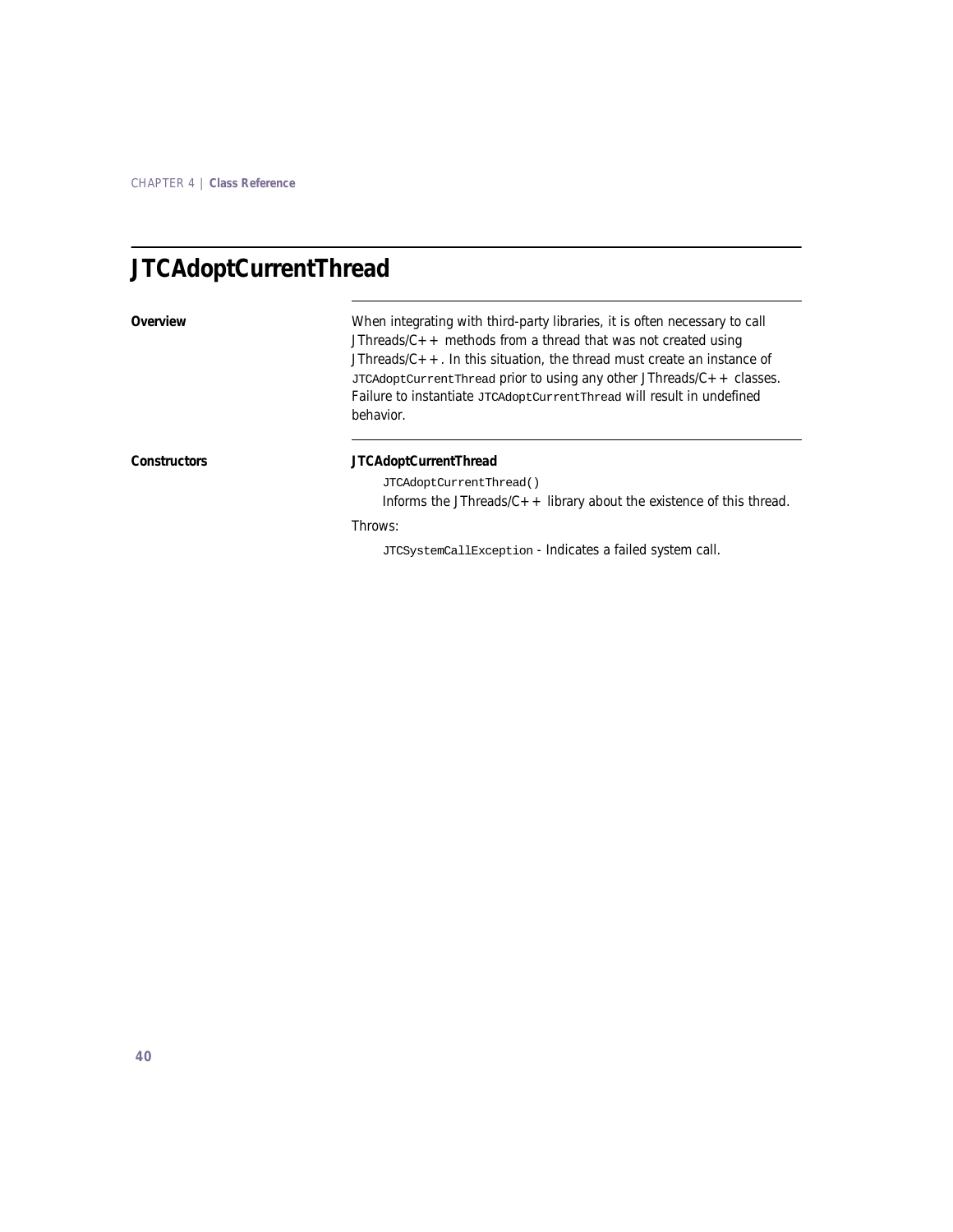## **JTCThread**

| Overview     | This class is used to create a new thread of execution. The thread<br>functionality can be added by either deriving a class from JTCThread and<br>overriding the run method, or by passing an object of a class derived from<br>JTCRunnable to the JTCThread CONStructor.                                                                                                        |
|--------------|----------------------------------------------------------------------------------------------------------------------------------------------------------------------------------------------------------------------------------------------------------------------------------------------------------------------------------------------------------------------------------|
| Constructors | <b>JTCThread</b>                                                                                                                                                                                                                                                                                                                                                                 |
|              | JTCThread(JTCRunnableHandle target, const char* name = 0)<br>Create a new thread object with a target object and a name.                                                                                                                                                                                                                                                         |
|              | Parameters:                                                                                                                                                                                                                                                                                                                                                                      |
|              | target - The object whose run method is invoked when start is<br>called. If no object is specified, the run method of the thread object<br>must be overridden in a derived class.                                                                                                                                                                                                |
|              | name - The name of the thread. If no name is specified, a default name<br>is used. This default name is the string "thread-" concatenated with<br>the thread id. A thread id is a system-specific identifier generated by<br>the operating system when a new thread is created. Application<br>developers are encouraged to use the JTCThreadId class to refer to<br>thread ids. |
|              | Throws:                                                                                                                                                                                                                                                                                                                                                                          |
|              | JTCSystemCallException - Indicates a failed system call.                                                                                                                                                                                                                                                                                                                         |
|              | JTCThread                                                                                                                                                                                                                                                                                                                                                                        |
|              | JTCThread(const char* name)<br>Create a new thread object with a name.                                                                                                                                                                                                                                                                                                           |
|              | Parameters:                                                                                                                                                                                                                                                                                                                                                                      |
|              | name - The name of the thread.                                                                                                                                                                                                                                                                                                                                                   |
|              | Throws:                                                                                                                                                                                                                                                                                                                                                                          |
|              | JTCSystemCallException - Indicates a failed system call.                                                                                                                                                                                                                                                                                                                         |
|              | JTCThread                                                                                                                                                                                                                                                                                                                                                                        |
|              | JTCThread(JTCThreadGroupHandle& group, JTCRunnableHandle<br>target, const char* name = $0$ )                                                                                                                                                                                                                                                                                     |
|              |                                                                                                                                                                                                                                                                                                                                                                                  |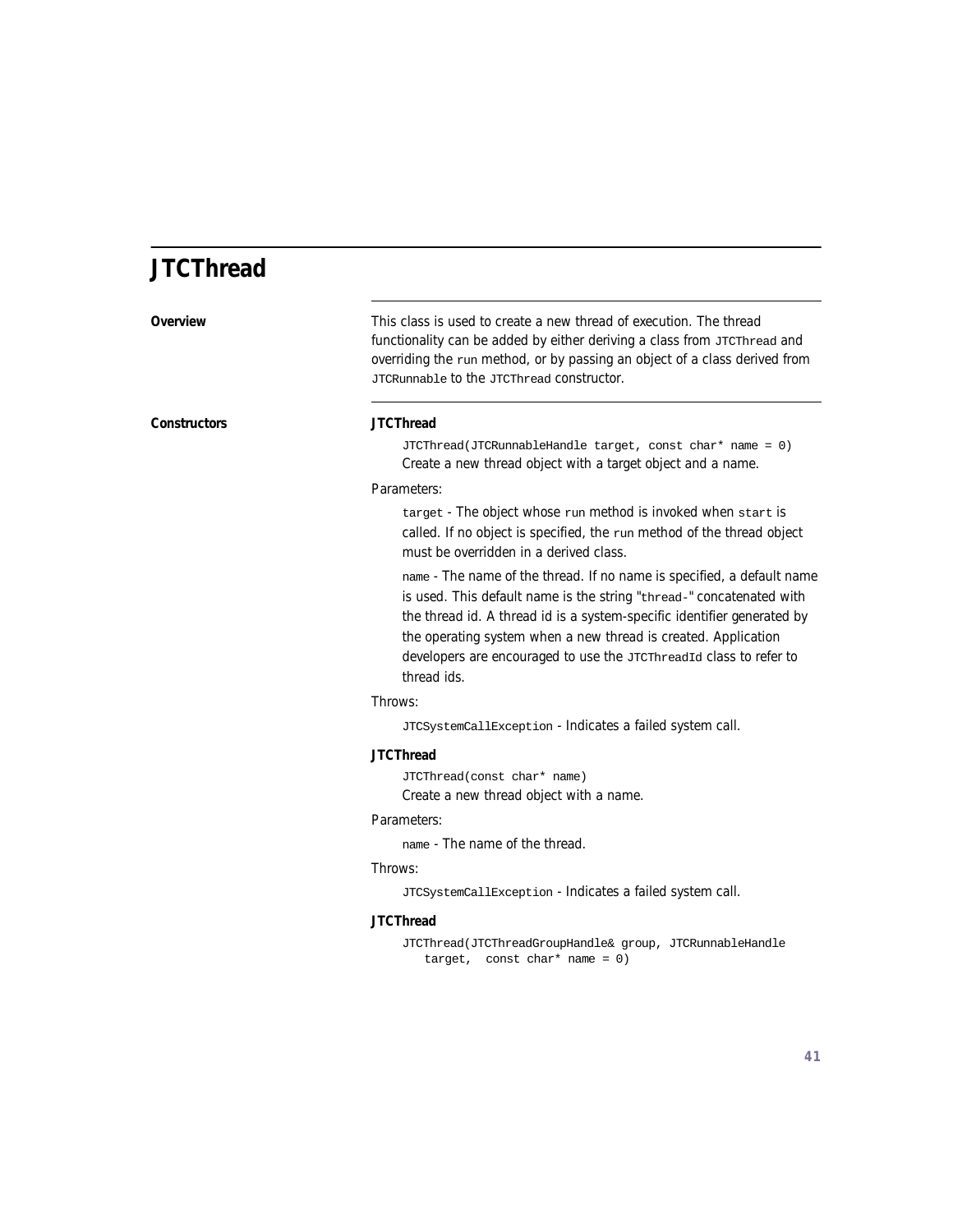Create a new thread object belonging to a group, with a target object and a name.

#### Parameters:

group - The thread group.

target - The object whose run method is invoked when start is called. If no target object is specified, the run method of the thread object must be overridden in a derived class.

name - The name of the thread. If no name is specified, a default name is used. This default name is the string "thread-" concatenated with the thread id. A thread id is a system-specific identifier generated by the operating system when a new thread is created. Application developers are encouraged to use the JTCThreadId class to refer to thread ids.

#### Throws:

JTCSystemCallException - Indicates a failed system call.

#### **JTCThread**

JTCThread(JTCThreadGroupHandle& group, const char\* name = 0) Create a new thread object belonging to a group, with a name.

#### Parameters:

group - The thread group.

name - The name of the thread. If no name is specified, a default name is used. This default name is the string "thread-" concatenated with the thread id. A thread id is a system-specific identifier generated by the operating system when a new thread is created. Application developers are encouraged to use the JTCThreadId class to refer to thread ids.

#### Throws:

JTCSystemCallException - Indicates a failed system call.

**Member Functions getThreadGroup** 

JTCThreadGroupHandle getThreadGroup() Returns a thread group handle for the thread group object to which this thread object belongs.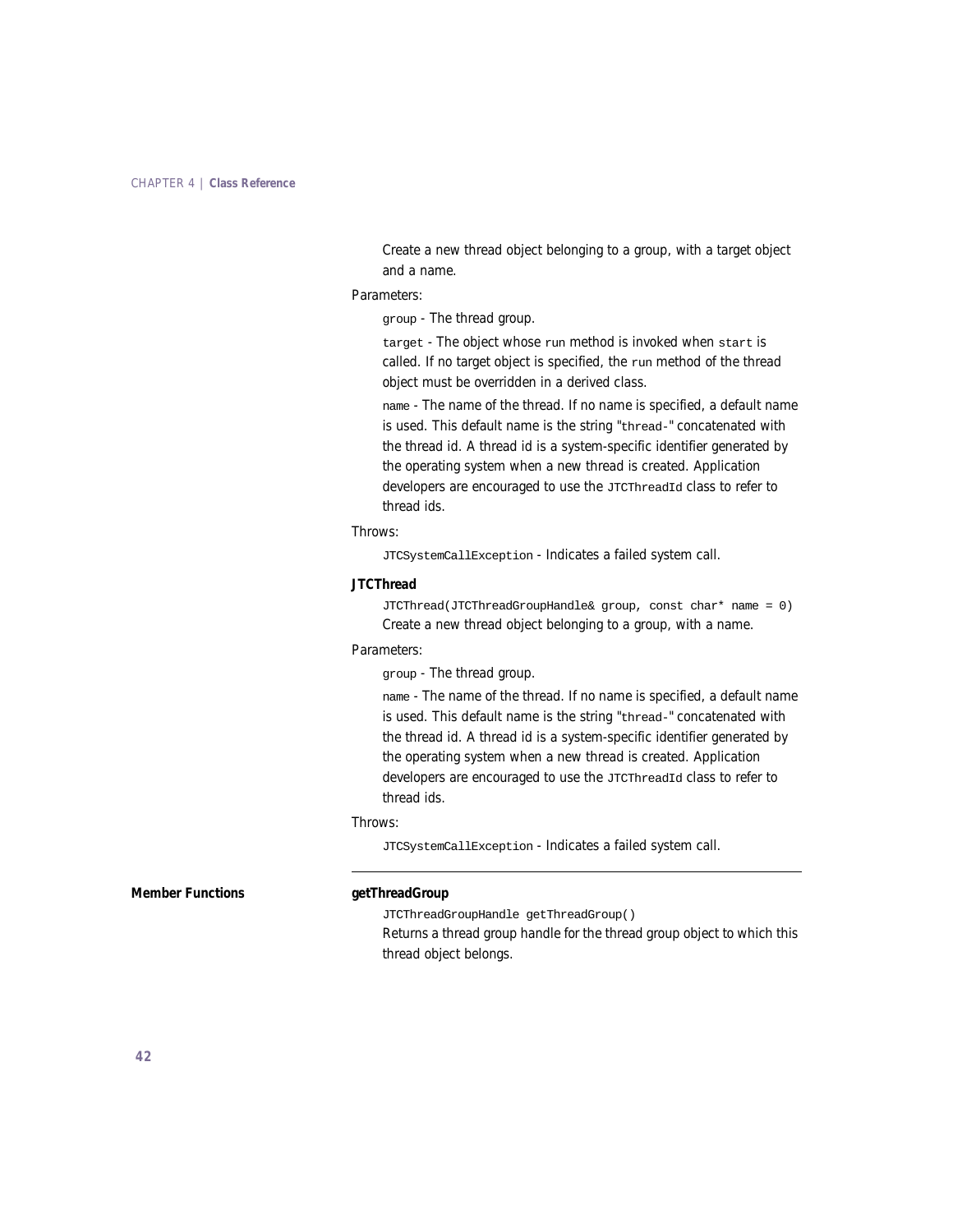#### Returns:

A handle for the thread group object.

#### **setName**

void setName(const char\* name) Sets the name of the thread object.

#### Parameters:

name - The new name for the thread object. If a null pointer is used, a default name is used. This default name is the string "thread-" concatenated with the thread id. A thread id is a system-specific identifier generated by the operating system when a new thread is created. Application developers are encouraged to use the JTCThreadId class to refer to thread ids.

#### **getName**

const char\* getName() const Returns the name of the thread object.

#### Returns:

The thread object name.

#### **start**

#### void start()

Starts execution of the thread. If the thread was created with a target object, i.e., with an object of a class derived from JTCRunnable, the run method of the target object is invoked. If there is no target object, the run method of the thread object itself is invoked. In this case, a class derived from JTCThread with an overridden run method should be used.

#### Throws:

JTCSystemCallException - Indicates a failed system call.

JTCIllegalStateException - Thrown if the thread has already been started.

#### **run**

### virtual void run()

This method is called when start is invoked. If the thread object has been constructed with an associated target JTCRunnable object, the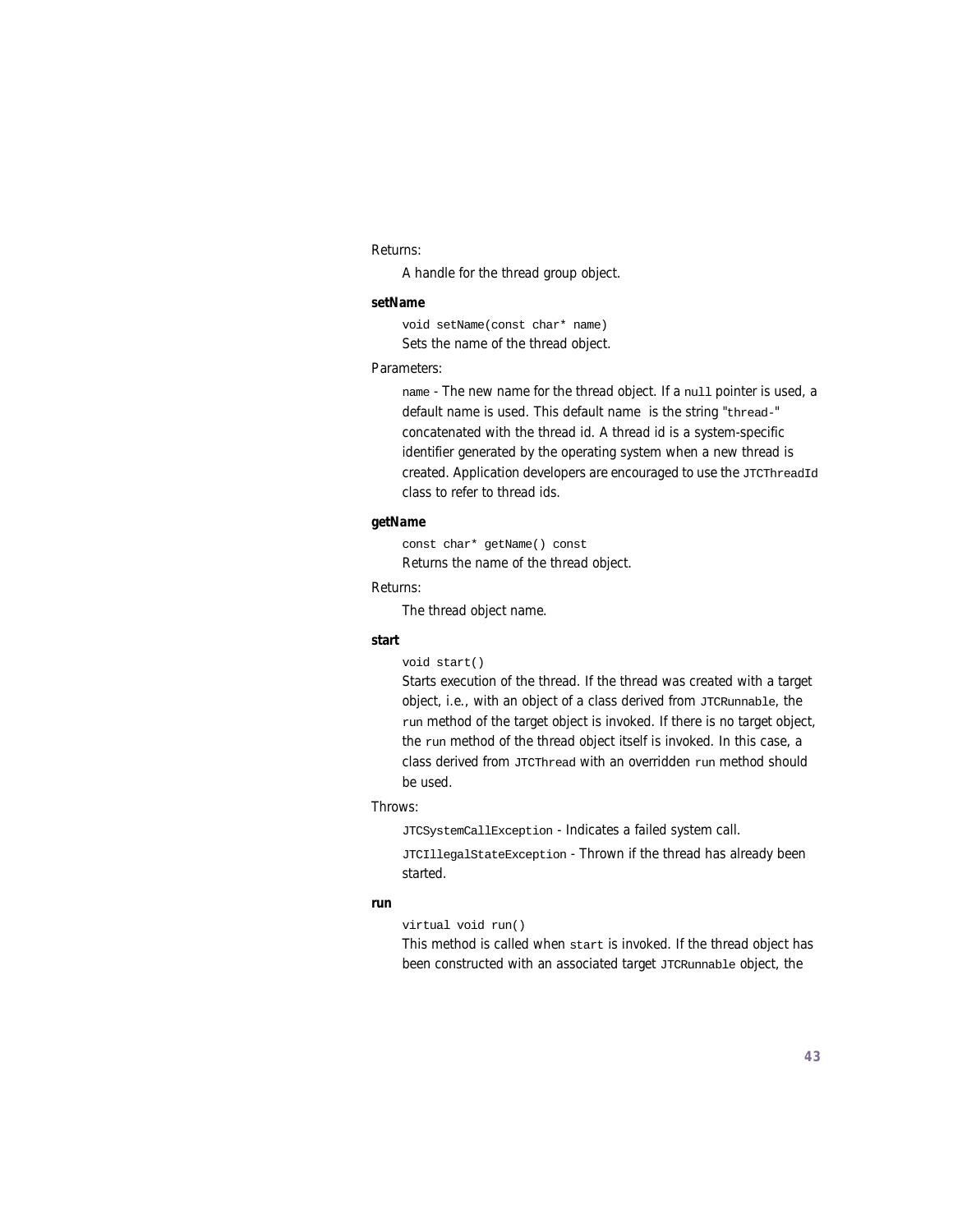target's run method is invoked. Otherwise, the run method should be overridden in a class derived from JTCThread. If run terminates due to an uncaught exception, then the thread's thread group method uncaughtException is called.

#### **isAlive**

bool isAlive() const

This method determines whether the thread is alive.

#### Returns:

true if the thread is alive, false otherwise.

#### **join**

void join() Waits for the thread to terminate.

#### Throws:

JTCSystemCallException - Indicates a failed system call.

#### **join**

void join(long millis)

Waits for the thread to terminate for at most millise milliseconds.

#### Throws:

JTCSystemCallException - Indicates a failed system call.

```
JTCIllegalArgumentException - Thrown if the value of millis is 
negative.
```
#### **join**

void join(long millis, int nanos)

Waits for the thread to terminate for at most milliseconds and nanos nanoseconds.

#### Throws:

JTCSystemCallException - Indicates a failed system call.

JTCIllegalArgumentException - Thrown if the value of millis is negative, or if the value of nanos is not in the range 0 - 999999.

#### **setPriority**

void setPriority(int newPri) Sets the thread priority to a new value.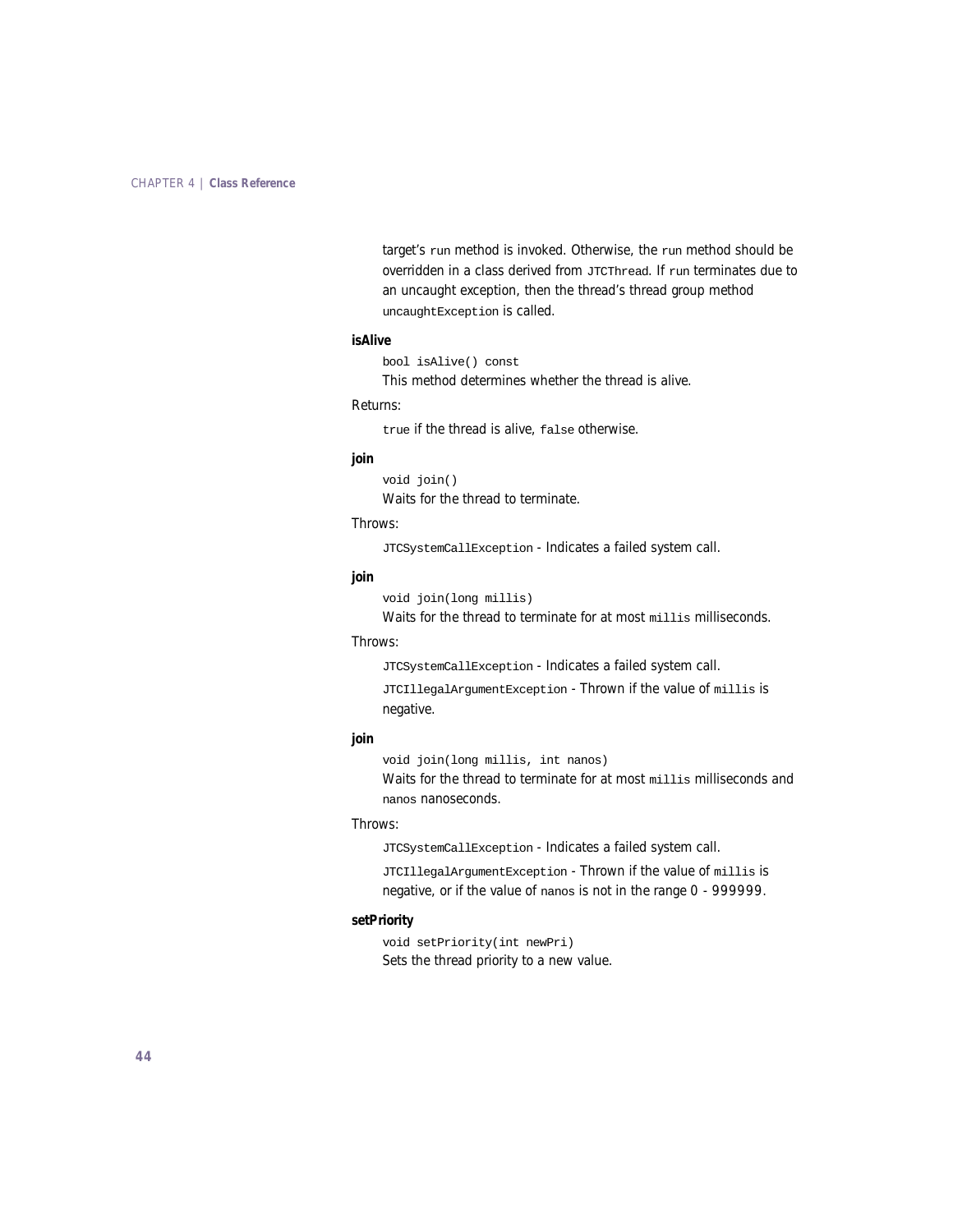#### Parameters:

newPri - The new thread priority.

#### Throws:

JTCSystemCallException - Indicates a failed system call.

#### **getPriority**

int getPriority() const

Returns the priority of the thread.

#### Returns:

The thread priority.

#### Throws:

JTCSystemCallException - Indicates a failed system call.

#### **enumerate**

static int enumerate(JTCThreadHandle\* list, int len) Copies each active thread from this thread's thread group and subgroups into the array list. If more than len items are present, the list is truncated.

#### Parameters:

list - The array into which all threads from this thread's group and subgroups are copied.

len - The number of JTCThreadHandle\* elements in list.

#### Returns:

The number of threads returned in list.

#### **currentThread**

static JTCThread\* currentThread()

Returns a pointer to the currently executing thread object.

#### Returns:

The currently executing thread object.

#### **sleep**

static void sleep(long millis, int nanos = 0) Suspends execution of this thread for milliseconds, and nanos nanoseconds.

Parameters: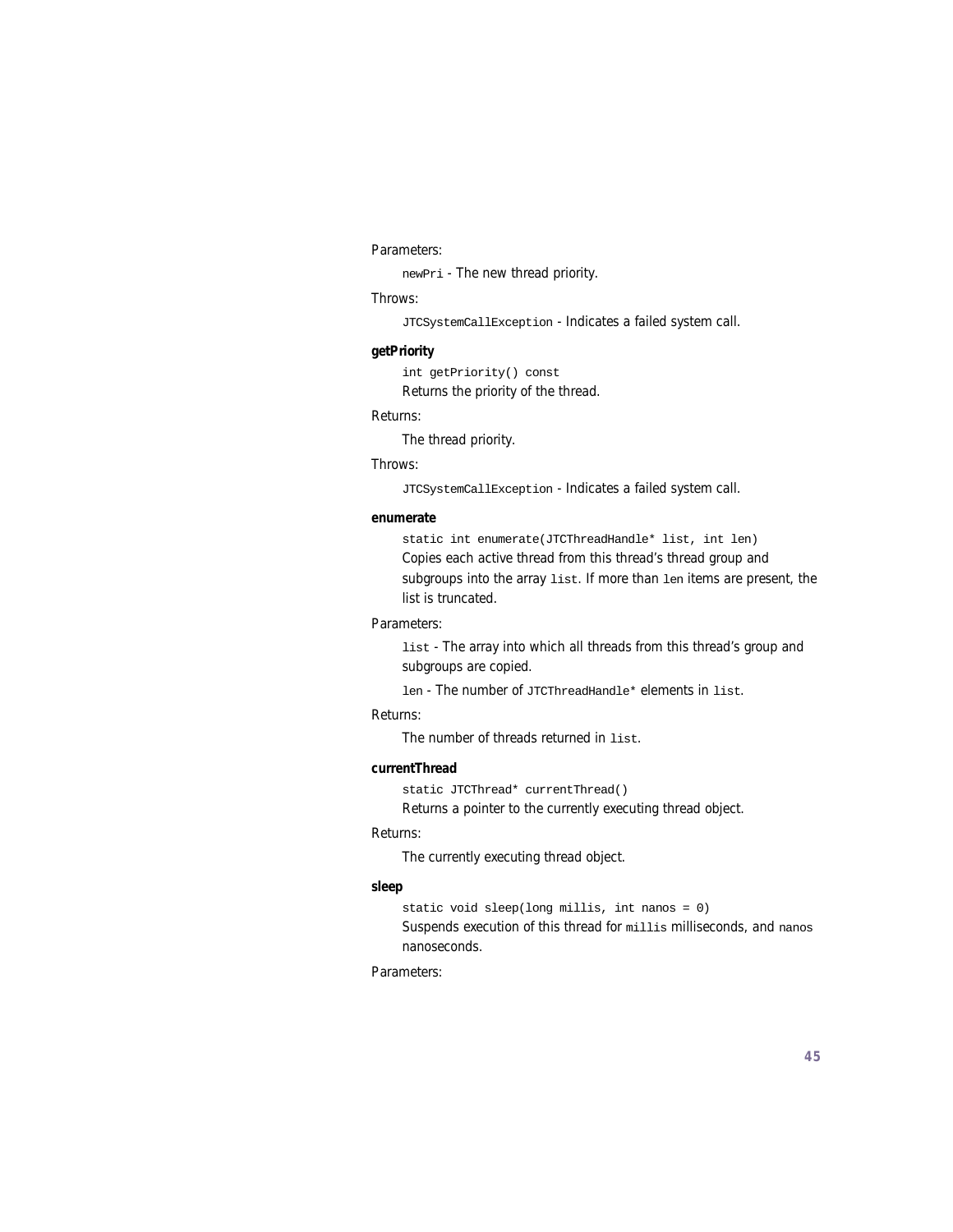millis - The number of milliseconds to sleep.

nanos - The number of nanoseconds to sleep.

#### Throws:

JTCSystemCallException - Indicates a failed system call.

JTCIllegalArgumentException - Thrown if the value of millis is negative, or if the value of nanos is not in the range 0 - 999999.

JTCInterruptedException - Thrown if the sleep call is interrupted.

**yield**

static void yield()

Gives up the thread's current timeslice. This can be called if you want to manually give other threads an opportunity to execute.

#### **activeCount**

static int activeCount()

Returns the number of active threads in this thread's thread group and subgroups.

#### Returns:

The number of active threads in this thread's group and subgroups.

#### **getId**

JTCThreadId getId() const Returns the id of the thread.

#### Returns:

The thread id of the thread.

#### **setAttrHook**

typedef void (\*JTCAttrHook)(pthread\_attr\_t\*)

static void setAttrHook(JTCAttrHook hook, JTCAttrHook\* oldHook = 0)

Sets/gets a *hook* that will be used to initialize custom POSIX thread attributes. Note: this method is only available for systems using POSIX threads.

#### Parameters:

hook - The function that will be called to retrieve the custom POSIX thread attributes before the creation of each thread.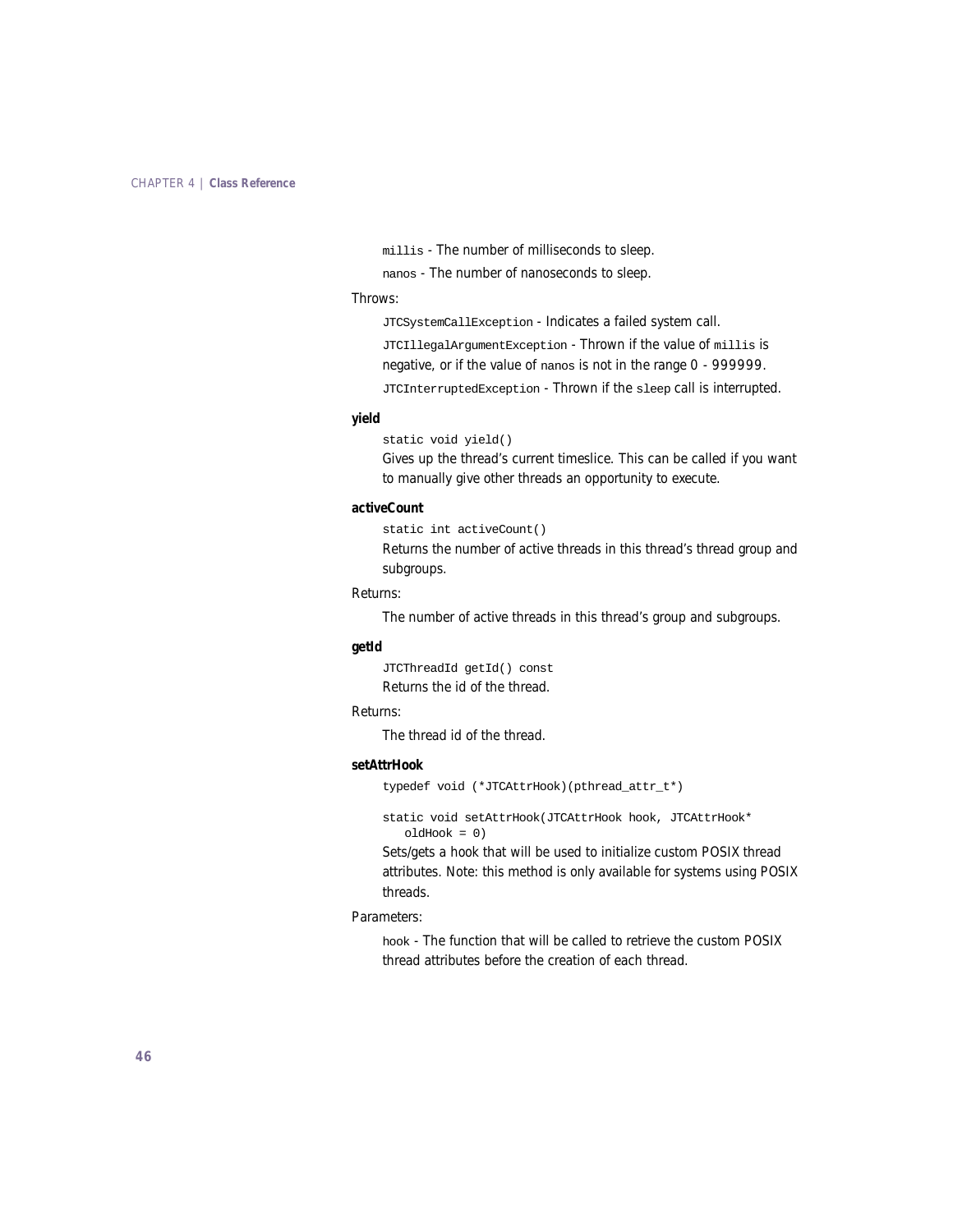oldHook - Optional parameter in which the previously set hook is returned. Applications should call this function within the new hook. In essence, hooks may be chained.

#### **setRunHook**

```
typedef void (*JTCRunHook)(JTCThread*)
```
static void setRunHook(JTCRunHook hook, JTCRunHook\* oldHook =  $(1)$ 

Sets/gets a run *hook* which may be used to setup any application specific information during thread creation. The hook function must call thread  $\rightarrow$  run() to actually run the thread.

#### Parameters:

hook - The function that will be called on creation of the thread.

oldHook - Optional parameter in which the previously set hook is returned. Applications should call this function from within the new hook. In essence, hooks may be chained.

#### **setStartHook**

typedef void (\*JTCStartHook)()

static void setStartHook(JTCStartHook hook, JTCStartHook\* oldHook = 0)

Sets/gets a start *hook* which may be used to setup any thread specific information.

#### Parameters:

hook - The function that will be called on creation of the thread.

oldHook - Optional parameter in which the previously set hook is returned. Applications should call this function from within the new hook. In essence, hooks may be chained.

#### Data Members **JTC\_MIN\_PRIORITY**

const int JTC\_MIN\_PRIORITY A constant for the minimum priority a thread can have.

#### **JTC\_NORM\_PRIORITY**

const int JTC\_NORM\_PRIORITY A constant for the default priority of a thread.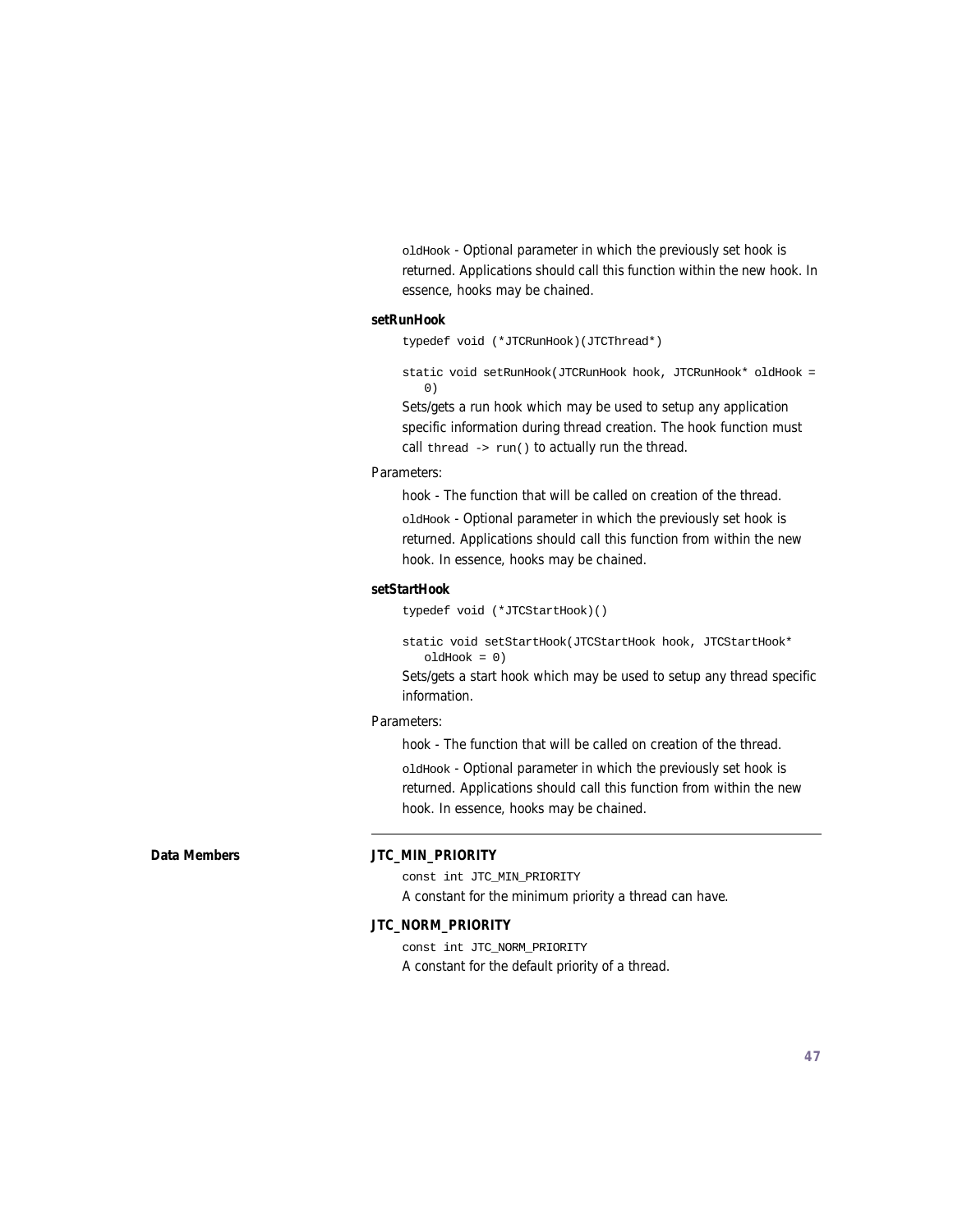### **JTC\_MAX\_PRIORITY**

const int JTC\_MAX\_PRIORITY A constant for the maximum priority a thread can have.

### **Related Functions operator<<**

ostream& operator<<(ostream& os, const JTCThread& thr) Print the thread id to the output stream os. The output format of the thread-id field is platform-specific.

### Parameters:

os - Output stream in which to insert the thread id.

thr - Reference to the thread.

### Returns:

The output stream os.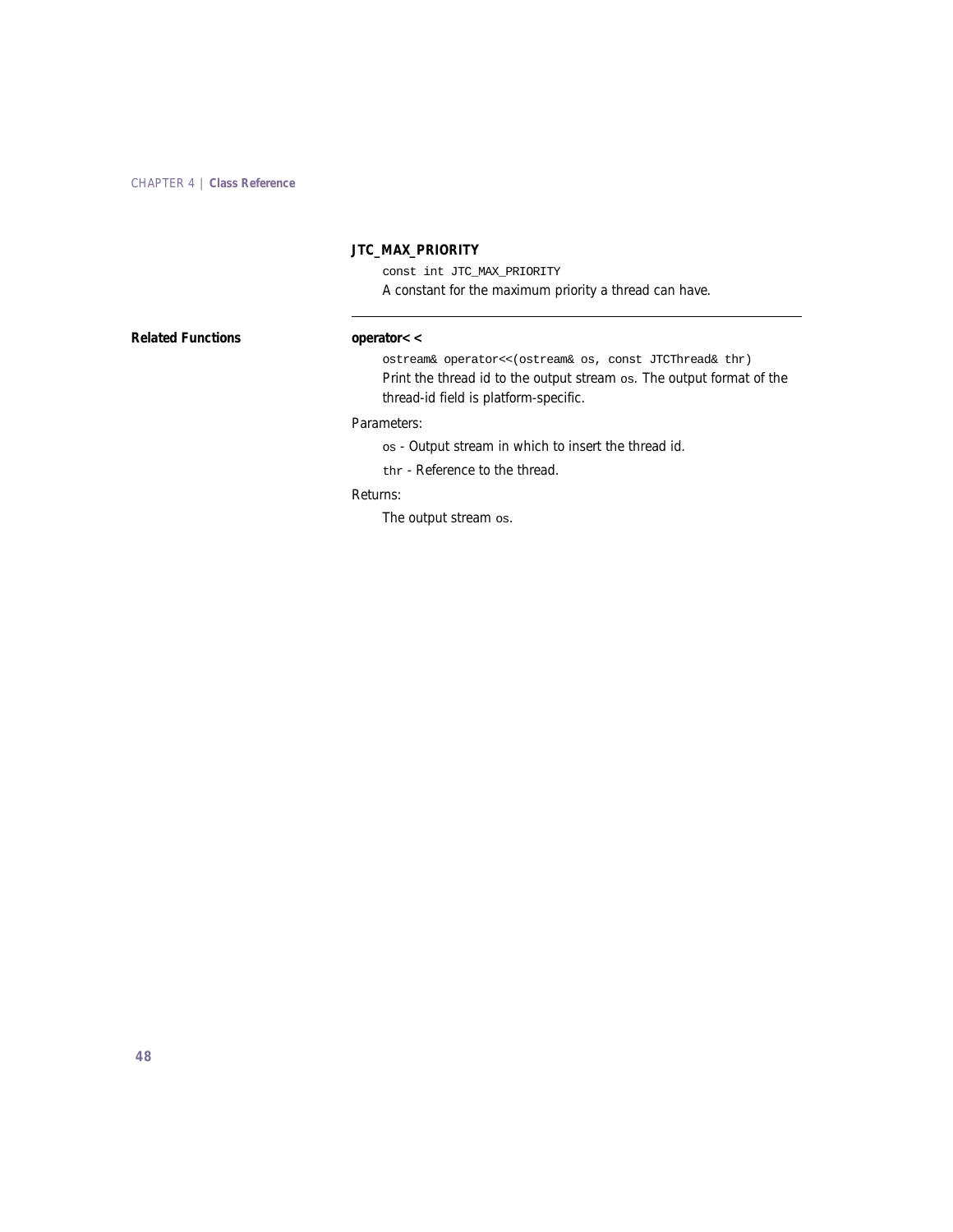## **JTCRunnable**

| Overview                | This class is provided as an alternative method of providing functionality in a<br>thread. In order to use this class, you must write a subclass and provide a<br>definition for the run method. An instance of this class should then be<br>provided as an argument to the JTCThread constructor. When the thread is<br>started, the run method of that instance will be invoked. |
|-------------------------|------------------------------------------------------------------------------------------------------------------------------------------------------------------------------------------------------------------------------------------------------------------------------------------------------------------------------------------------------------------------------------|
| <b>Member Functions</b> | run<br>virtual void run()                                                                                                                                                                                                                                                                                                                                                          |
|                         | Called when the start method is called on the associated thread<br>object.                                                                                                                                                                                                                                                                                                         |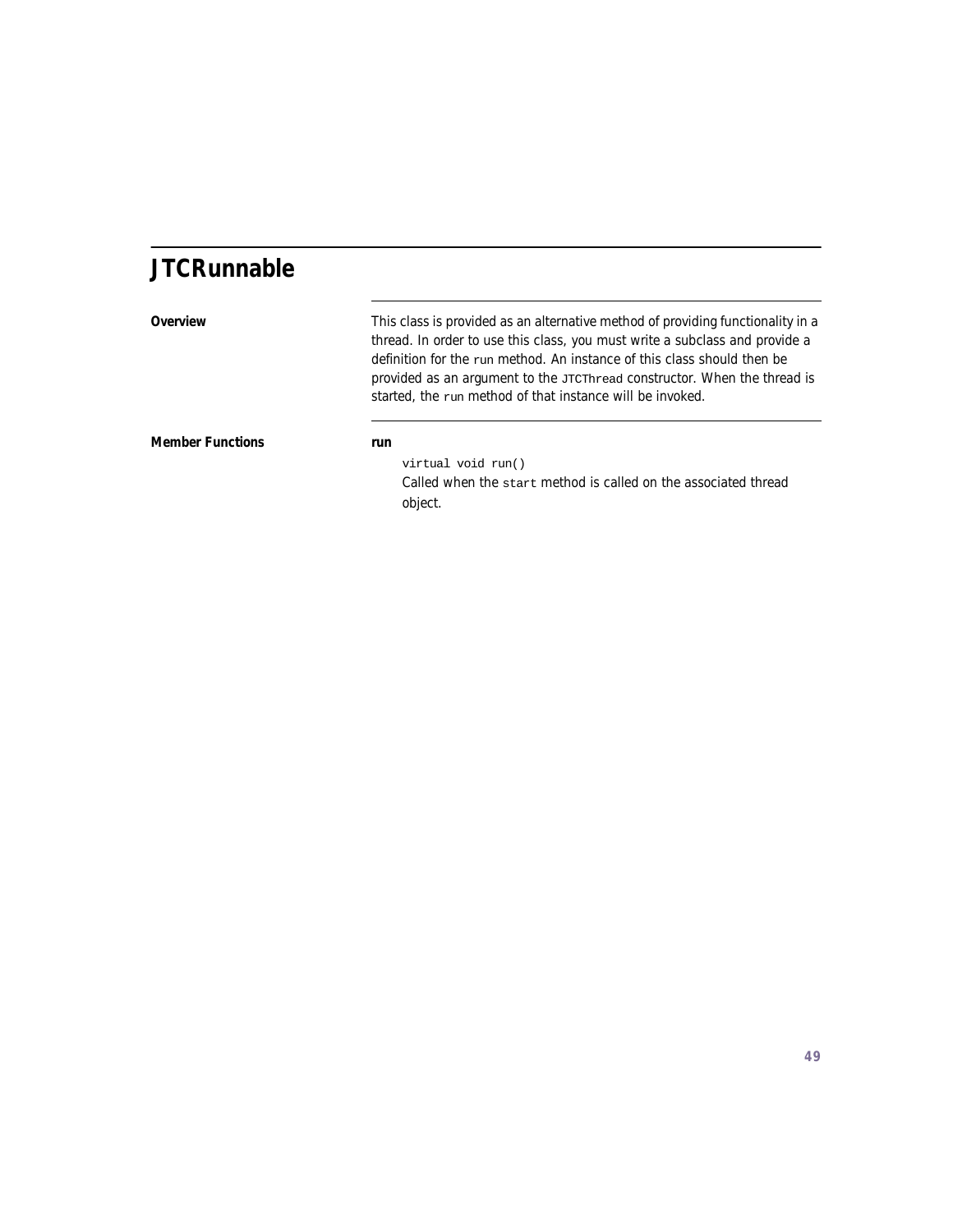## **JTCThreadGroup**

| Overview                | This class represents a collection of threads, and other thread groups. The<br>thread groups form a tree, rooted at the system thread group. New threads<br>by default belong to the thread group of their parent thread. A thread group<br>can optionally be a daemon thread group, which automatically destroys<br>itself after all threads have terminated and all sub-groups are destroyed. A<br>newly created thread group inherits its parent's daemon status. The root<br>thread group is a non-daemon thread group. |
|-------------------------|-----------------------------------------------------------------------------------------------------------------------------------------------------------------------------------------------------------------------------------------------------------------------------------------------------------------------------------------------------------------------------------------------------------------------------------------------------------------------------------------------------------------------------|
| <b>Constructors</b>     | <b>JTCThreadGroup</b><br>JTCThreadGroup(const char* name)<br>Creates a new thread group with the provided name. The new thread                                                                                                                                                                                                                                                                                                                                                                                              |
|                         | group's parent is that of the current thread.                                                                                                                                                                                                                                                                                                                                                                                                                                                                               |
|                         | Parameters:                                                                                                                                                                                                                                                                                                                                                                                                                                                                                                                 |
|                         | name - The name of the thread group.                                                                                                                                                                                                                                                                                                                                                                                                                                                                                        |
|                         | Throws:                                                                                                                                                                                                                                                                                                                                                                                                                                                                                                                     |
|                         | JTCIllegalThreadStateException - Thrown if the parent thread group<br>has been destroyed                                                                                                                                                                                                                                                                                                                                                                                                                                    |
|                         | <b>JTCThreadGroup</b>                                                                                                                                                                                                                                                                                                                                                                                                                                                                                                       |
|                         | JTCThreadGroup(JTCThreadGroup* group, const char* name)<br>Creates a new thread group with the provided name and parent thread<br>group.                                                                                                                                                                                                                                                                                                                                                                                    |
|                         | Parameters:                                                                                                                                                                                                                                                                                                                                                                                                                                                                                                                 |
|                         | group - The parent of the thread group.                                                                                                                                                                                                                                                                                                                                                                                                                                                                                     |
|                         | name - The name of the thread group.                                                                                                                                                                                                                                                                                                                                                                                                                                                                                        |
|                         | Throws:                                                                                                                                                                                                                                                                                                                                                                                                                                                                                                                     |
|                         | JTCIllegalThreadStateException - Thrown if the parent thread group<br>has been destroyed                                                                                                                                                                                                                                                                                                                                                                                                                                    |
| <b>Member Functions</b> | getName()                                                                                                                                                                                                                                                                                                                                                                                                                                                                                                                   |

const char\* getName() const Returns the name of the thread group.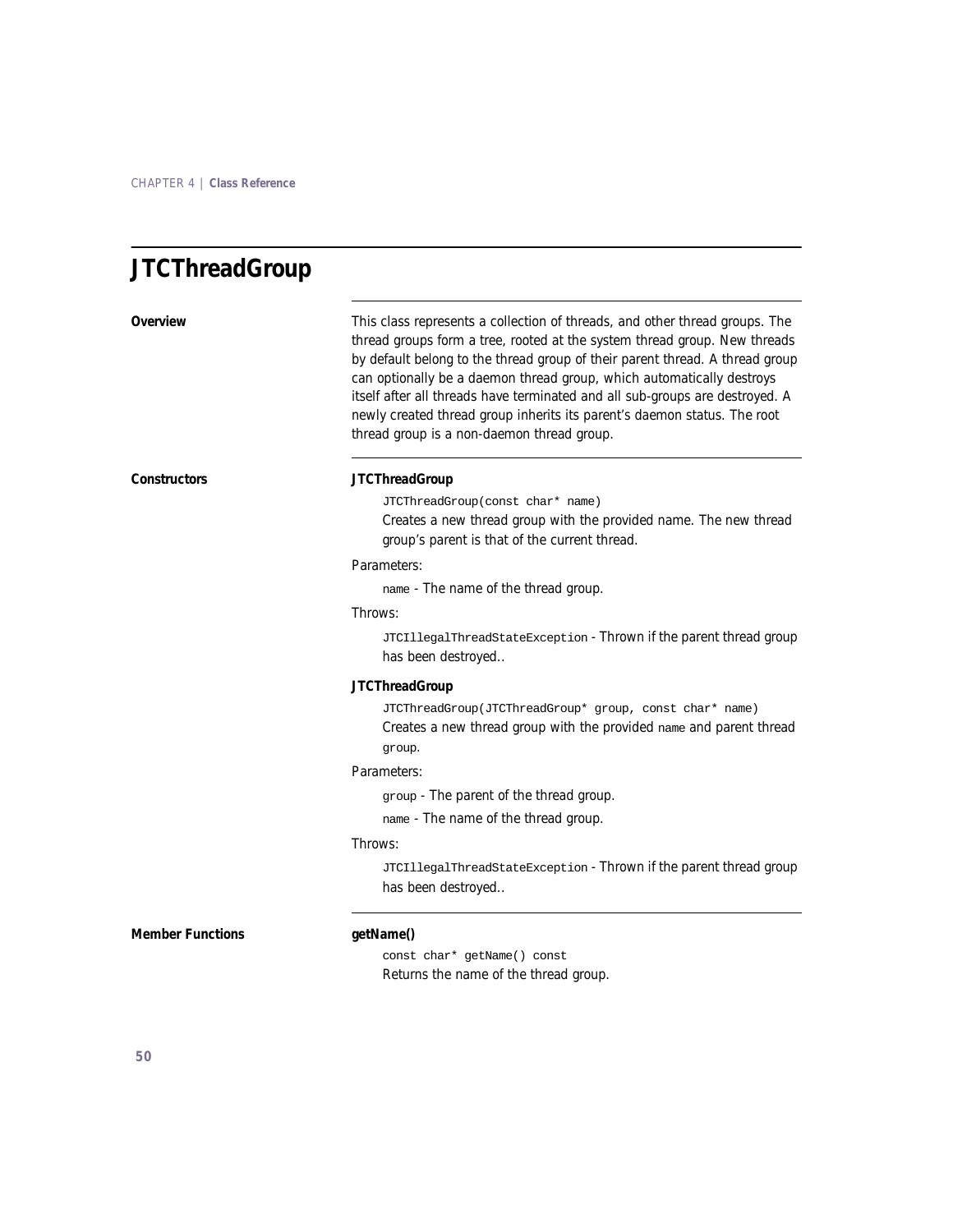#### Returns:

The name of the thread group.

#### **getParent**

JTCThreadGroupHandle getParent() const

Returns the parent of the thread group. If the thread group is the root thread group, the handle contains a null pointer.

#### Returns:

The parent of the thread group.

#### **isDaemon**

bool isDaemon() const

Returns the daemon flag for this thread group. If the daemon flag is true, the thread group is destroyed once all threads are terminated and sub-groups are empty.

#### Returns:

The value of the daemon flag.

#### **setDaemon**

void setDaemon(bool daemon)

Sets the daemon flag for this thread group. If the daemon flag is true, the thread group is destroyed once all threads are terminated and sub-groups are empty.

#### Parameters:

daemon - The new value for the daemon flag.

#### **uncaughtException**

virtual void uncaughtException(JTCThreadHandle t, const JTCException& e)

This method is called if a  $JTCThread::run()$  exits because of an uncaught JTCException. By default, if the thread group has a parent this method invokes the parent's uncaughtException method, otherwise it displays the exception to stderr.

#### Parameters:

- t The thread that threw the JTCException.
- e The uncaught exception.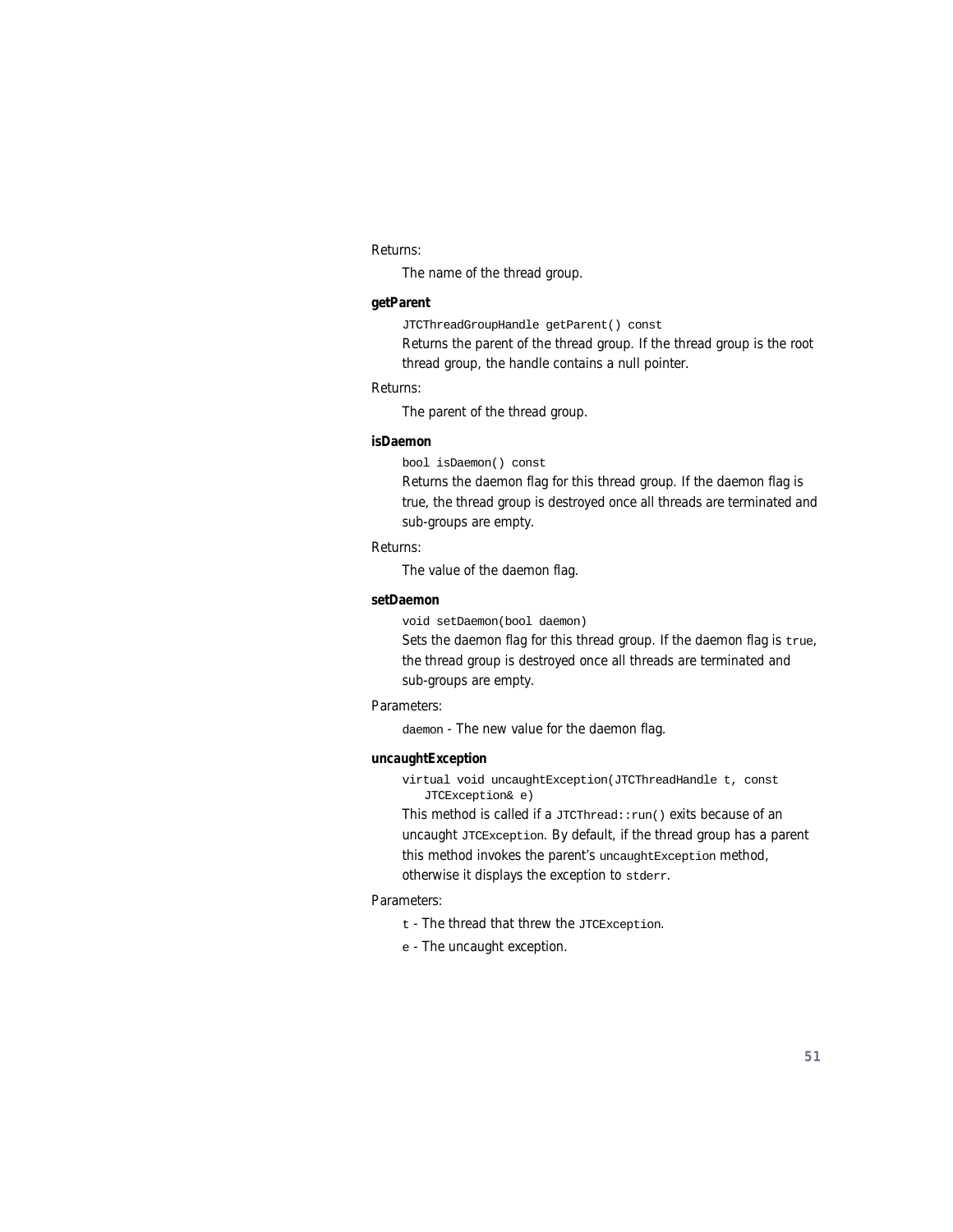#### **uncaughtException**

virtual void uncaughtException(JTCThreadHandle t) This method is called if a  $JTCThread::run()$  exits because of an uncaught exception. By default, if the thread group has a parent this method invokes the parent's uncaughtException method, otherwise it displays the text "uncaught exception" to stderr.

#### Parameters:

t - The thread that threw the JTCException.

#### **getMaxPriority**

int getMaxPriority() const

Returns the maximum priority permitted for threads in this thread group.

#### Returns:

The maximum priority of this thread group.

#### **isDestroyed**

bool isDestroyed() const

Determines if the thread group has been destroyed. A thread group is destroyed once all threads have terminated in the thread group and all subgroups.

#### Returns:

true if the thread group has been destroyed, false otherwise.

#### **destroy**

void destroy()

Destroys this thread group and all of its subgroups. The thread group must not contain any active threads.

#### Throws:

JTCIllegalThreadStateException - If the thread group has active threads, or has already been destroyed.

#### **setMaxPriority**

void setMaxPriority(int pri)

Sets the maximum priority that threads in the thread group and its subgroups may have. Threads in the thread group that have higher priority are not affected. That is, their priorities are not lowered.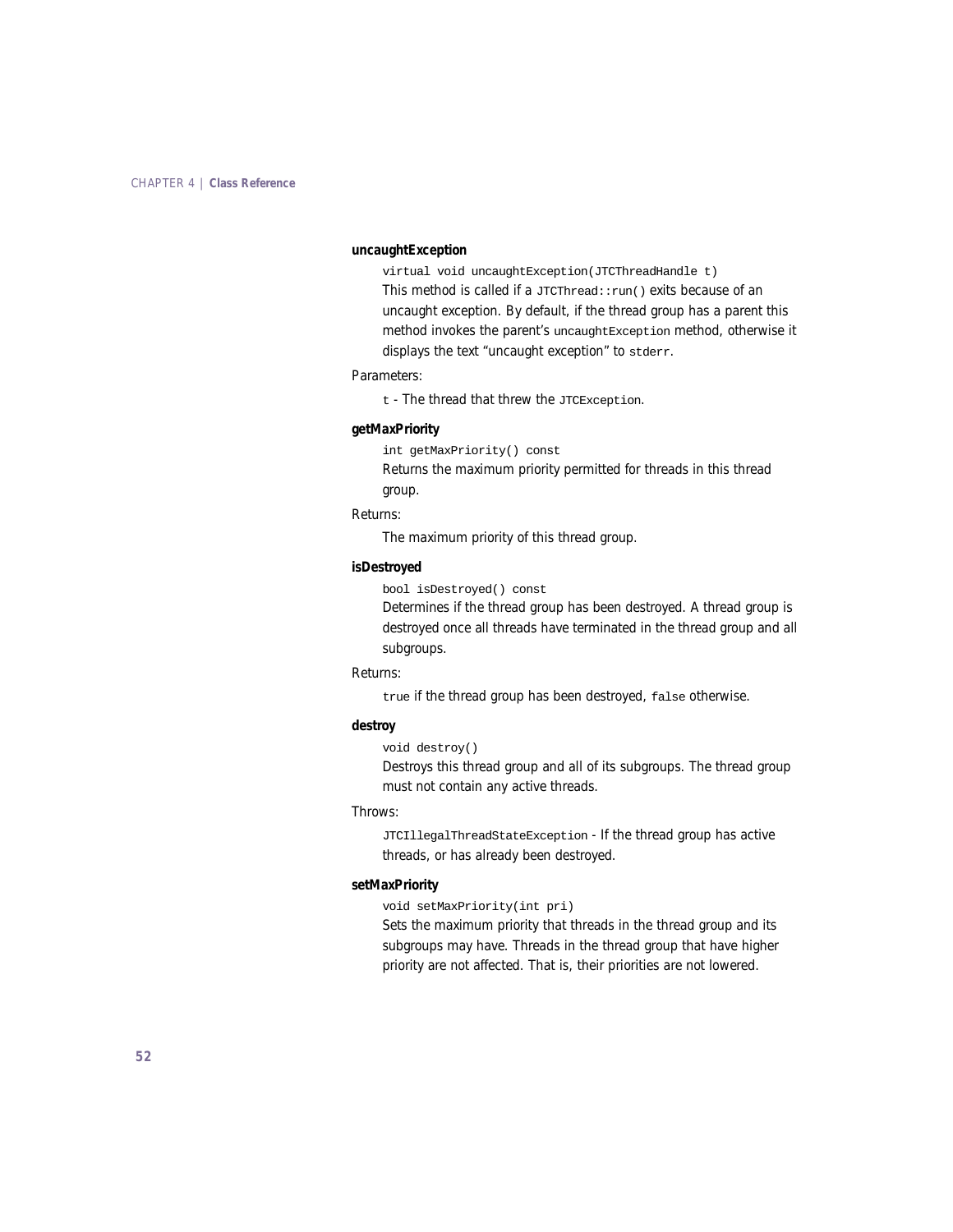#### **parentOf**

bool parentOf(JTCThreadGroupHandle g)

Returns true if the thread group is the parent of thread group g.

#### Returns:

true if this thread is a parent of g, false otherwise.

#### **activeCount**

int activeCount() const

Returns the number of active threads in this thread group, and all of its subgroups.

#### Returns:

The number of active threads.

#### **activeGroupCount**

int activeGroupCount() const

Returns the number of active thread groups in this thread group.

#### Returns:

The number of active thread groups.

#### **enumerate**

int enumerate(JTCThreadHandle\* list, int len, bool recurse = true) const

Copies pointers to each active thread in this thread group to the array list. activeCount can be used to get an estimate of how big the array should be. If more than len active threads are present, the remaining threads are silently ignored. The reason that the developer cannot determine precisely the number of threads is that threads can be added and removed from the thread group at the same time as they are enumerated.

#### Parameters:

list - The array into which the set of active threads should be copied.

len - The length of the array list.

recurse - If set to true, active threads from subgroups are also enumerated.

#### Returns:

The number of active threads copied to the array.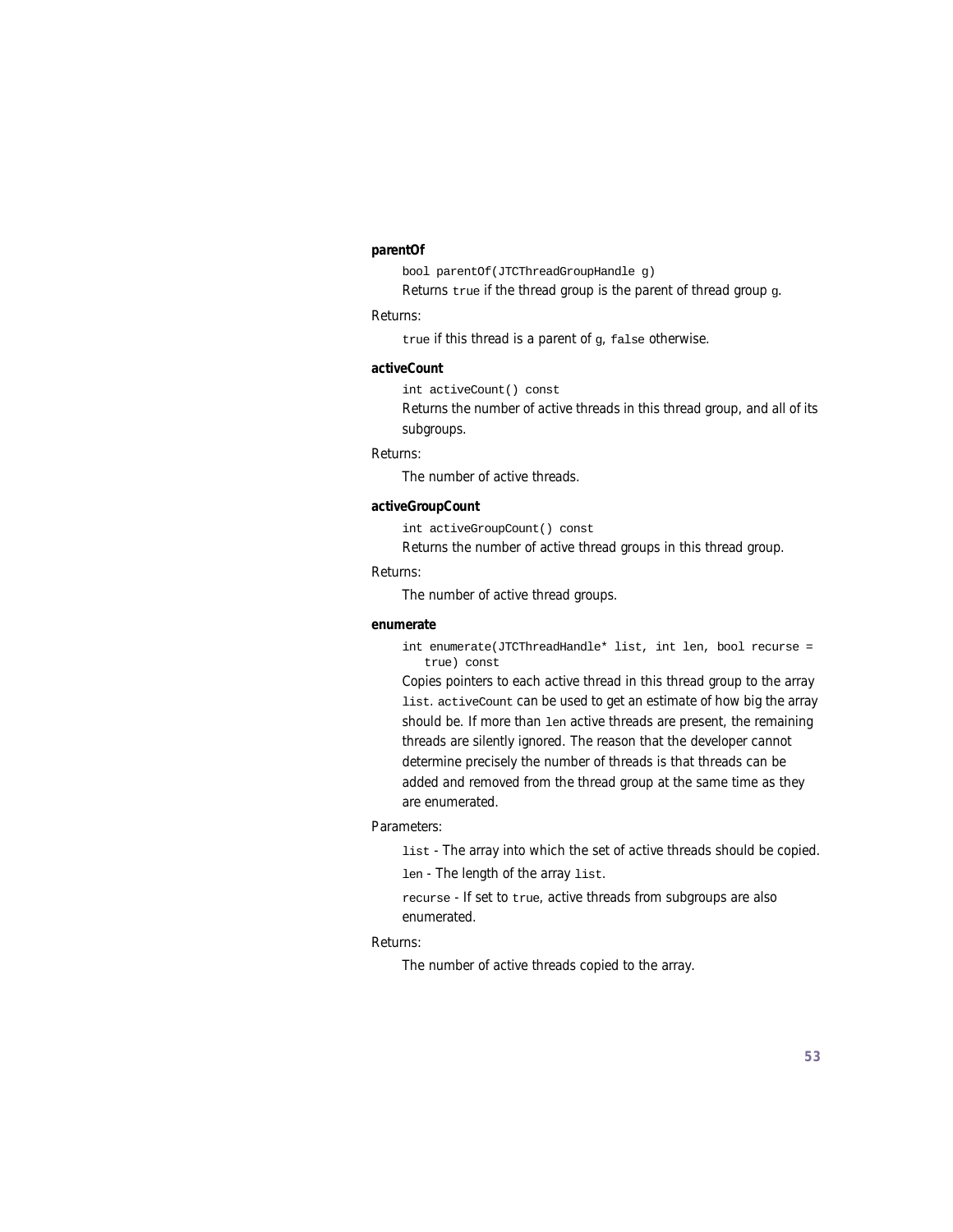#### **enumerate**

int enumerate(JTCThreadGroupHandle\* list, int len, bool recurse = true) const

Copies handles for every active subgroup of this thread group into the array list. activeGroupCount can be used to determine how big the array must be. If more than len active subgroups are present, the remaining subgroups are silently ignored.

#### Parameters:

list - The array in which to copy the thread group handles.

len - The length of the array.

recurse - If set to true, child subgroups are also enumerated.

#### Returns:

The number of handles copied to list.

#### **list**

void list() Outputs to the stream cout the set of threads and subgroups.

#### **list**

void list(ostream& os, int indent) Outputs to the stream os the set of threads and subgroups. Use indent spaces for indentation.

**Related Functions operator<<**

ostream& operator<<(ostream& os, const JTCThreadGroup& g) Prints a string representation of the thread group to the output stream os. This calls g.list(os, 4).

#### Parameters:

os - Output stream in which to insert the thread id.

g - Reference to the thread group.

#### Returns:

The output stream os.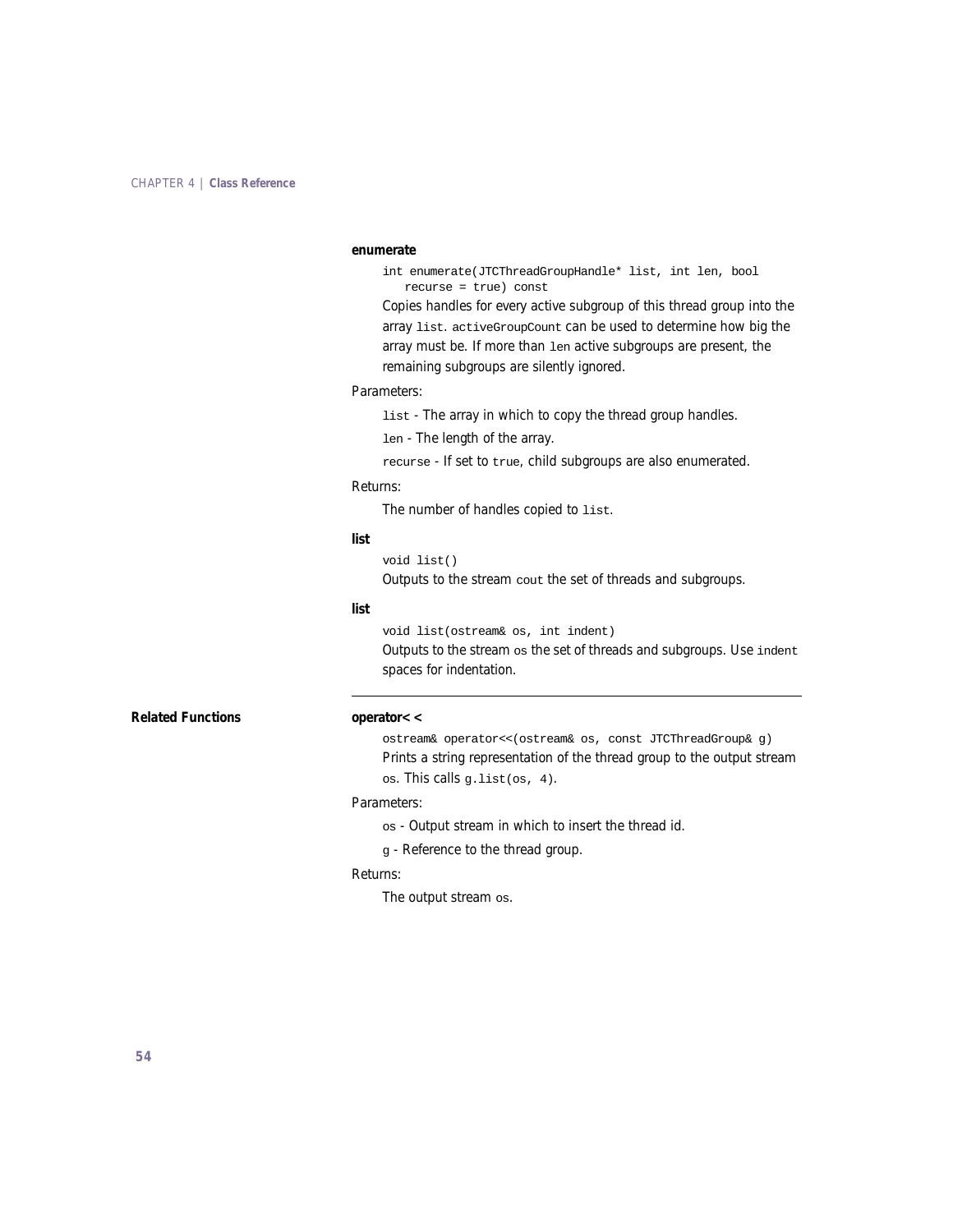## **JTCHandleT**

**Overview** The JThreads/C + library cannot know when to delete instances of JTCThread, JTCRunnable, and JTCThreadGroup. One solution to this dilemma is to force application developers to delete instances of these classes when they are sure the instances are no longer useful. However, this is error prone. Fortunately there is a well-known solution to this problem reference counting (see  $[5]$  p. 782). This isn't necessary in Java since it provides garbage collection. The basic idea is to count the number of references to the object, and delete the object when the reference count drops to zero. To ease the counting of references, a handle class is used that increments the reference count when constructed, and decrements the reference count when destructed.

> The JTCHandleT is a "smart pointer" to a reference-counted object. A regular pointer to instances of these classes should never be stored.

The classes JTCThreadGroupHandle, JTCThreadHandle, and JTCRunnableHandle are all convenience typedefs of this template class.

#### **Constructors JTCHandleT**

 $JTCHandler(T* tg = 0)$ Creates a handle that refers to the object tg.

Parameters:

tg - The object to reference.

#### **JTCHandleT**

JTCHandleT(const JTCHandleT<T>& rhs) Creates a handle that refers to the object referred to by rhs.

#### Parameters:

rhs - The handle from which to retrieve the object.

**Member Functions operator=**

JTCHandle<T>& operator=(const JTCHandleT<T>& rhs) Creates a handle that refers to the object referenced by rhs.

Parameters: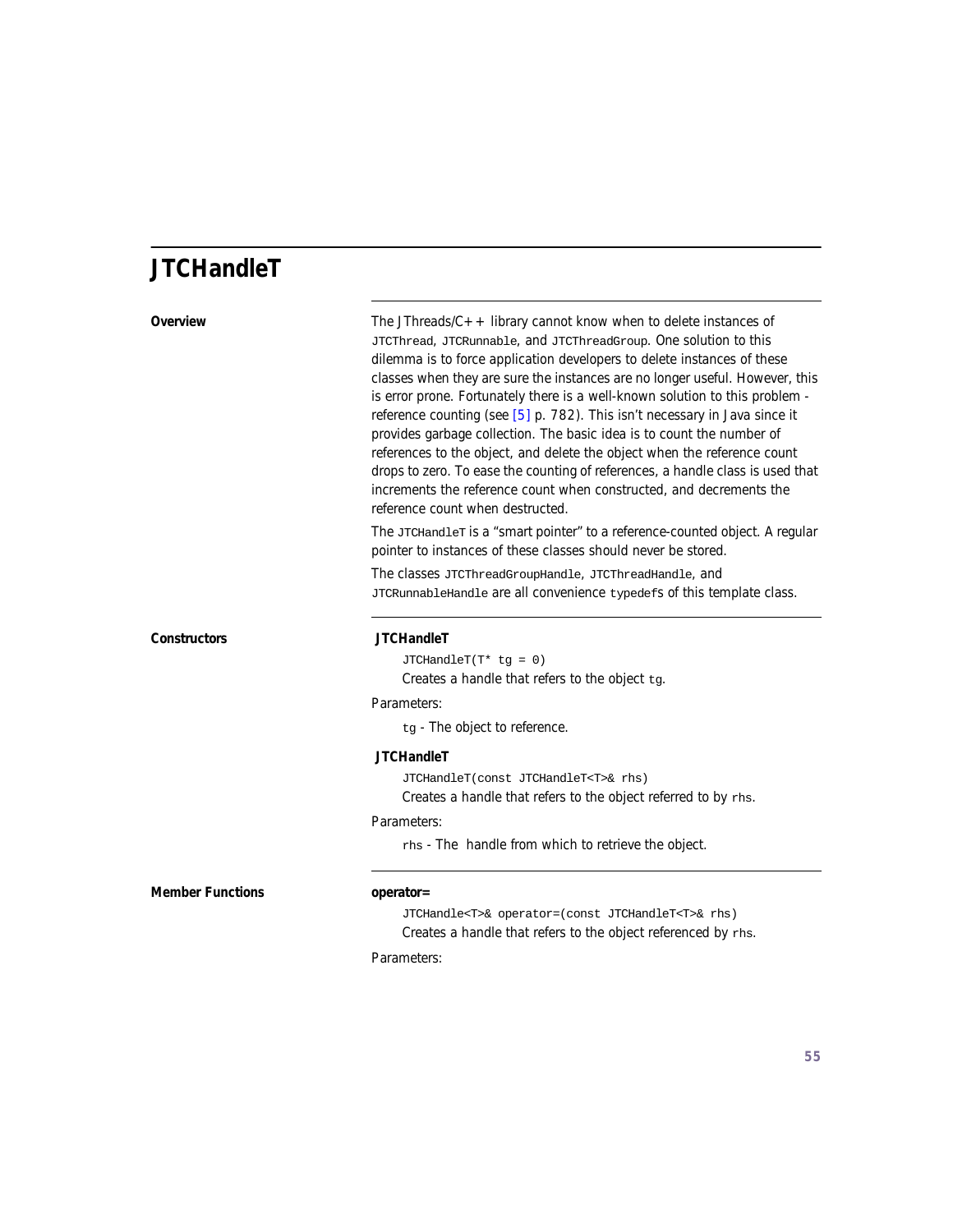rhs - The handle from which to retrieve the object.

#### Returns:

A reference to the handle.

#### **operator==**

bool operator==(const JTCHandleT<T>& rhs) const Returns true if rhs references the same object as this object.

#### Parameters:

rhs - The handle to compare with.

#### Returns:

true if the objects are equivalent, false otherwise.

#### **operator!=**

bool operator!=(const JTCHandleT<T>& rhs) const Returns true if rhs references a different object as this.

#### Parameters:

rhs - The handle to compare with.

#### Returns:

true if the objects are not equivalent, false otherwise.

#### **operator!**

bool operator!() const

Determines if the object referenced by the handle is not valid, i.e., that it is nil.

#### Returns:

true if the object is not valid, false otherwise.

#### **operator bool**

operator bool () const

Determines if the object referenced by the handle is valid, i.e., that it is not nil.

#### Returns:

true if the object is valid, false otherwise.

#### **operator->**

T\* operator->() const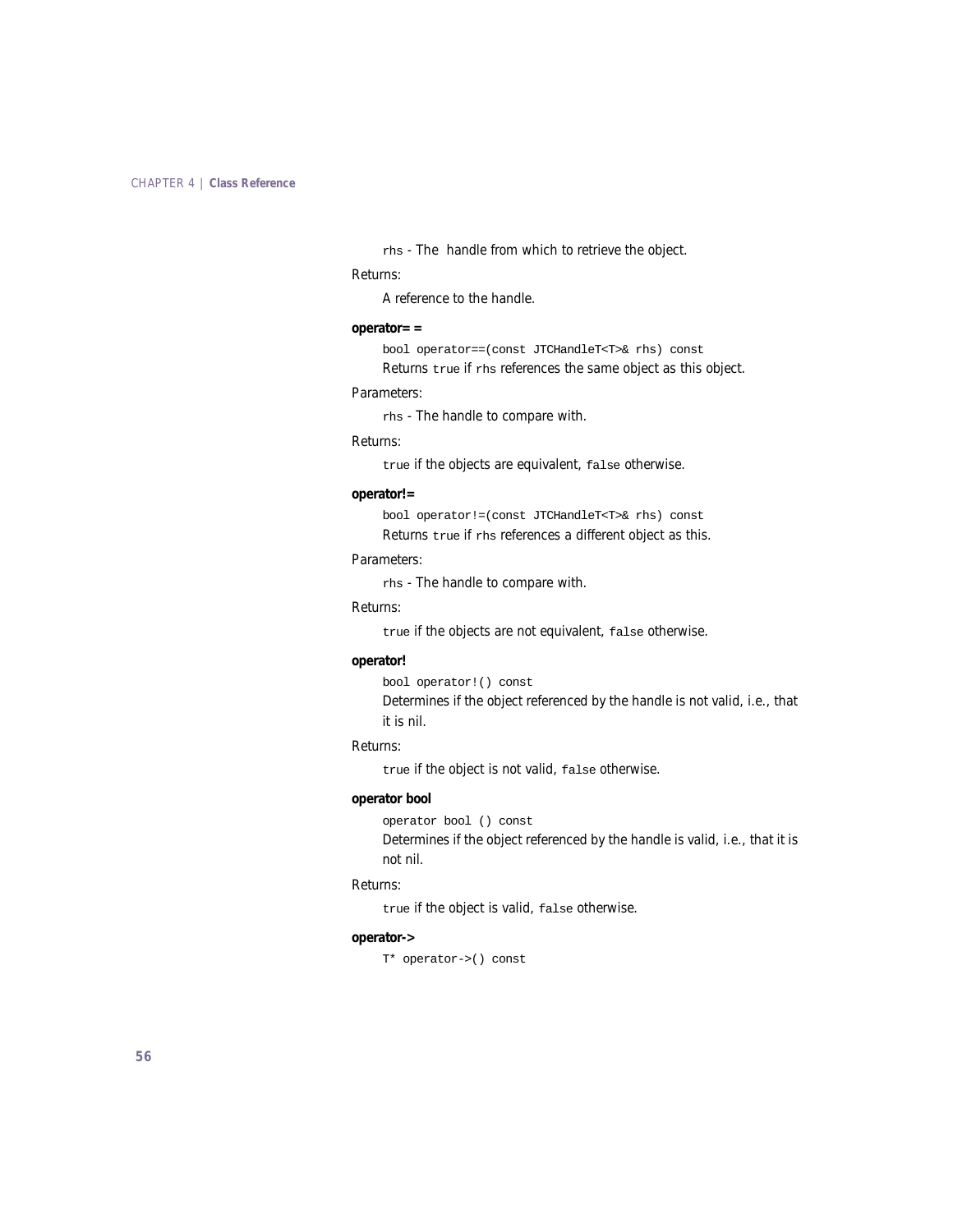Invokes a method on the referenced object.

### Returns:

A pointer to the referenced object.

#### **get**

T\* get() const Gets a pointer to the referenced object.

#### Returns:

A pointer to the referenced object.

### **operator\***

T& operator\*()

Retrieve a C++ reference to the referenced object.

#### Returns:

 $A C++$  reference to the object.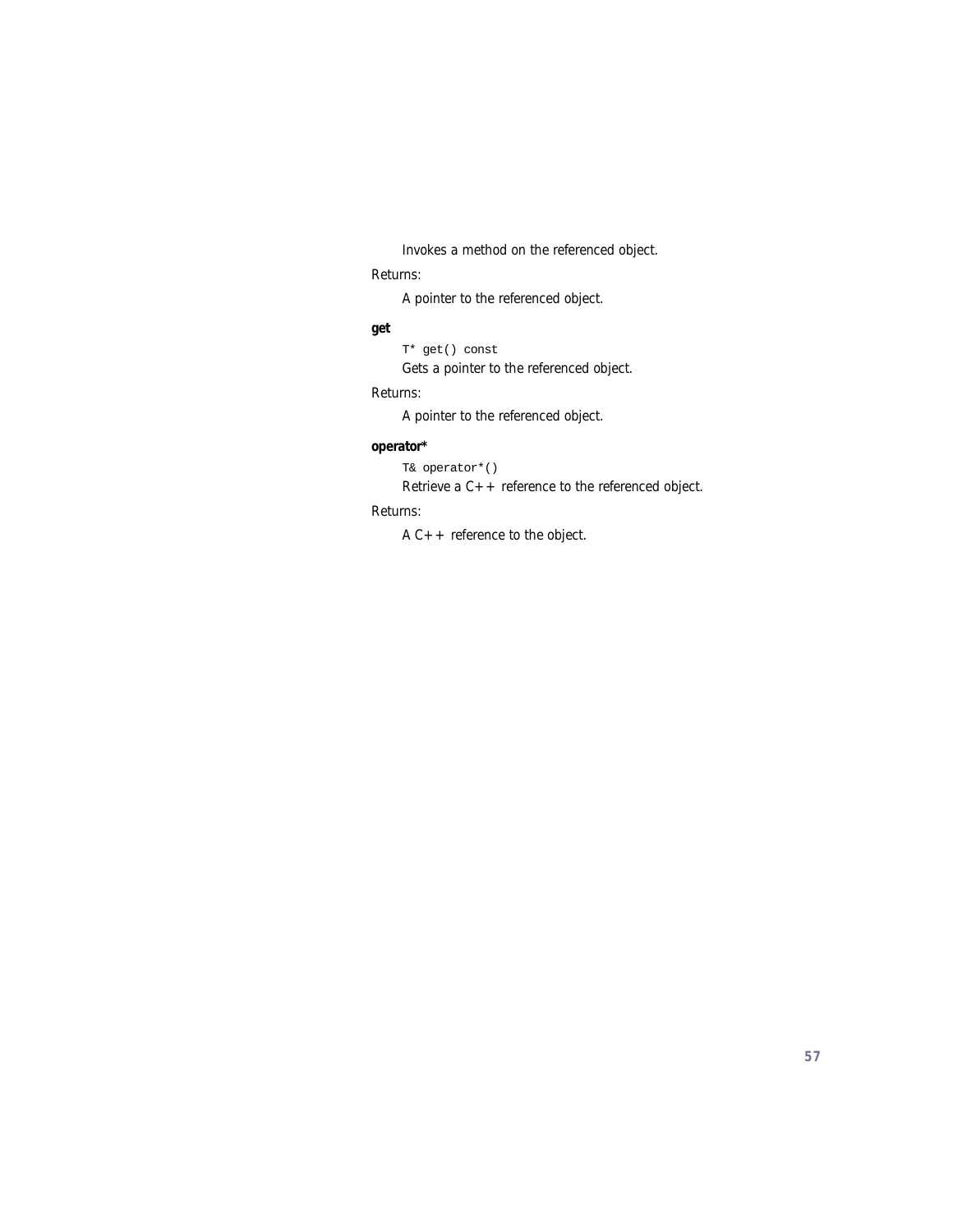### **JTCMonitor**

### **Overview** This class provides the functionality of Java monitors. In order to implement synchronized methods, the monitor's lock must be acquired, for example by creating an instance of the JTCSynchronized class at the top of the synchronized method, with the monitor as the argument to the constructor. The monitor's wait method can be used to release the monitor's lock and to wait for notifications. The notify and notifyAll methods can be used to wake one or all waiting monitors, respectively. **Methods wait** void wait() Waits for notification by another thread. The calling thread must own the monitor's lock. The monitor's lock is released and the thread waits for notification by another thread via a call to either notify or notifyAll. The thread then waits until it can regain ownership of the monitor's lock and then resumes execution. Throws: JTCIllegalMonitorStateException - If the monitor is not locked by the calling thread. JTCSystemCallException - Indicates a failed system call. **wait** wait(long timeout) Waits for notification by another thread. The calling thread must own the monitor's lock. The monitor's lock is released and the thread waits for notification by another thread via a call to either notify or notifyAll, or until timeout milliseconds have passed. The thread then waits until it can regain ownership of the monitor's lock and then resumes execution. Parameters: timeout - The maximum number of milliseconds to wait for notification.

Throws: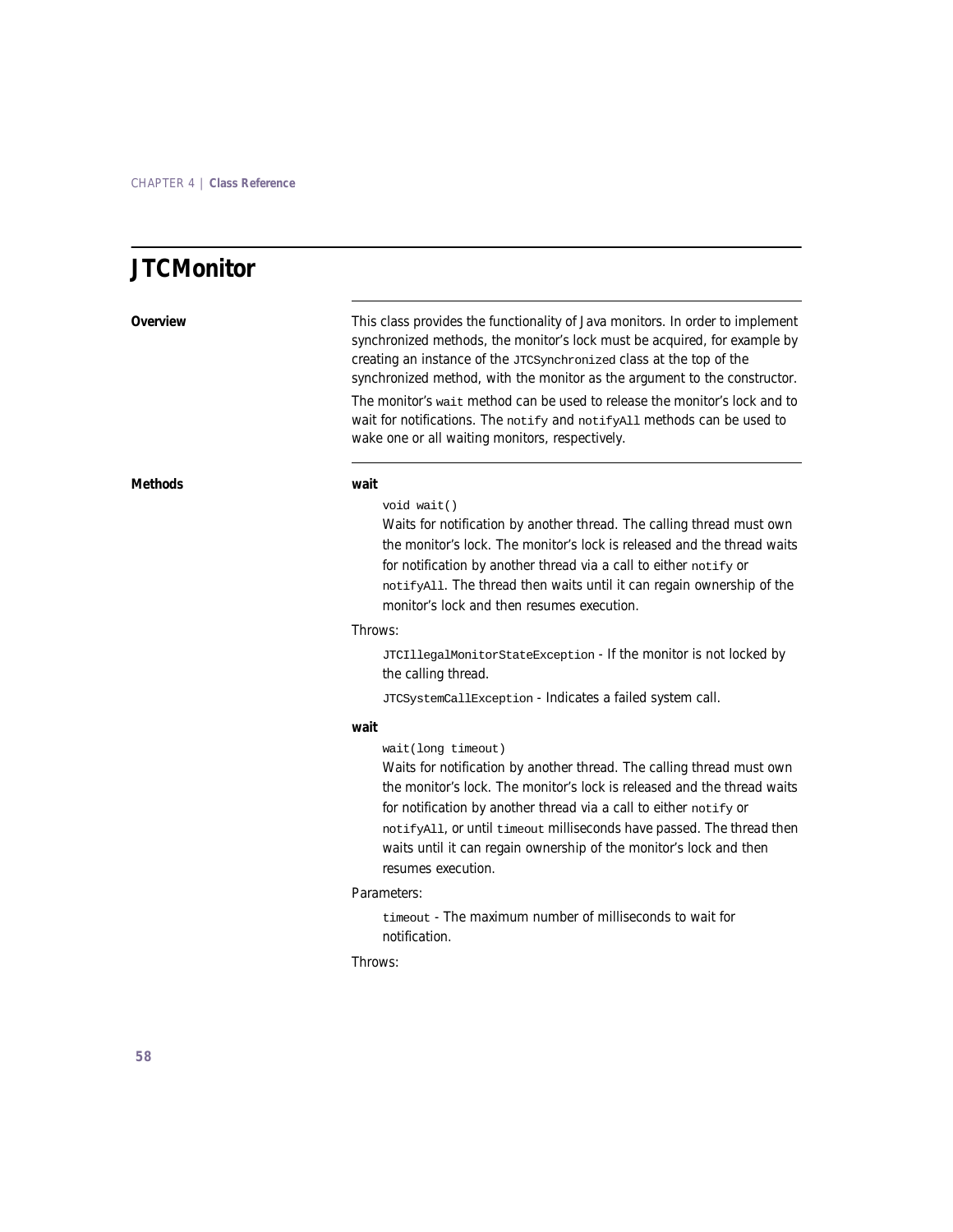JTCIllegalMonitorStateException - If the monitor is not locked by the calling thread.

JTCSystemCallException - Indicates a failed system call.

#### **notify**

void notify()

Wakes a single thread waiting on the monitor. The calling thread must own the monitor's lock.

### **notifyAll()**

void notifyAll()

Wakes all threads waiting on the monitor. The calling thread must own the monitor's lock.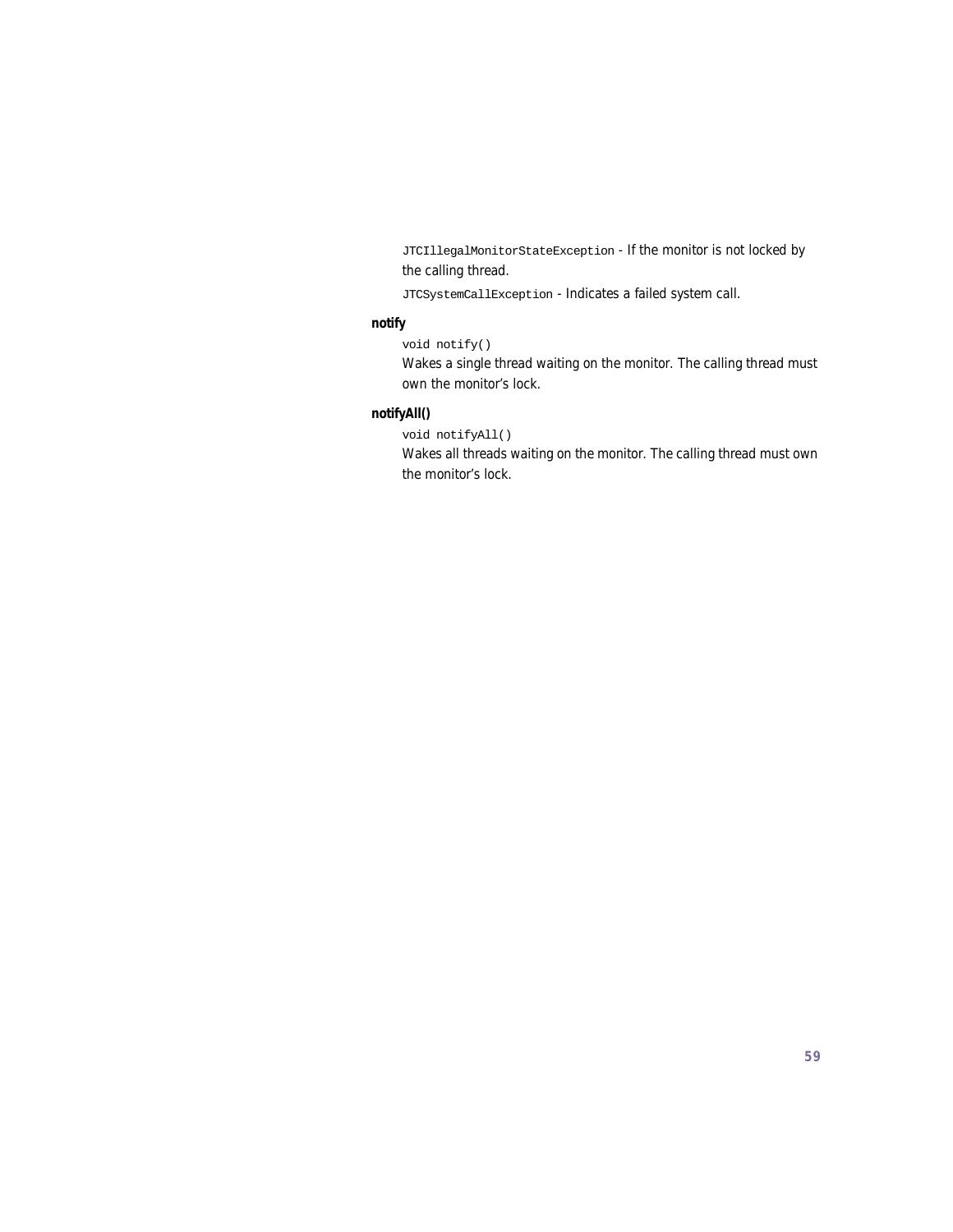| Overview                | This is a template class that allows creation of synchronized classes without<br>altering the implementation.                                                                                                                                                                                                                                                                                                    |
|-------------------------|------------------------------------------------------------------------------------------------------------------------------------------------------------------------------------------------------------------------------------------------------------------------------------------------------------------------------------------------------------------------------------------------------------------|
| <b>Member Functions</b> | wait                                                                                                                                                                                                                                                                                                                                                                                                             |
|                         | void wait()<br>Waits for notification by another thread. The calling thread must own<br>the monitor's lock. The monitor's lock is released and the thread waits<br>for notification by another thread via a call to either notify or<br>notify All. The thread then waits until it can regain ownership of the<br>monitor's lock and then resumes execution.                                                     |
|                         | Throws:                                                                                                                                                                                                                                                                                                                                                                                                          |
|                         | JTCIllegalMonitorStateException - If the monitor is not locked by<br>the calling thread.                                                                                                                                                                                                                                                                                                                         |
|                         | JTCSystemCallException - Indicates a failed system call.                                                                                                                                                                                                                                                                                                                                                         |
|                         | wait                                                                                                                                                                                                                                                                                                                                                                                                             |
|                         | wait(long timeout)<br>Waits for notification by another thread. The calling thread must own<br>the monitor's lock. The monitor's lock is released and the thread waits<br>for notification by another thread via a call to either notify or<br>notifyAll, or until timeout milliseconds have passed. The thread then<br>waits until it can regain ownership of the monitor's lock and then<br>resumes execution. |
|                         | Parameters:                                                                                                                                                                                                                                                                                                                                                                                                      |
|                         | timeout - The maximum number of milliseconds to wait for<br>notification.                                                                                                                                                                                                                                                                                                                                        |
|                         | Throws:                                                                                                                                                                                                                                                                                                                                                                                                          |
|                         | JTCIllegalMonitorStateException - If the monitor is not locked by<br>the calling thread.                                                                                                                                                                                                                                                                                                                         |
|                         | JTCSystemCallException - Indicates a failed system call.                                                                                                                                                                                                                                                                                                                                                         |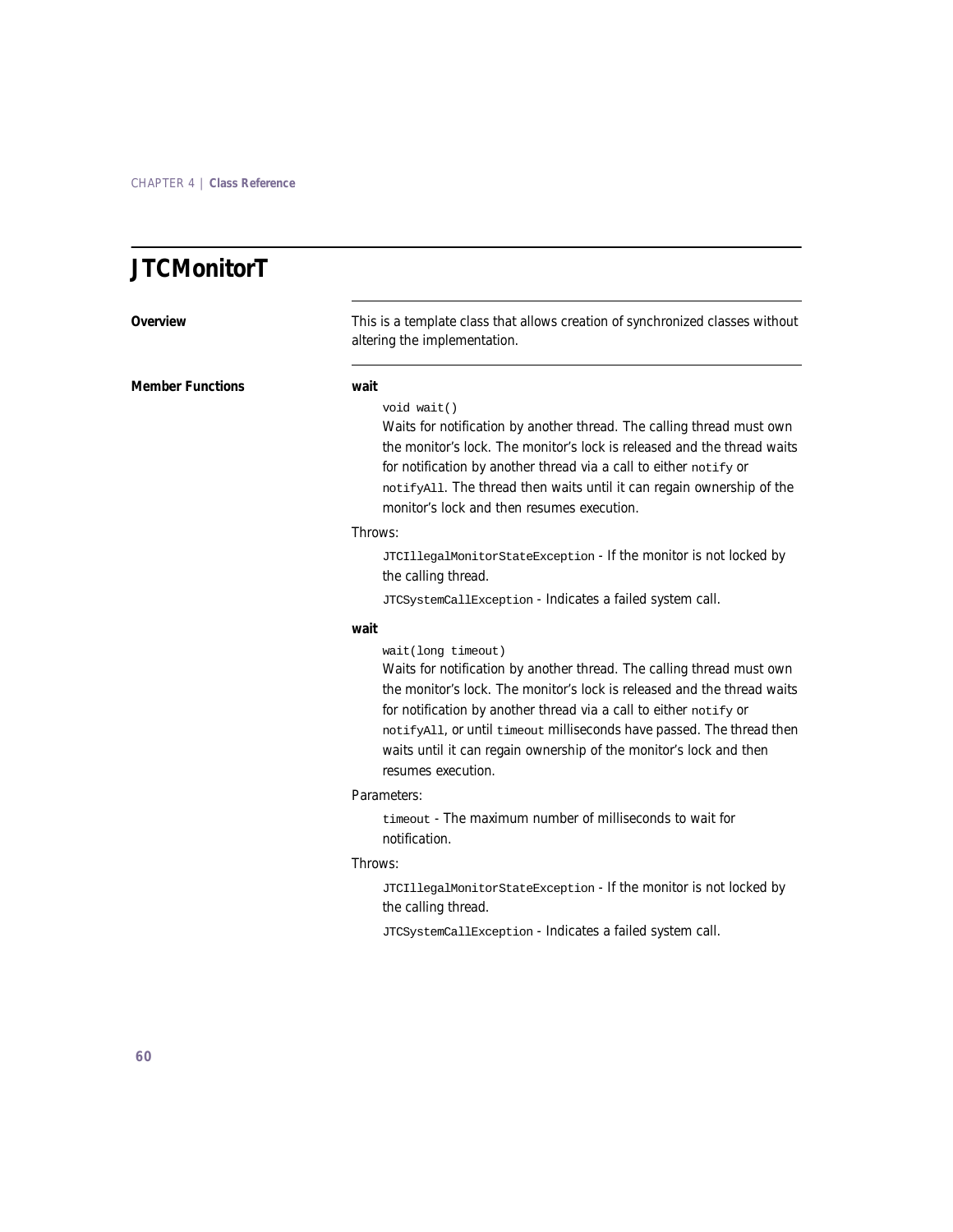### **notify**

### void notify()

Wakes a single thread waiting on the monitor. The calling thread must own the monitor's lock.

### **notifyAll()**

void notifyAll()

Wakes all threads waiting on the monitor. The calling thread must own the monitor's lock.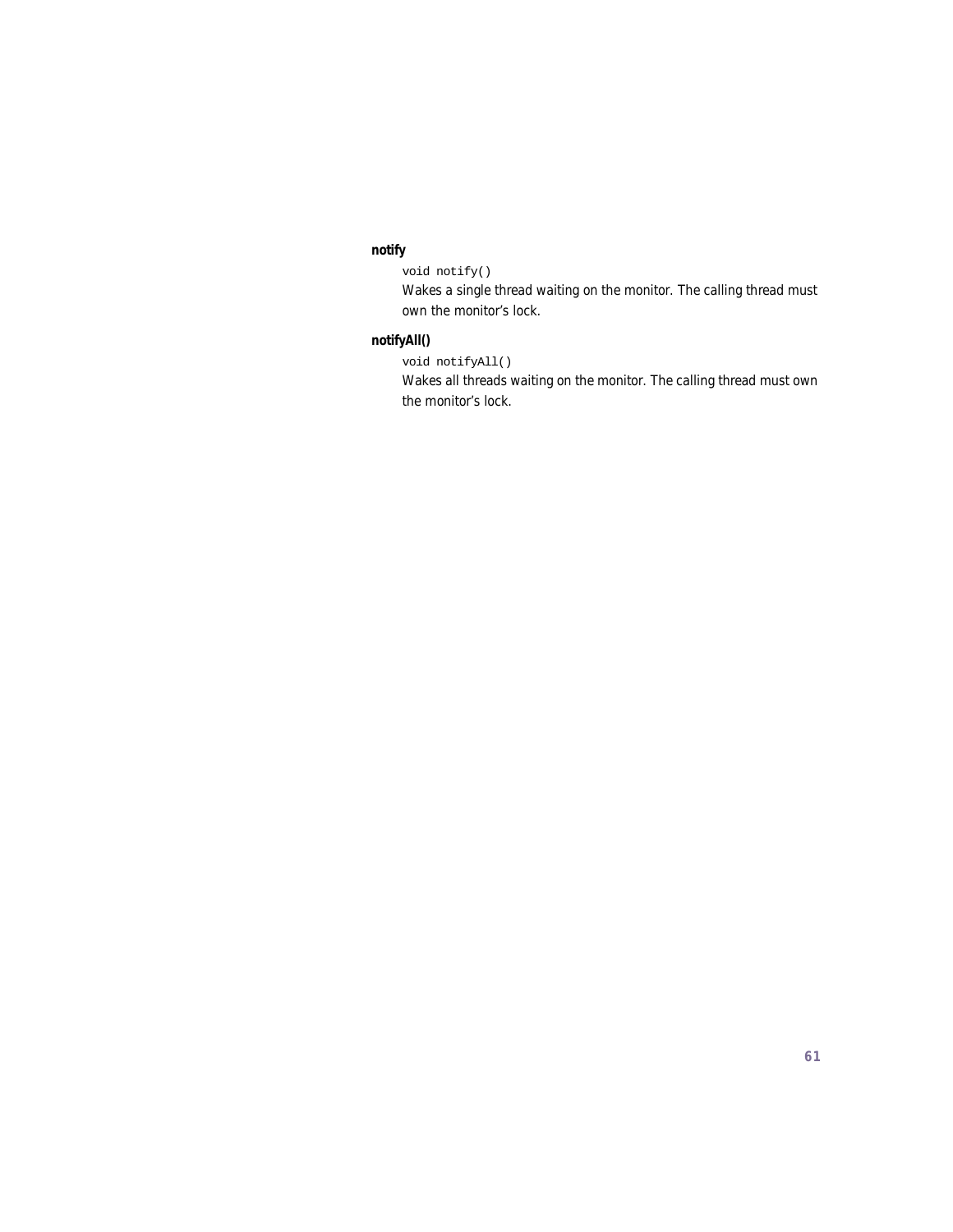## **JTCRecursiveMutex**

**Overview** This class can be used to establish a critical section. This class has no direct equivalent in Java, and is provided for performance reasons only. An instance of JTCRecursiveMutex can be locked multiple times by the same thread, and therefore may not be as efficient as the JTCMutex class. The developer is responsible for ensuring that each mutex lock has a corresponding unlock.

**Member Functions lock** 

bool lock() const

Lock the mutex. If the mutex is already locked, the calling thread blocks until the mutex is unlocked. If the current owner of the mutex attempts to re-lock the mutex, a deadlock will not result.

#### Returns:

true, if the mutex is locked for the first time, false, otherwise.

#### **unlock**

bool unlock() const

This method is called by the owner of the mutex to release it. The mutex must be locked and the calling thread must be the one that last locked the mutex. If these conditions are not met, undefined behavior will result.

#### Returns:

true, if the mutex is available for locking by some other thread, false otherwise.

#### **trylock**

bool trylock() const

This method is identical to lock except that if the mutex is already locked, then false is returned.

#### Returns:

true, if the mutex was locked, false otherwise.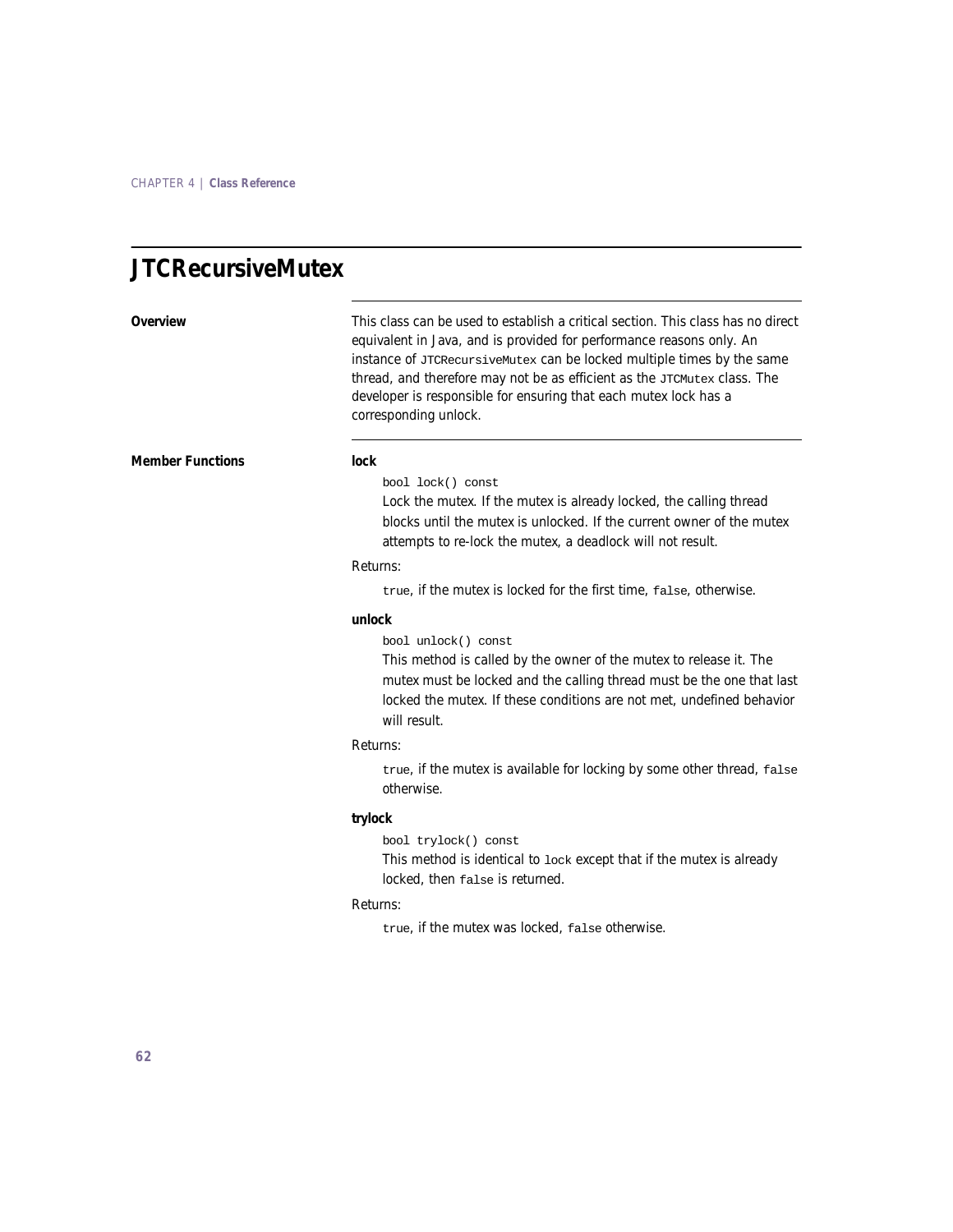### **get\_owner**

JTCThreadId get\_owner() const Return the thread id of the owning thread.

Returns:

The thread id of the owning thread.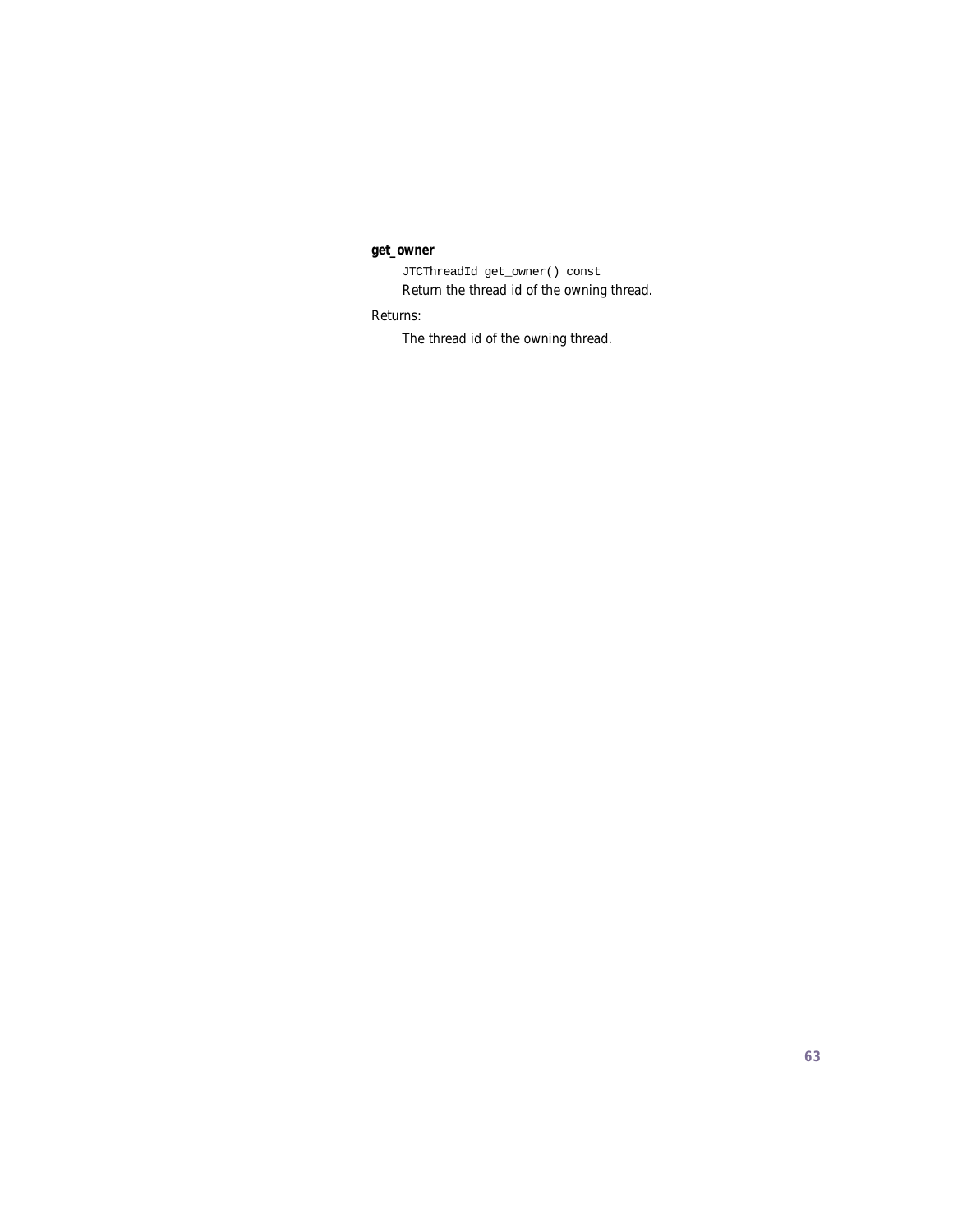### **JTCMutex Overview** This class can be used to establish a critical section. This class has no direct equivalent in Java. It is provided for performance reasons only. Unlike JTCMonitor or JTCRecursiveMutex, this class not does guarantee recursive locking semantics. If the mutex is locked more than once by the same thread, a deadlock may result.<sup>1</sup> **Member Functions lock** bool lock() const Lock the mutex. If the mutex is already locked, the calling thread blocks until the mutex is unlocked. If the current owner of the mutex attempts to re-lock the mutex, a deadlock may result. Returns: This method always returns true. **unlock** bool unlock() const This method is called by the owner of the mutex to release it. The mutex must be locked and the calling thread must be the one that last locked the mutex. If these conditions are not met, undefined behavior will result. Returns: This method always returns true. **trylock** bool trylock() const This method is identical to lock except that if the mutex is already locked, then false is returned. Returns: true, if the mutex was locked, false otherwise. **get\_owner** JTCThreadId get\_owner() const 1. Under Windows NT JTCMutex allows recursive locking, while a pthreads implementation (i.e., UNIX) does not.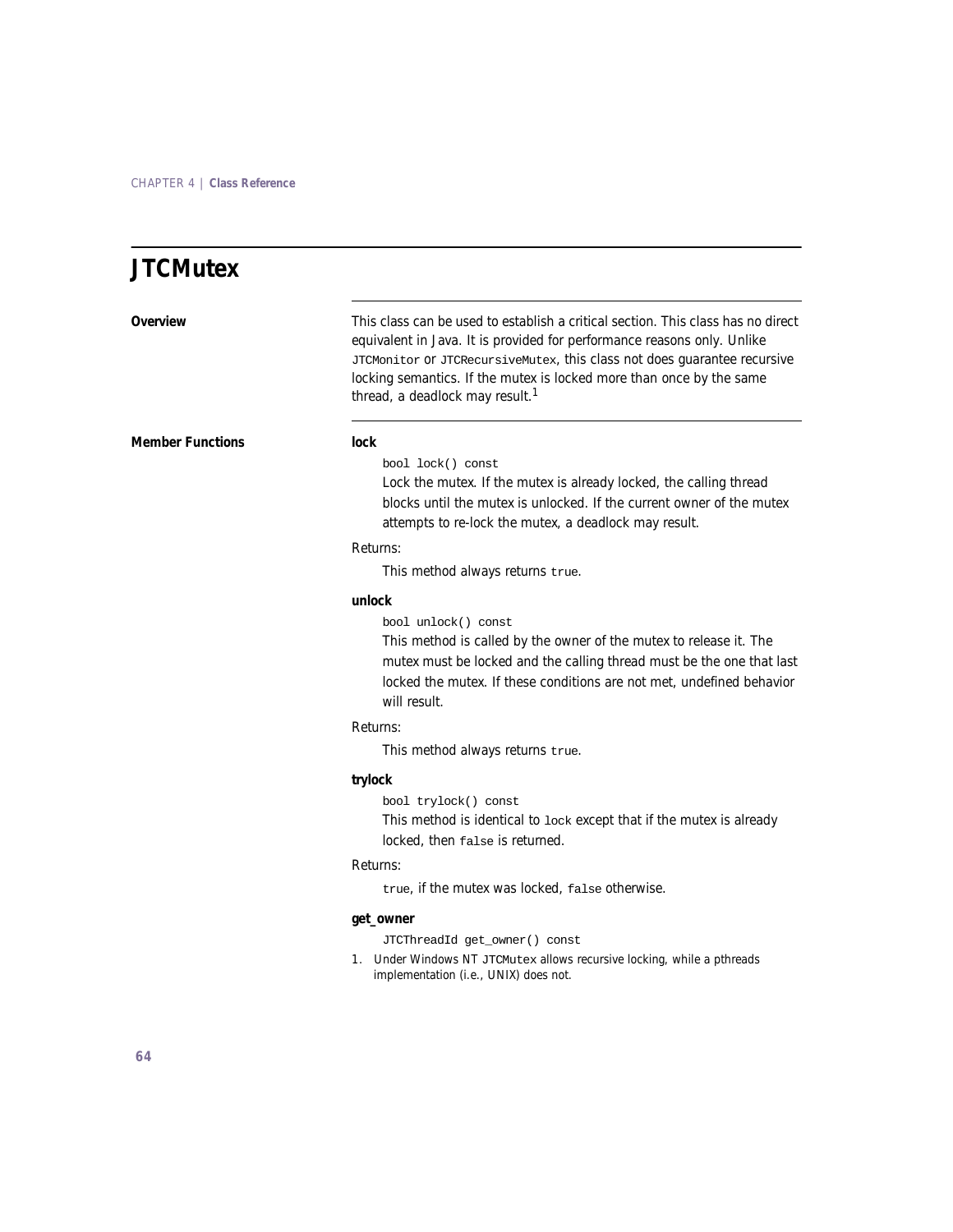Return the thread id of the owning thread.

Returns:

The thread id of the owning thread.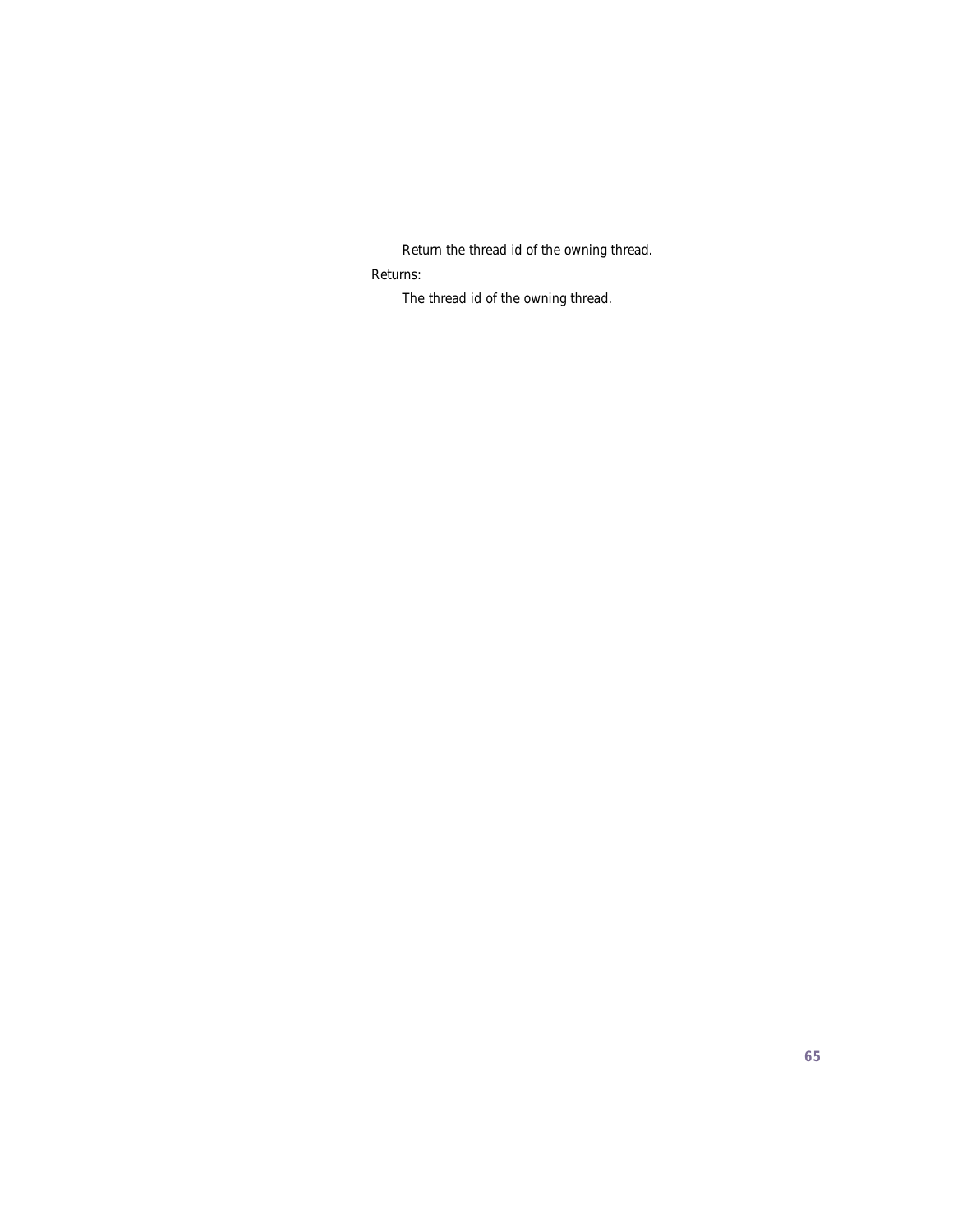### **JTCRWMutex**

### **Overview** This class can be used to create read-write locks. This class has no direct equivalent in Java. It is provided for performance reasons only. Like JTCMutex, this class not does guarantee recursive locking semantics. If the mutex is locked more than once by the same thread, a deadlock may result. **Member Functions read\_lock** void read\_lock() const Lock the mutex for reading. If the mutex is locked for writing or writers are waiting for a write lock, the calling thread blocks until the mutex is unlocked. If the current owner of the mutex attempts to re-lock the mutex, a deadlock may result. **write\_lock** void write\_lock() const Lock the mutex for writing. If the mutex is locked for reading or writing, the calling thread blocks until the mutex is unlocked. If the current owner of the mutex attempts to re-lock the mutex, a deadlock may result. **unlock** void unlock() const This method is called by the owner of the mutex to release it. The mutex must be locked and the calling thread must be the one that last locked the mutex. If these conditions are not met, undefined behavior will result.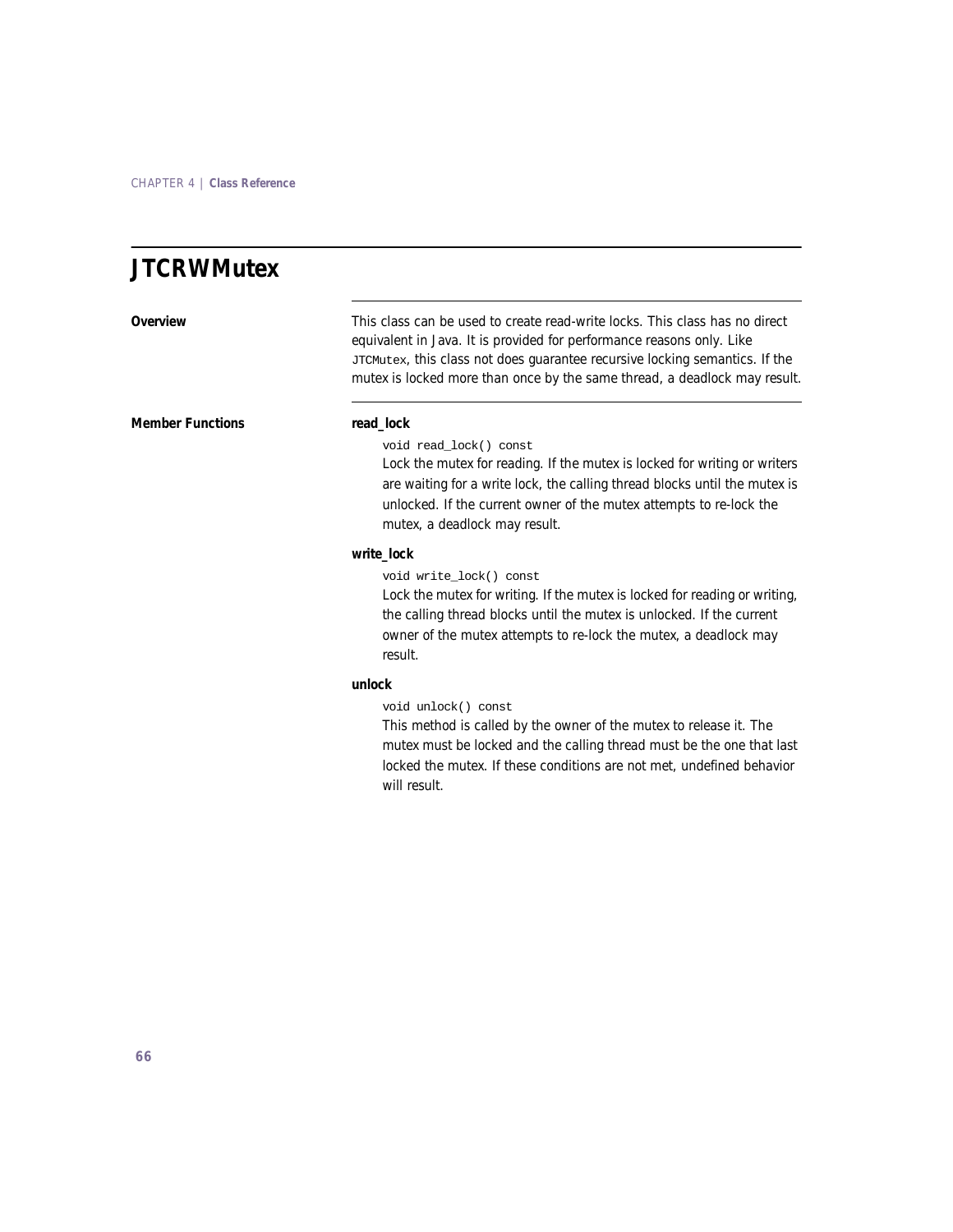## **JTCSynchronized**

| Overview    | This class is used to acquire and release a monitor's lock. To create a<br>synchronized method, an instance of this class should be created with the<br>monitor as the constructor argument. The constructor acquires the lock and<br>the destructor releases the lock. This class may also be used with the<br>classes JTCMutex, JTCRecursiveMutex and JTCRWMutex. |
|-------------|---------------------------------------------------------------------------------------------------------------------------------------------------------------------------------------------------------------------------------------------------------------------------------------------------------------------------------------------------------------------|
| Constructor | <b>JTCSynchronized</b><br>JTCSynchronized(const JTCMonitor& mon)<br>Acquires the monitor's lock. The destructor releases the monitor's lock.                                                                                                                                                                                                                        |
|             | Throws:                                                                                                                                                                                                                                                                                                                                                             |
|             | JTCSystemCallException - Indicates a failed system call.                                                                                                                                                                                                                                                                                                            |
|             | <b>JTCSynchronized</b>                                                                                                                                                                                                                                                                                                                                              |
|             | JTCSynchronized(const JTCMutex& mon)<br>Acquires the mutex's lock. The destructor releases the mutex's lock.                                                                                                                                                                                                                                                        |
|             | Throws:                                                                                                                                                                                                                                                                                                                                                             |
|             | JTCSystemCallException - Indicates a failed system call.                                                                                                                                                                                                                                                                                                            |
|             | <b>JTCSynchronized</b>                                                                                                                                                                                                                                                                                                                                              |
|             | JTCSynchronized(const JTCRecursiveMutex& mon)<br>Acquires the mutex's lock. The destructor releases the mutex's lock.                                                                                                                                                                                                                                               |
|             | Throws:                                                                                                                                                                                                                                                                                                                                                             |
|             | JTCSystemCallException - Indicates a failed system call.                                                                                                                                                                                                                                                                                                            |
|             | <b>JTCSynchronized</b>                                                                                                                                                                                                                                                                                                                                              |
|             | enum ReadWriteLockType<br>read_lock,<br>write_lock<br>$\}$ ;                                                                                                                                                                                                                                                                                                        |

JTCSynchronized(const JTCRWMutex& mon, ReadWriteLockType type)

Acquires the mutex's lock. The destructor releases the mutex's lock.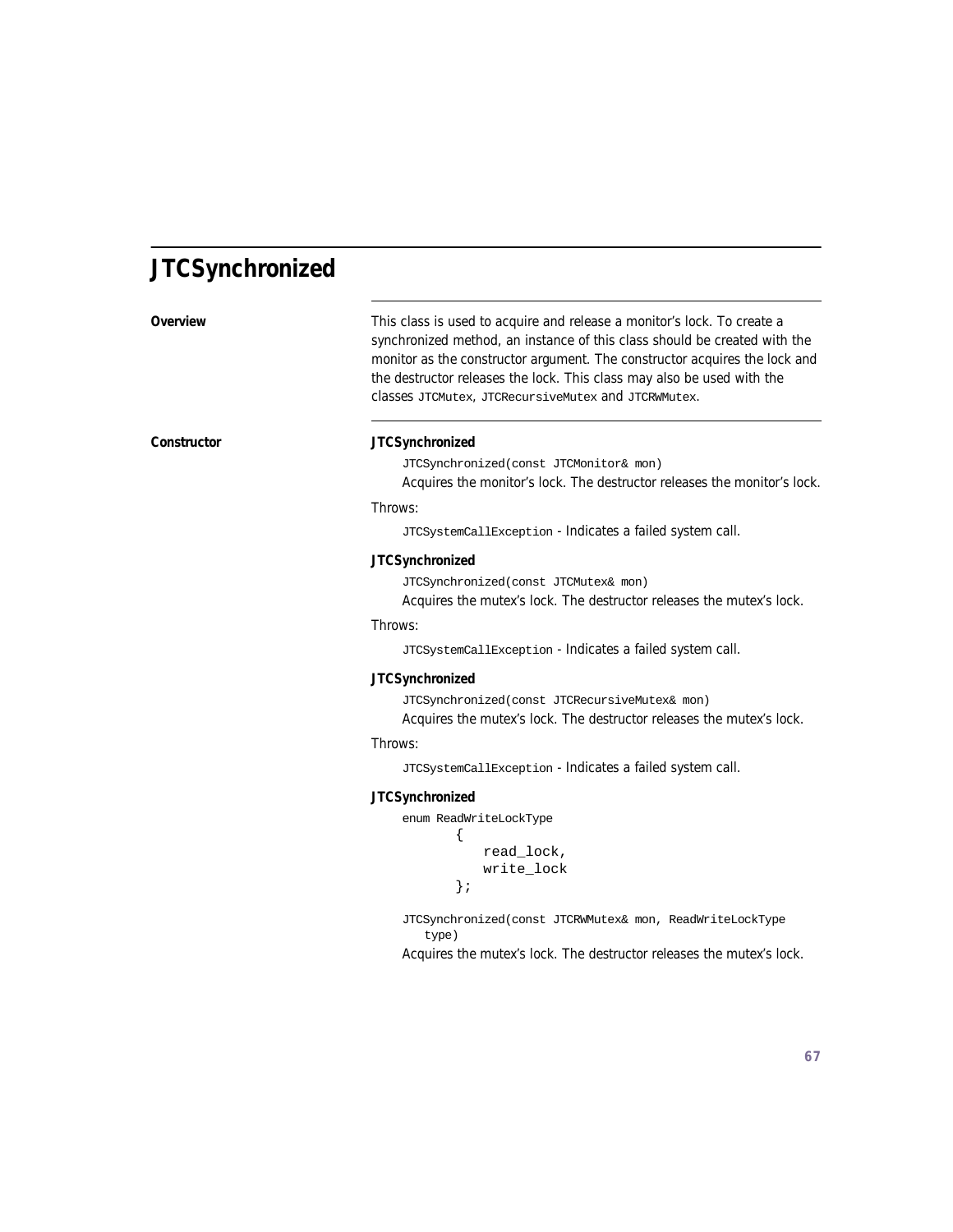Throws: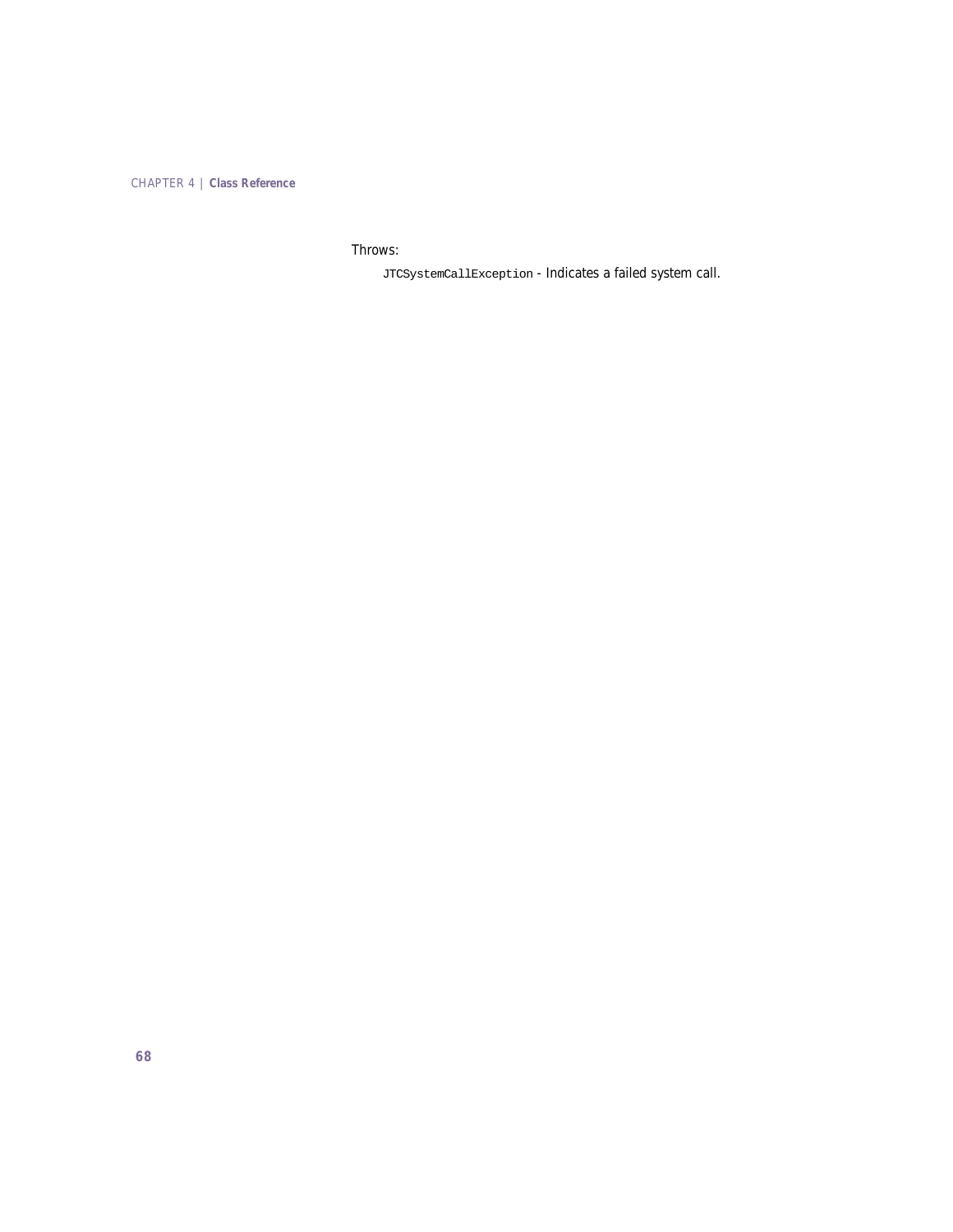### **JTCSyncT**

**Overview** This class is a template version of the *JTCSynchronized* class. The *JTCSyncT* template is more efficient than the JTCSynchronized class, however it is more difficult to use. The template's constructor invokes the lock method on the parameter class, and the destructor invokes the unlock method. This template may also be instantiated with the classes JTCMonitor, JTCMutex and JTCRecursiveMutex.

**Constructor JTCSyncT**

JTCSyncT(const T& mon)

Acquires the monitor's lock. The destructor releases the monitor's lock.

#### Throws: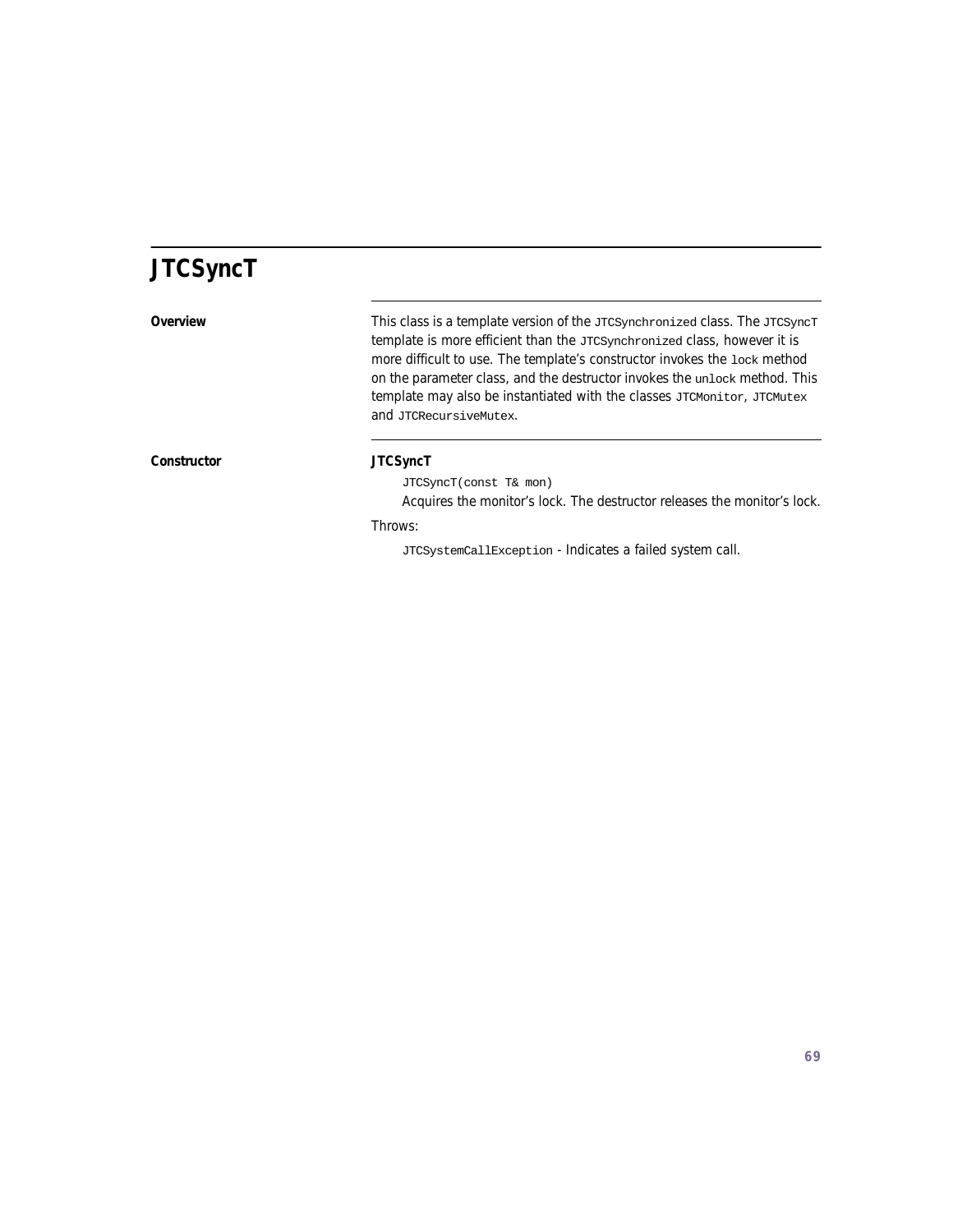**Overview** This class is used to acquire and release a read lock. To create a synchronized method, an instance of this class should be created with the JTCRWMutex as the constructor argument. The constructor acquires the lock and the destructor releases the lock.

#### **Constructor JTCReadLock**

JTCReadLock(const JTCRWMutex& mon) Acquires the mutex's lock for reading. The destructor releases the mutex's lock.

Throws: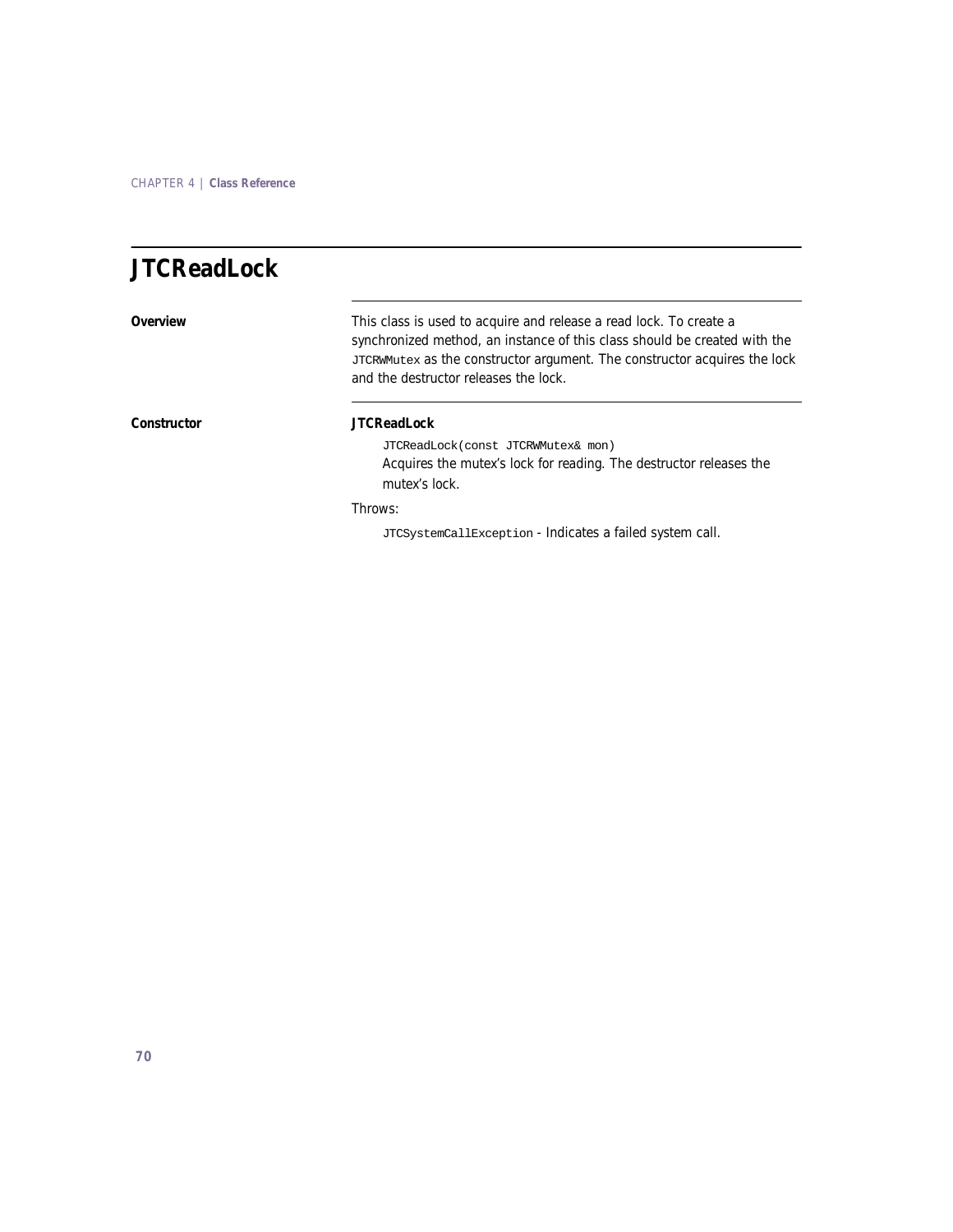### **JTCWriteLock**

| Overview    | This class is used to acquire and release a write lock. To create a<br>synchronized method, an instance of this class should be created with the<br>JTCRWMutex as the constructor argument. The constructor acquires the lock<br>and the destructor releases the lock. |
|-------------|------------------------------------------------------------------------------------------------------------------------------------------------------------------------------------------------------------------------------------------------------------------------|
| Constructor | <b>JTCWriteLock</b><br>JTCWriteLock(const JTCRWMutex& mon)<br>Acquires the mutex's lock for writing. The destructor releases the<br>mutex's lock.                                                                                                                      |
|             | Throws:                                                                                                                                                                                                                                                                |
|             | JTCSystemCallException - Indicates a failed system call.                                                                                                                                                                                                               |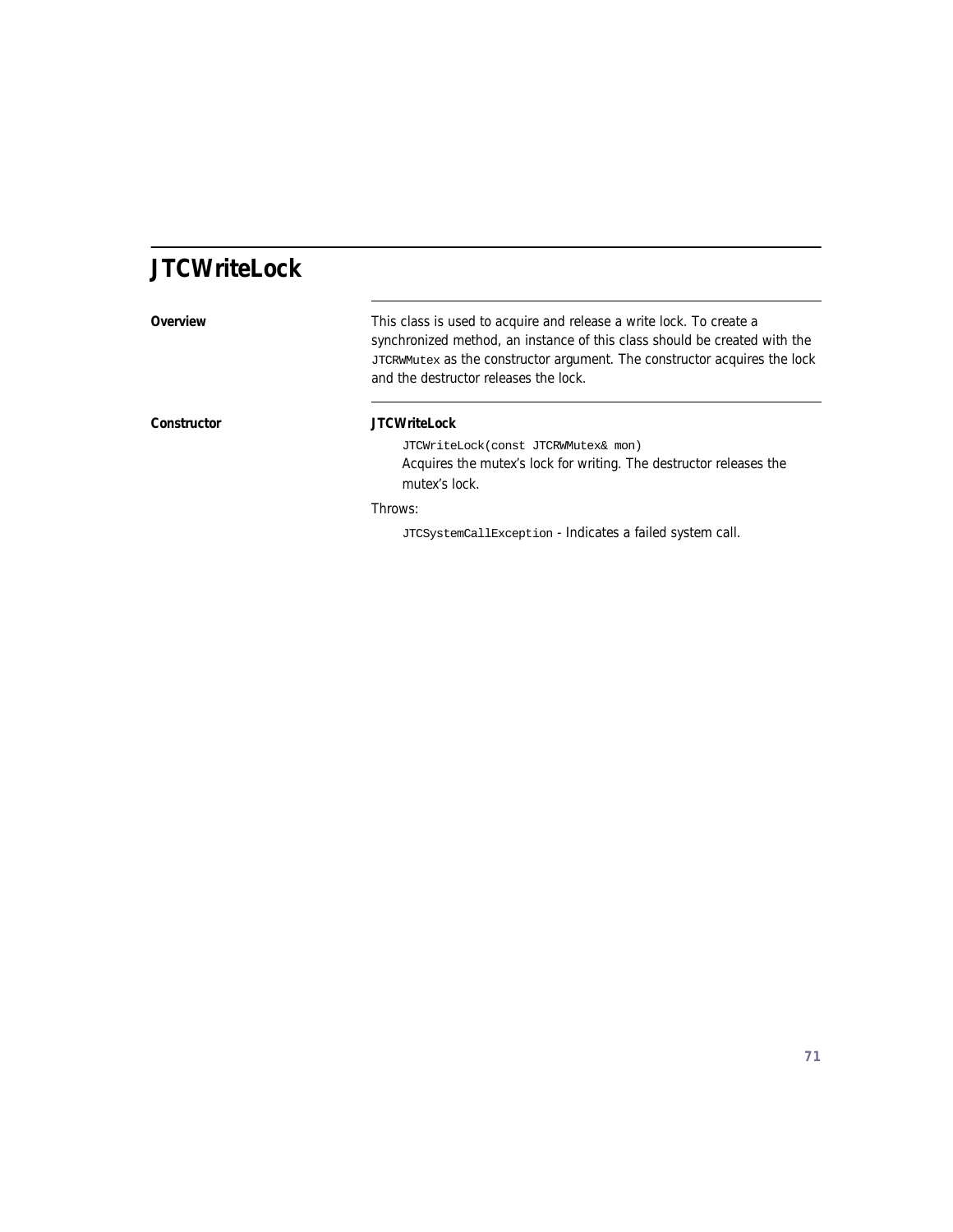### **JTCThreadId**

This class represents a thread id. The only operations that should be used are equality and inequality. Two thread objects may be considered to be equal if their thread ids are equivalent. A user should not directly construct instances of this class.

**Member Functions operator==**

bool operator==(const JTCThreadId& rhs) Compares for equality.

#### Parameters:

rhs - The thread id with which to compare.

#### Returns:

true if the thread ids are equivalent, false otherwise.

#### **operator!=**

bool operator!=(const JTCThreadId& rhs) const Compares for inequality.

#### Parameters:

rhs - The thread id with which to compare.

#### Returns:

true if the thread ids are not equivalent, false otherwise.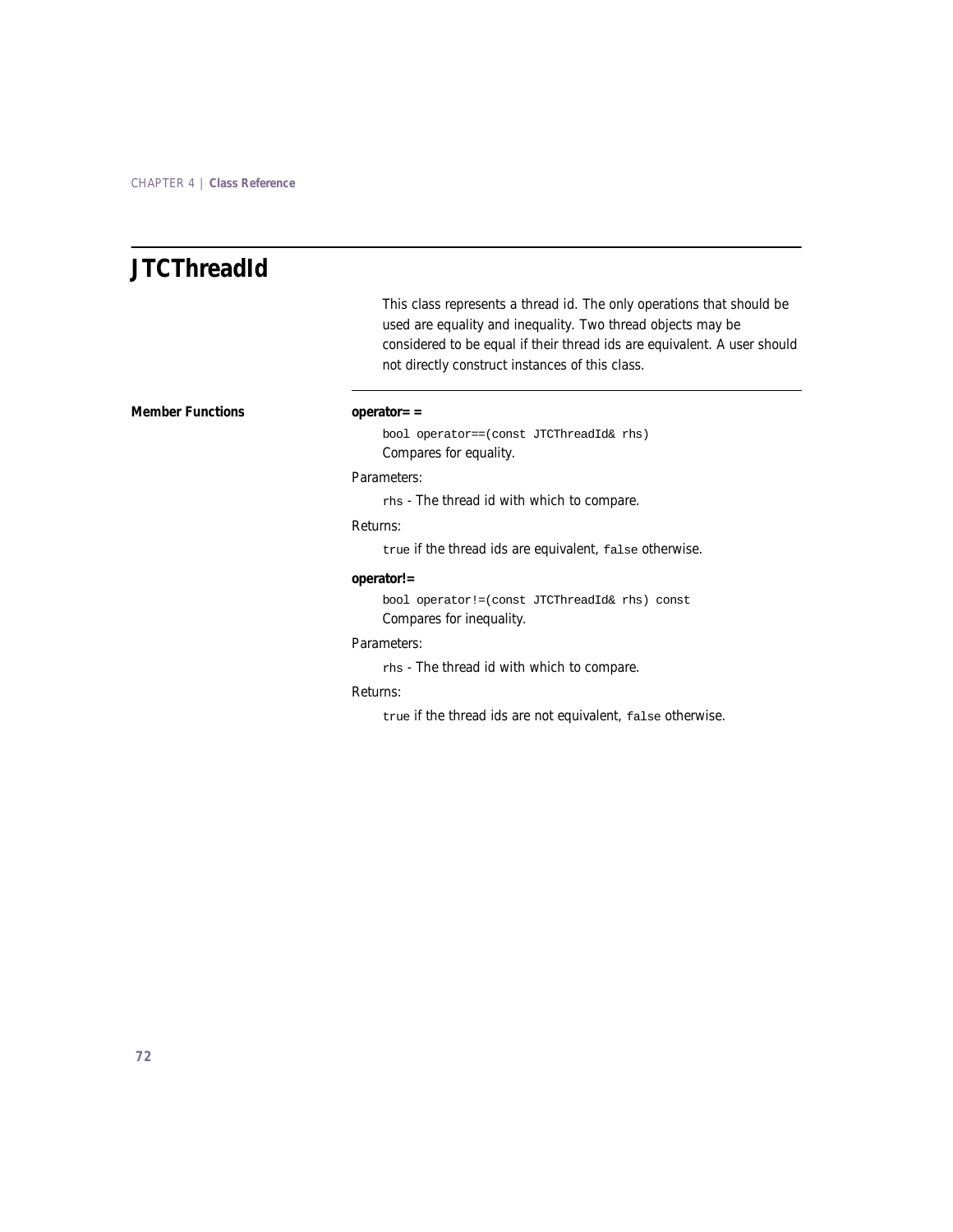## **JTCThreadKey**

**Overview** This type represents a thread specific storage key. JTCThreadKey should be used as an opaque type.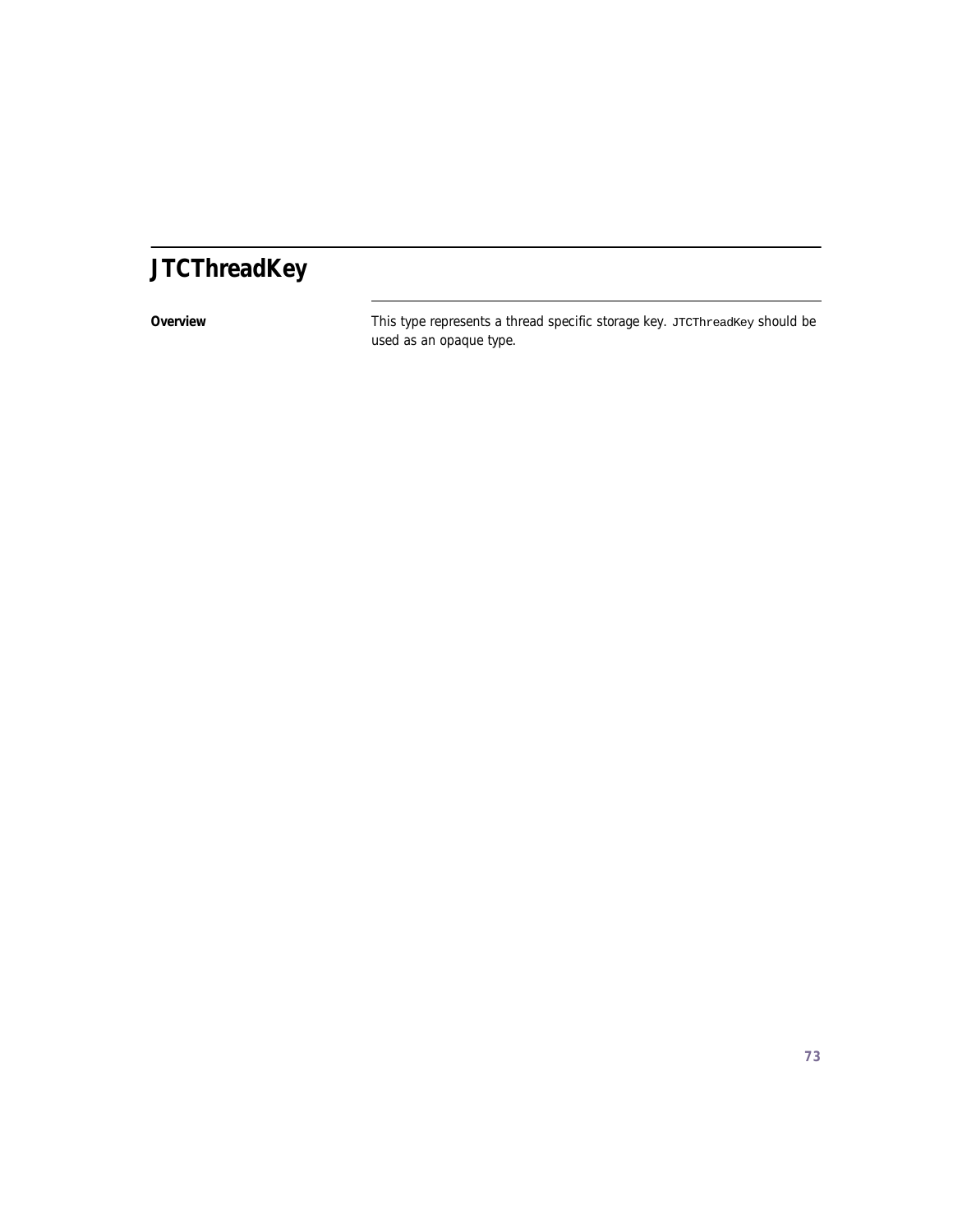### **JTCTSS Overview** This class is used to manage thread-specific storage, which is an extremely useful method of managing data that is associated with each thread, while avoiding the overhead of a mutex. Using thread-specific storage, each thread associates data with a key. Because each thread has its own data, there is no contention for the data among multiple threads. **Member Functions allocate** static JTCThreadKey allocate() Creates a new thread-specific storage key. Returns: A new thread-specific storage key. Throws: JTCSystemCallException - Indicates a failed system call. **allocate** static JTCThreadKey allocate(void (\*)(void\*)) Creates a new thread-specific storage key with an associated cleanup function. Upon thread termination, the registered cleanup function is called with an argument that contains the value associated with the thread-specific storage key. Returns: A new thread-specific storage key. Throws: JTCSystemCallException - Indicates a failed system call. **release** static void release(JTCThreadKey key) Releases a thread-specific storage key. The developer is responsible for freeing any associated storage before releasing the key. Any associated cleanup function is not called. Parameters: key - The thread-specific storage key to release.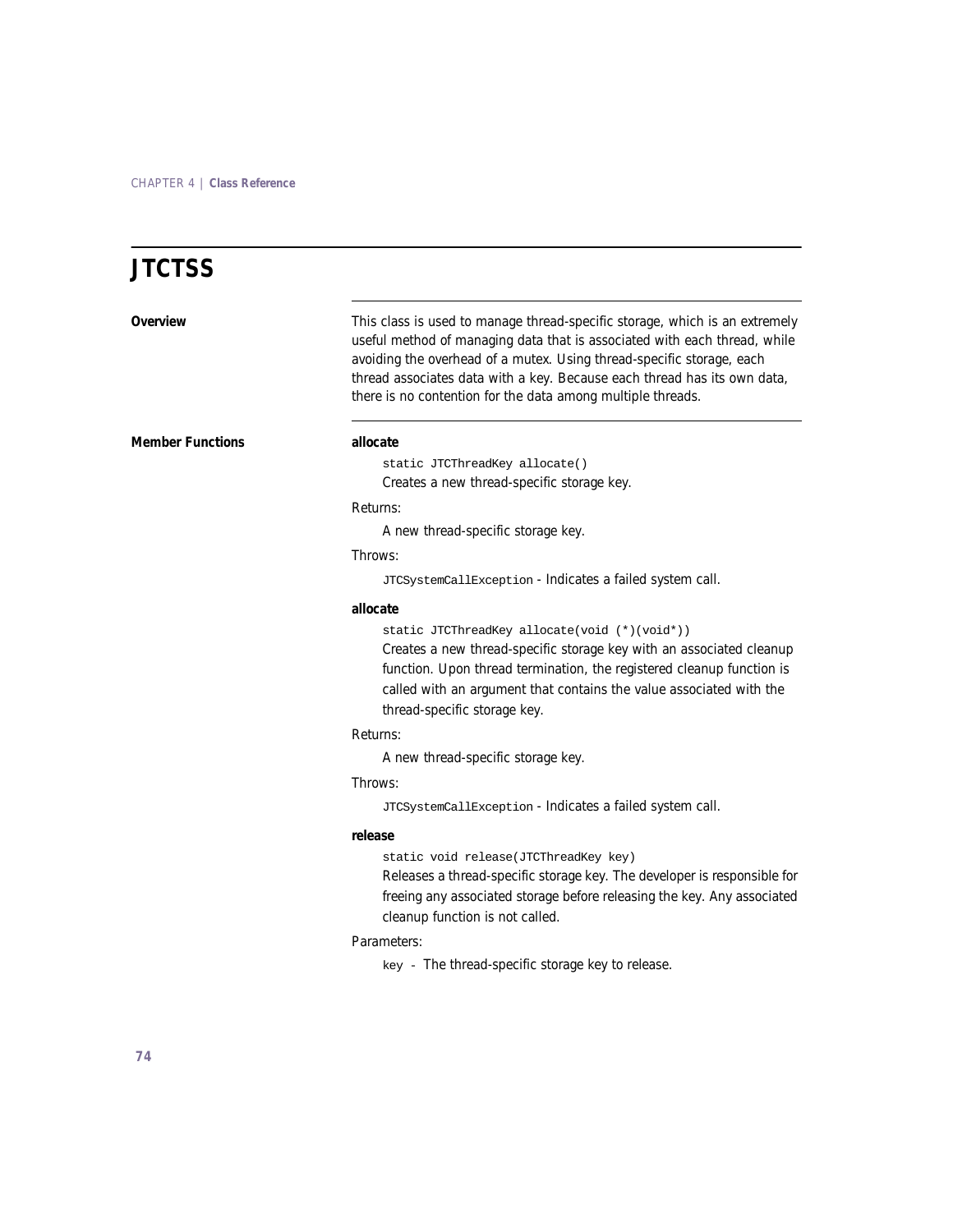Throws:

JTCSystemCallException - Indicates a failed system call.

#### **get**

static void\* get(JTCThreadKey key)

Gets the data associated with a thread-specific storage key.

### Parameters:

key - The thread-specific storage key.

### Returns:

The data associated with the thread-specific storage key.

### Throws:

JTCSystemCallException - Indicates a failed system call.

#### **set**

static void set(JTCThreadKey key, void\* data) Associates data with a thread-specific storage key.

### Parameters:

key - The thread-specific storage key.

data - The data to associate with the key.

#### Throws: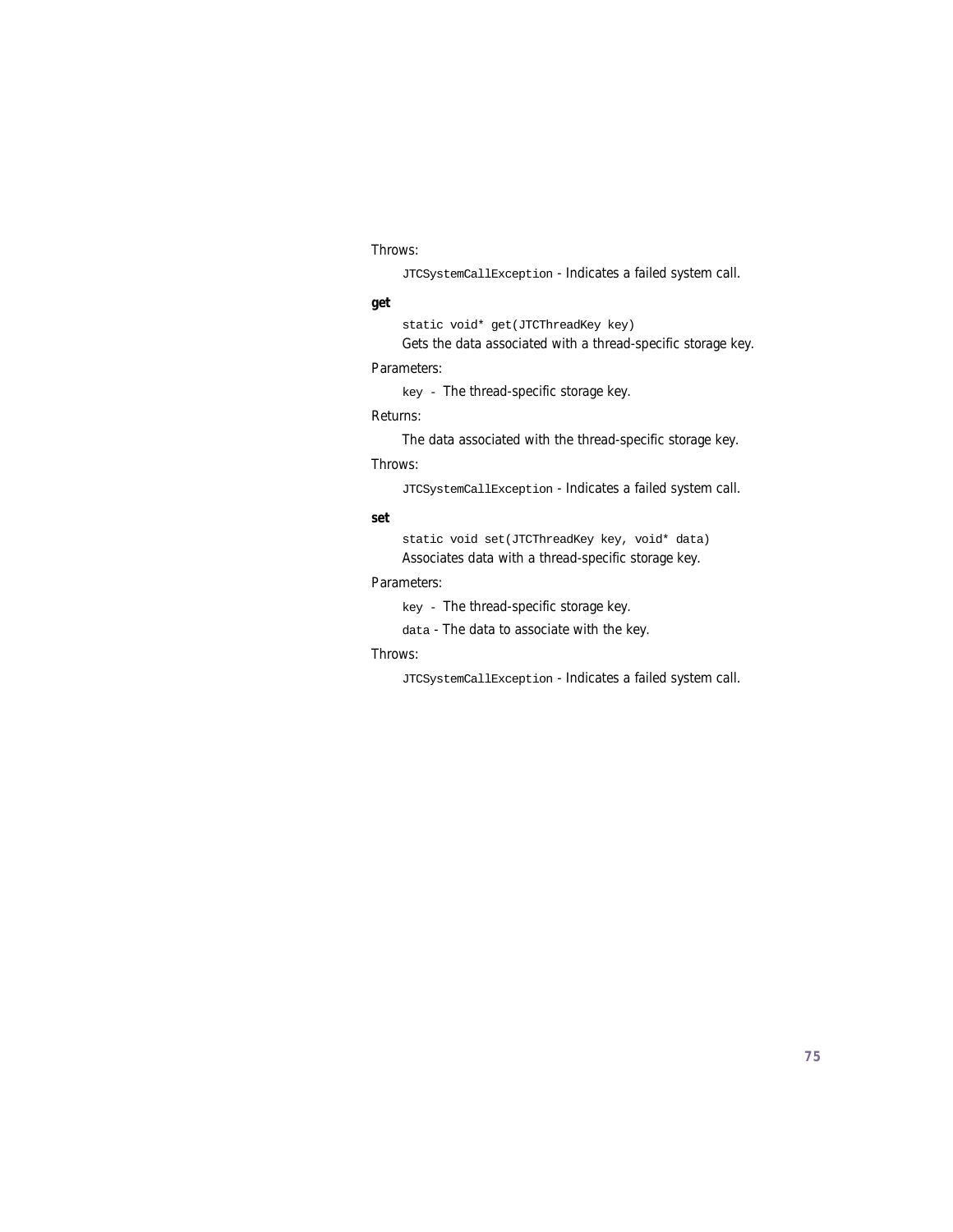### **JTCThreadDeath**

**Overview** This exception is thrown when a thread is terminated by JTCThread::stop. If this exception is caught, it must be re-thrown to ensure correct termination of the thread.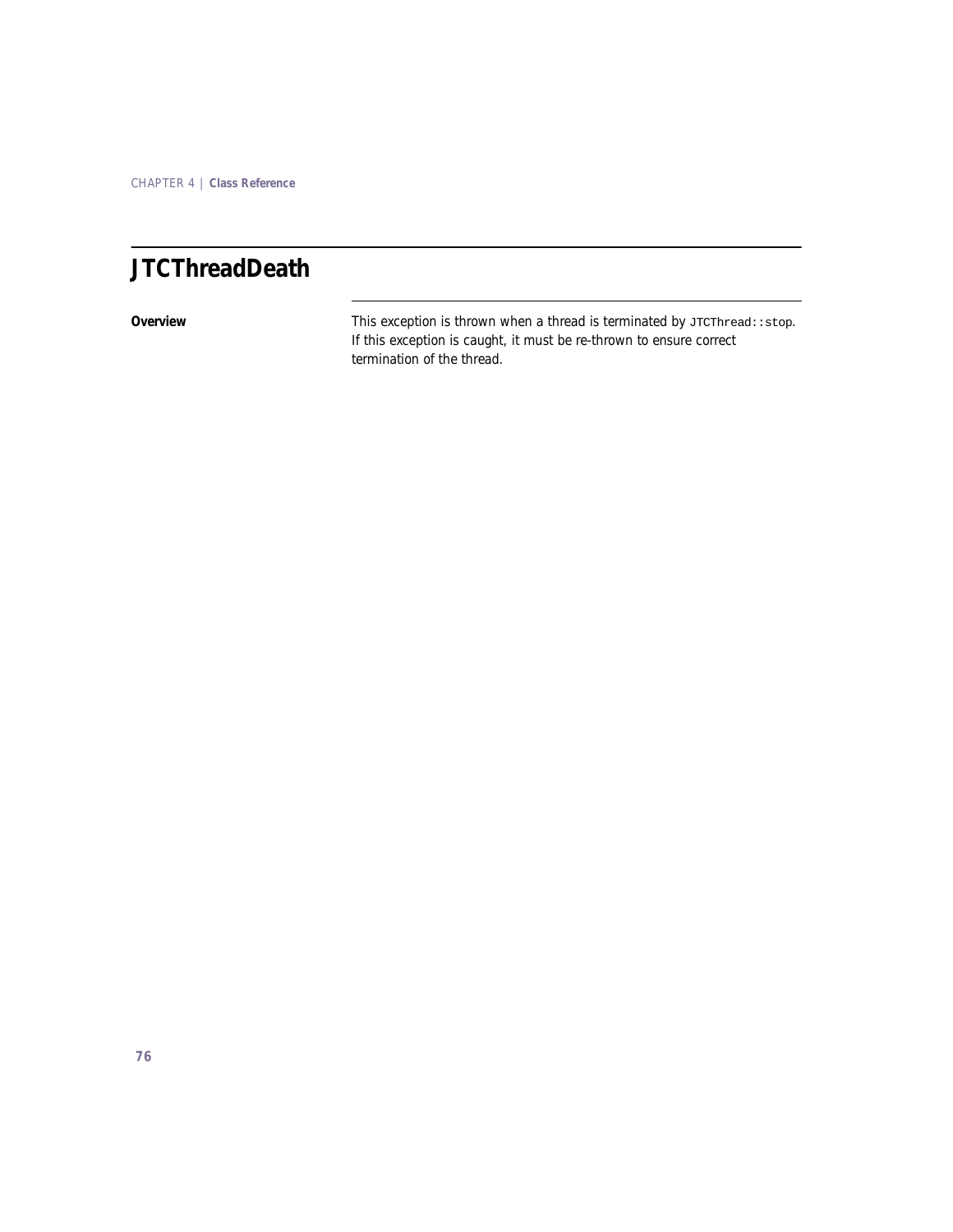## **JTCException**

| Overview                | With the exception of JTCThreadDeath, JTCException is the base class of all<br>JThreads/ $C++$ exception classes.                                                                                                                                                      |
|-------------------------|------------------------------------------------------------------------------------------------------------------------------------------------------------------------------------------------------------------------------------------------------------------------|
| <b>Constructors</b>     | <b>JTCException</b><br>JTCException(const char* note = "", long error = $0$ )<br>Constructs a JTCException with the message in note, and the error<br>type in error.<br>Parameters:<br>note - A description of the error.<br>error - An exception-specific error code. |
| <b>Member Functions</b> | getError<br>long getError() const<br>Returns the exception-specific error code. Currently only<br>JTCSystemCallException has a specific error code.                                                                                                                    |
|                         | Returns:                                                                                                                                                                                                                                                               |
|                         | The error code.                                                                                                                                                                                                                                                        |
|                         | getType                                                                                                                                                                                                                                                                |
|                         | virtual const char* getType() const<br>Returns a string representation of the exception type. This is the name<br>of the exception class. This member is not available in Java.                                                                                        |
|                         | Returns:                                                                                                                                                                                                                                                               |
|                         | The class name.                                                                                                                                                                                                                                                        |
|                         | getMessage<br>const char* getMessage() const<br>Returns a description of the exception. This is the note parameter<br>provided in the constructor.                                                                                                                     |
|                         | Returns:                                                                                                                                                                                                                                                               |
|                         | A description of the exception.                                                                                                                                                                                                                                        |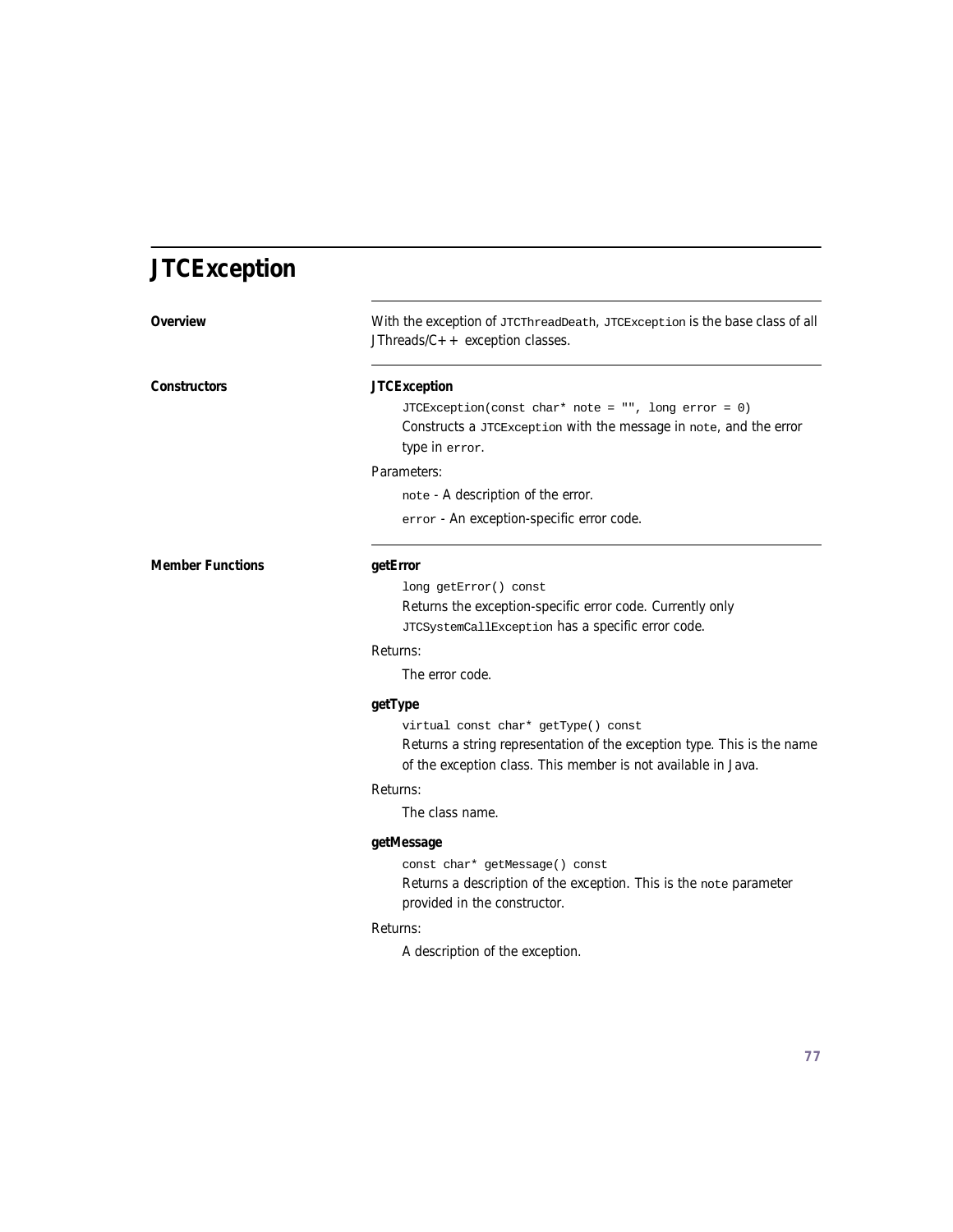### **Related Functions operator<<**

ostream& operator<<(ostream& os, const JTCException& e) Inserts a description of the error to the output stream os.

### Parameters:

- os The output stream in which to insert the thread id.
- e The reference to the exception.

### Returns:

The output stream os.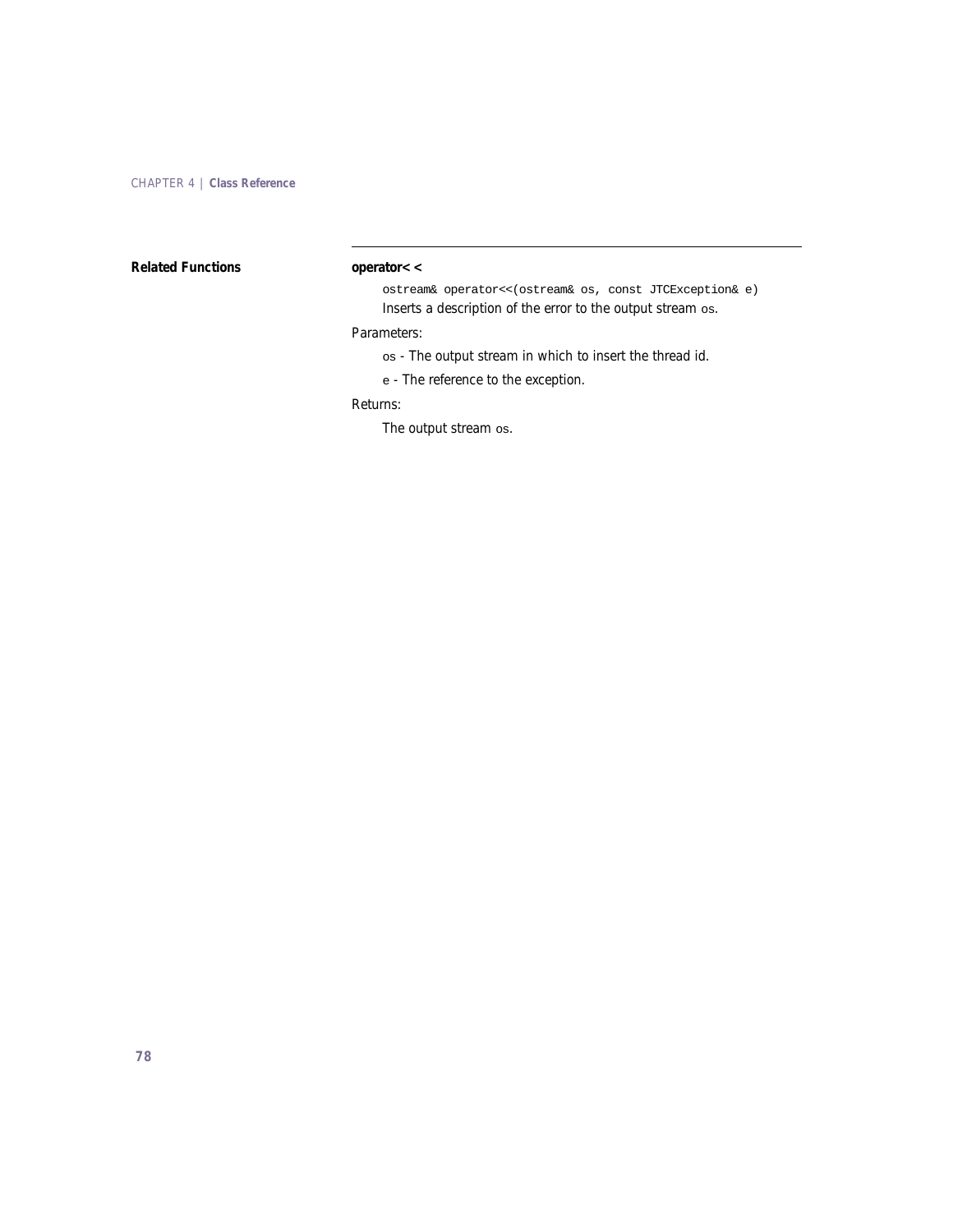## **JTCInterruptedException**

**Overview** This exception is thrown if a system call is interrupted. Currently JTCMonitor::wait() and JTCThread::sleep() can throw this exception. The semantics differ from Java in this respect. An InterruptedException in Java is thrown if a thread is interrupted by java.lang.Thread.interrupt. Unfortunately, it is impossible to implement this method in a portable fashion using the POSIX and WIN32 threading models.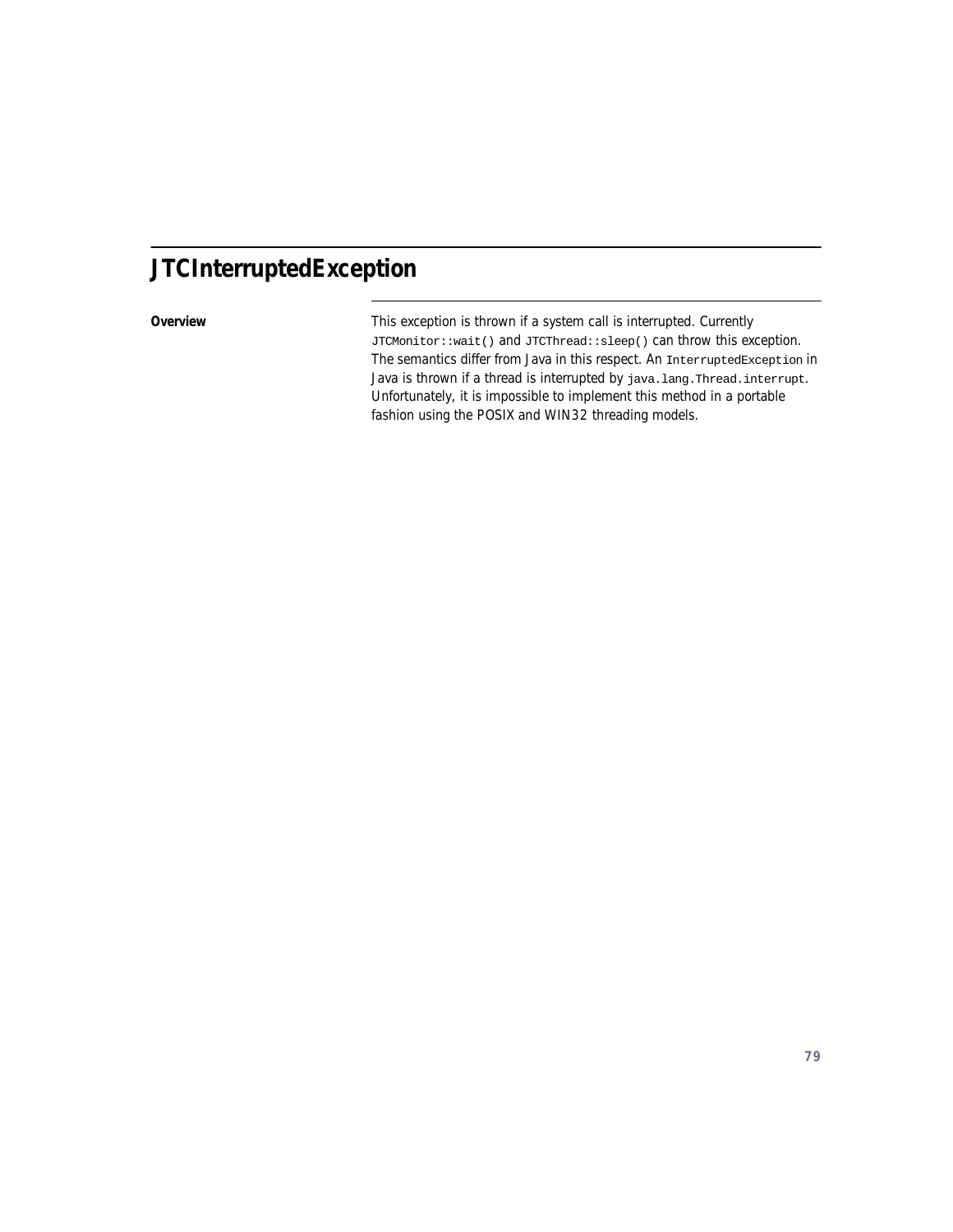## **JTCIllegalThreadStateException**

**Overview** This exception is thrown if a member function is called while the object is in an illegal state. Currently JTCThread::start(), the JTCThreadGroup::JTCThreadGroup() constructors and JTCThreadGroup::destroy() can throw this exception.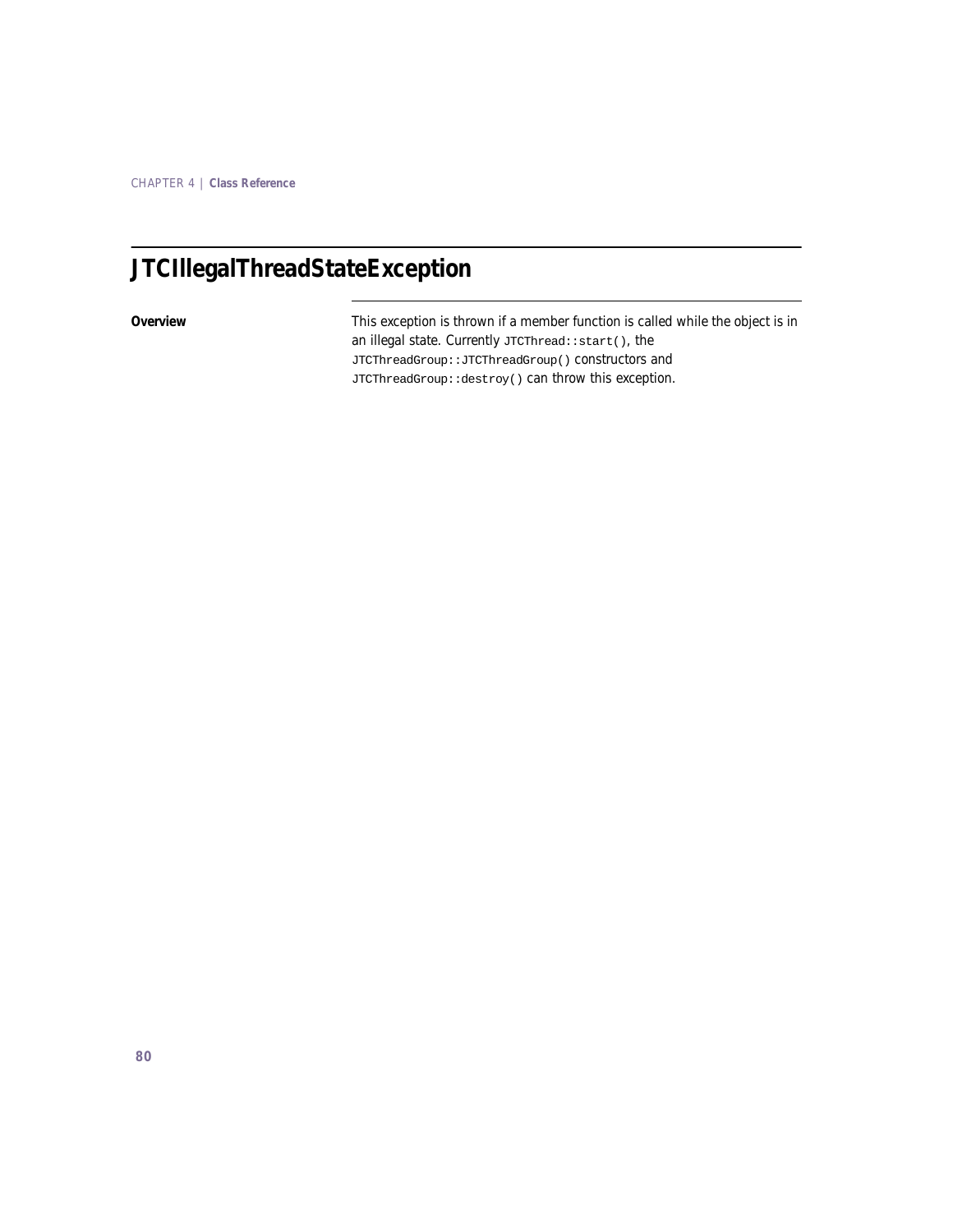## **JTCIllegalMonitorStateException**

**Overview** This exception is thrown by JTCMonitor::wait(), JTCMonitor::notify() or JTCMonitor::notifyAll() if the monitor's lock has not been acquired by the calling thread.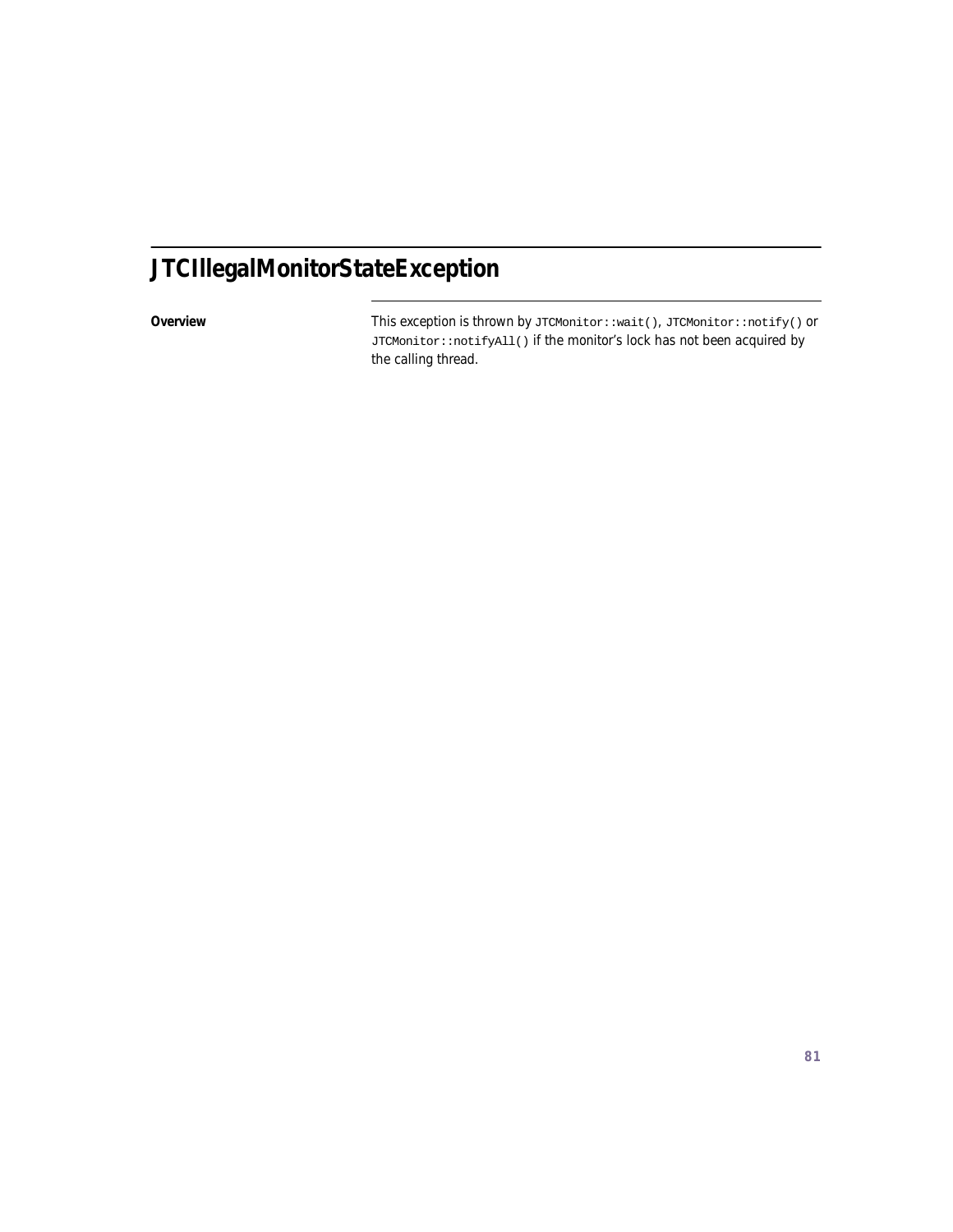## **JTCIllegalArgumentException**

**Overview** This exception is thrown when an illegal argument is passed to a JThreads/C++ method. The methods  $JTCMonitor::wait()$  (with a timeout argument), JTCThread::setPriority(), and JTCThread::sleep() can throw this exception.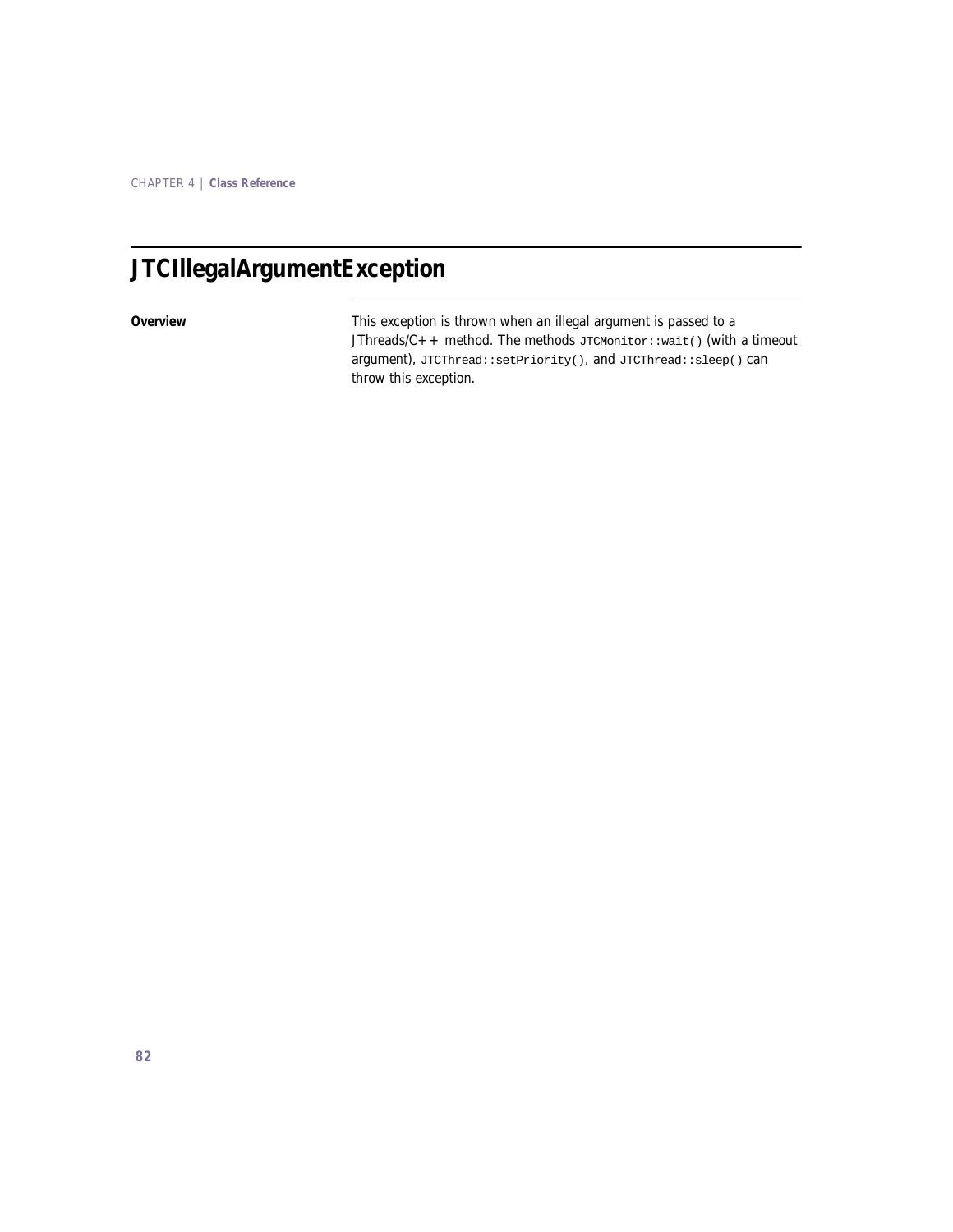## **JTCSystemCallException**

**Overview** This exception indicates a failed system call. Most JThreads/C++ methods can generate this exception. The JTCException::getError() method returns the error value. Under UNIX this is the value of errno, under WIN32 this is the value of getLastError(). There is no application method of determining which operation caused the error. However, the exception message contains a description of the operation, and all arguments to assist in debugging.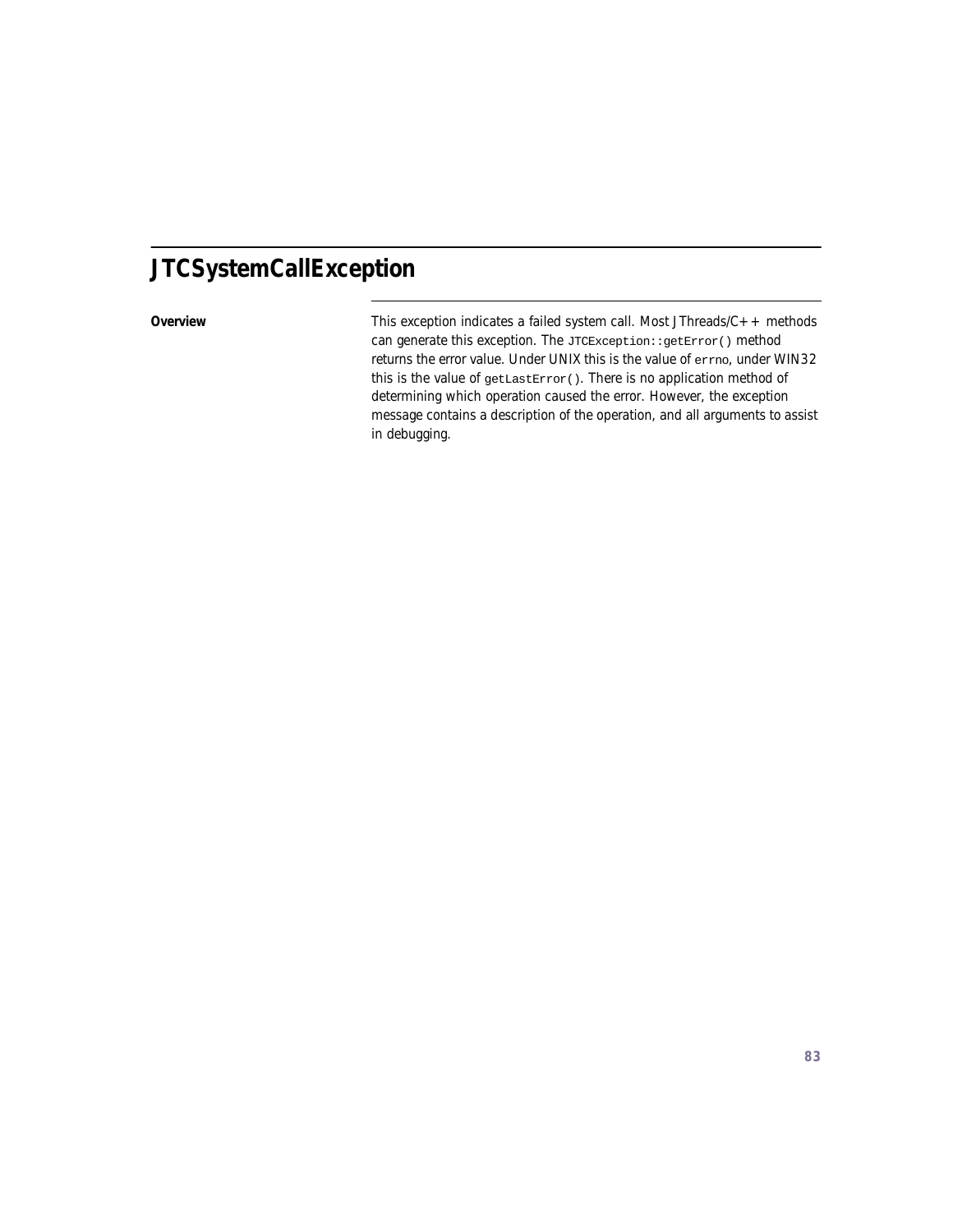## **JTCUnknownThreadException**

**Overview** This exception is generated from the JTCThread::currentThread method when the current thread is not known.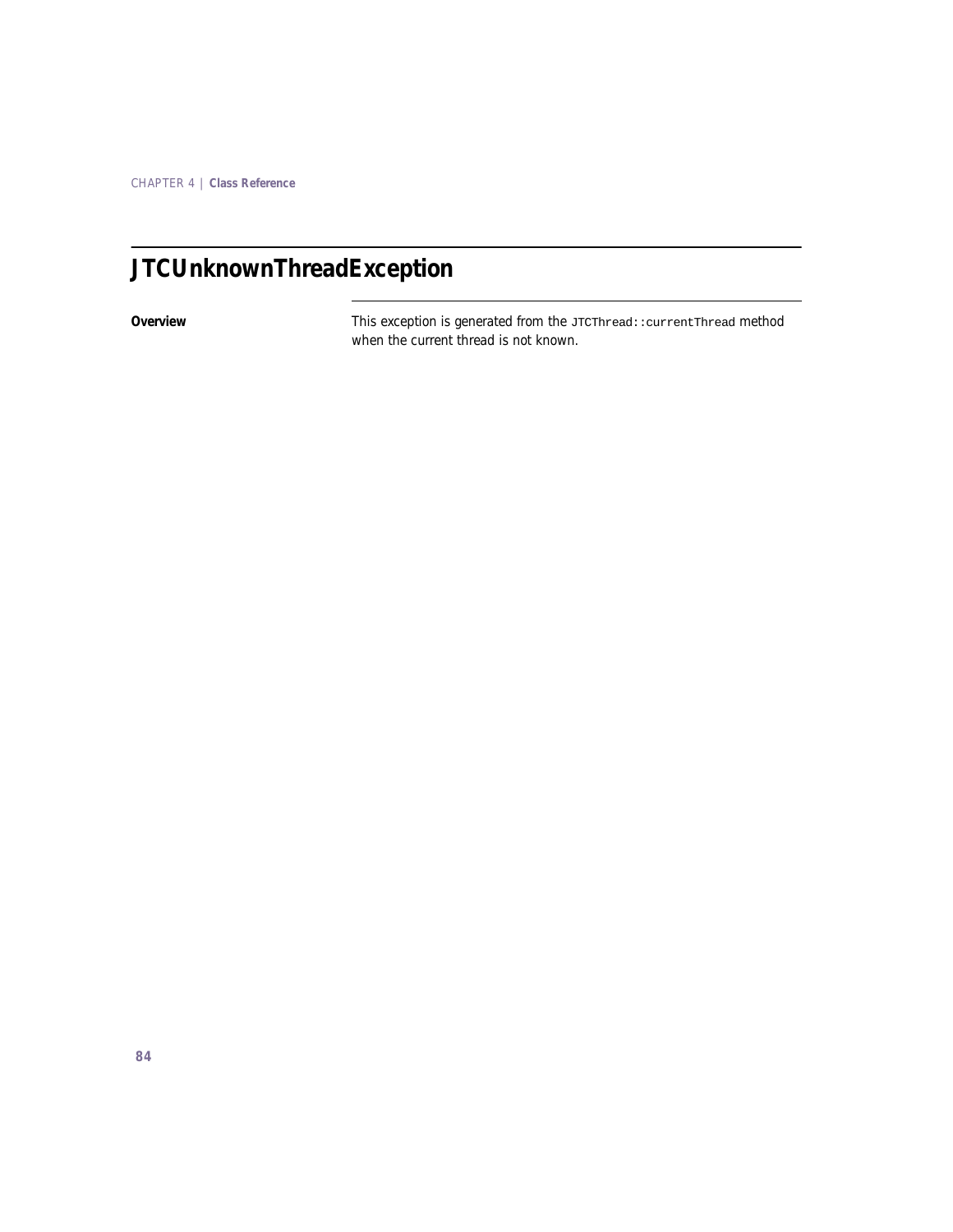## **JTCOutOfMemoryError**

**Overview** This exception is generated from the JTCThread constructors on an out of memory condition.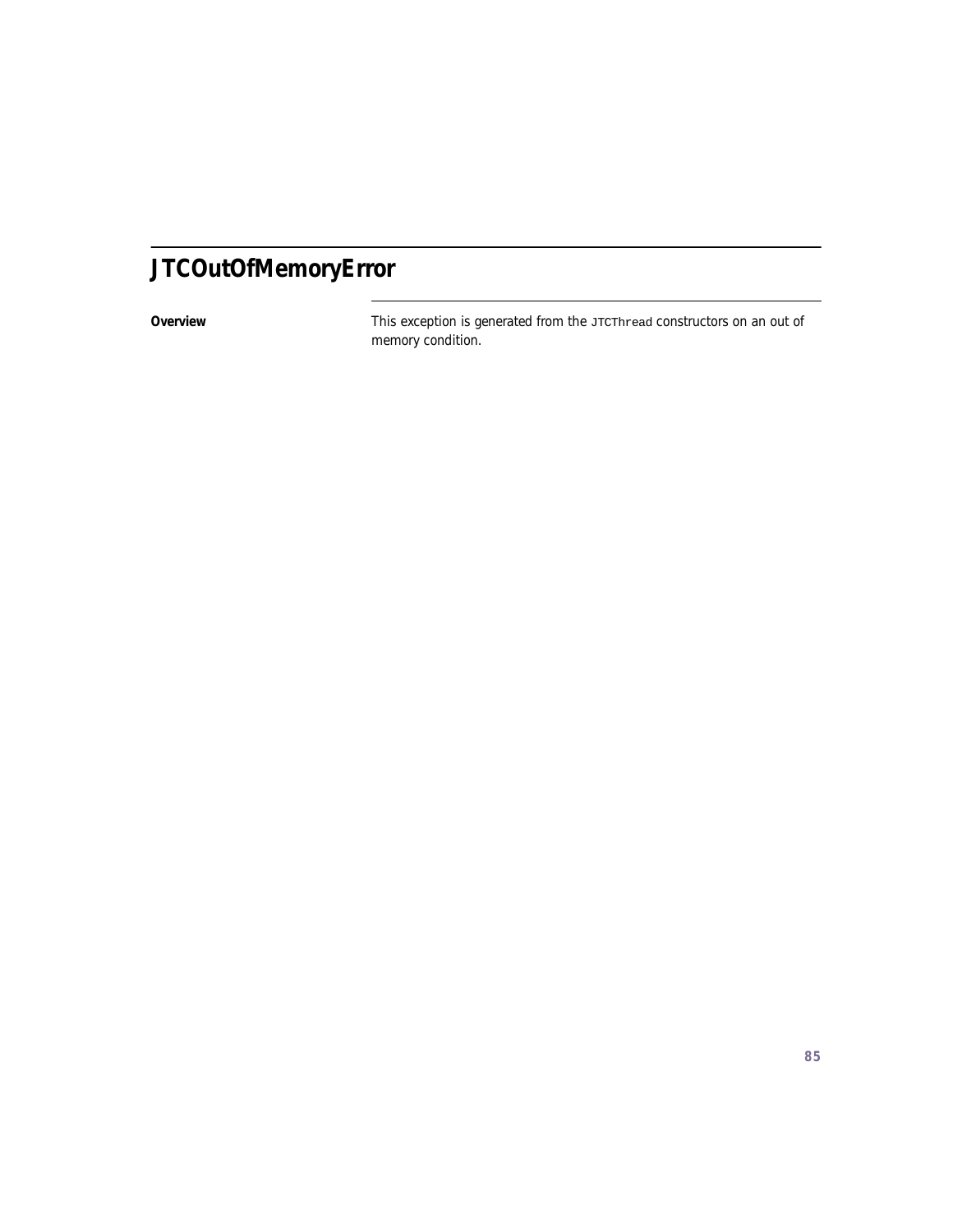### **JTCInitializeError**

**Overview** This exception is generated from the *JTCInitialize(int&, char\*\*)* constructor when an invalid option or option argument is specified.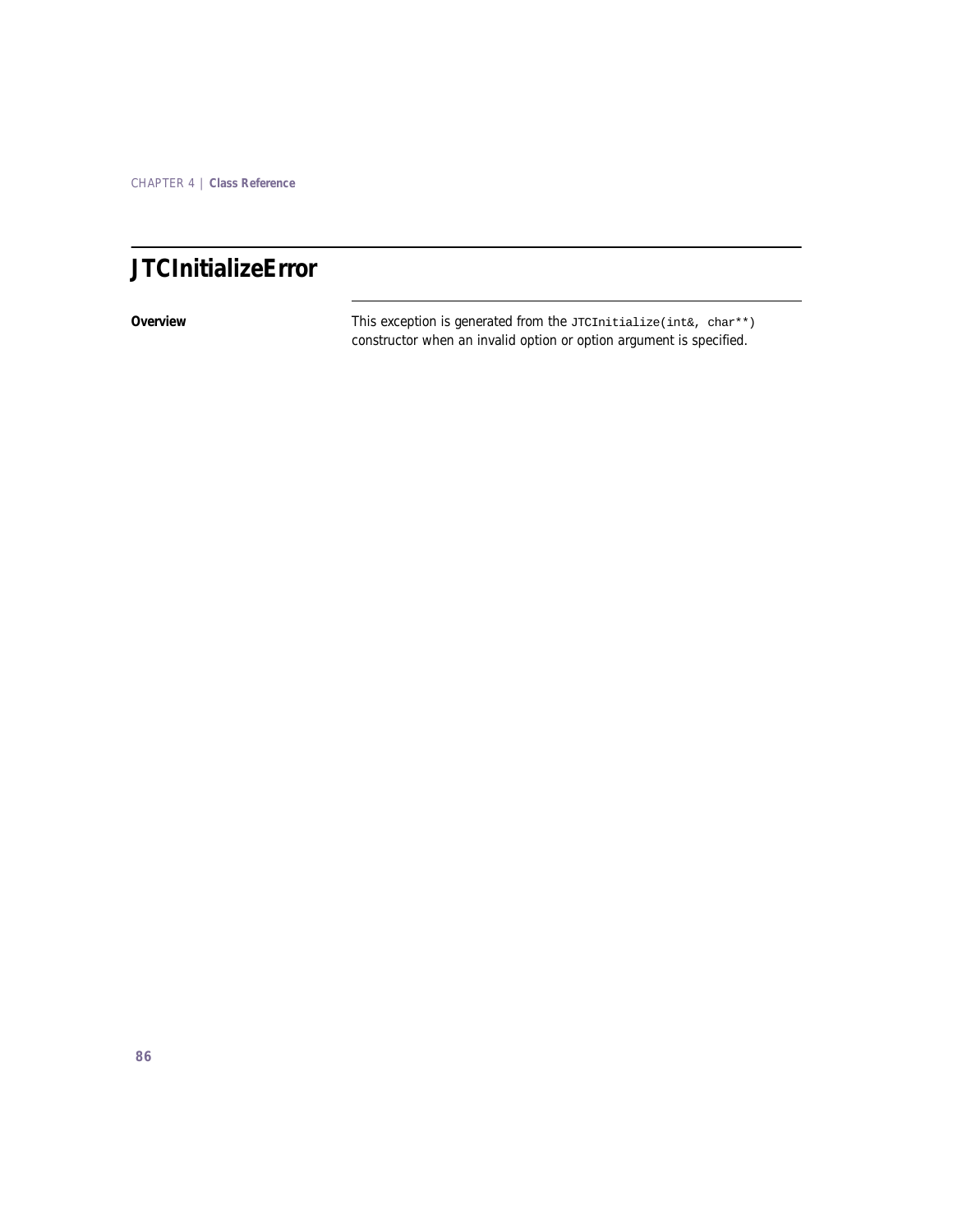# References

- [1] IONA Technologies, Inc. 2001. *JThreads/C++*. http://www.orbacus.com/jtc/. Waltham, MA: IONA Technologies, Inc.
- [2] Scott Oaks & Henry Wong, *Java Threads*, O'Reilly & Associates, Inc., 1997.
- [3] Doug Lea, *Concurrent Programming in Java*, Addison-Wesley Longman, Inc., 1997.
- [4] *Why JavaSoft is Deprecating Thread.stop, Thread.suspend and Thread.resume*, Sun Microsystems, Inc.<sup>1</sup>
- [5] Bjarne Stroupstrup, *The C++ Programming Language*, Third Edition, Addison-Wesley Longman, Inc., 1997.

1. Available from

http://java.sun.com/products/jdk/1.2/docs/guide/misc/threadPrimitiveDeprecation .html.